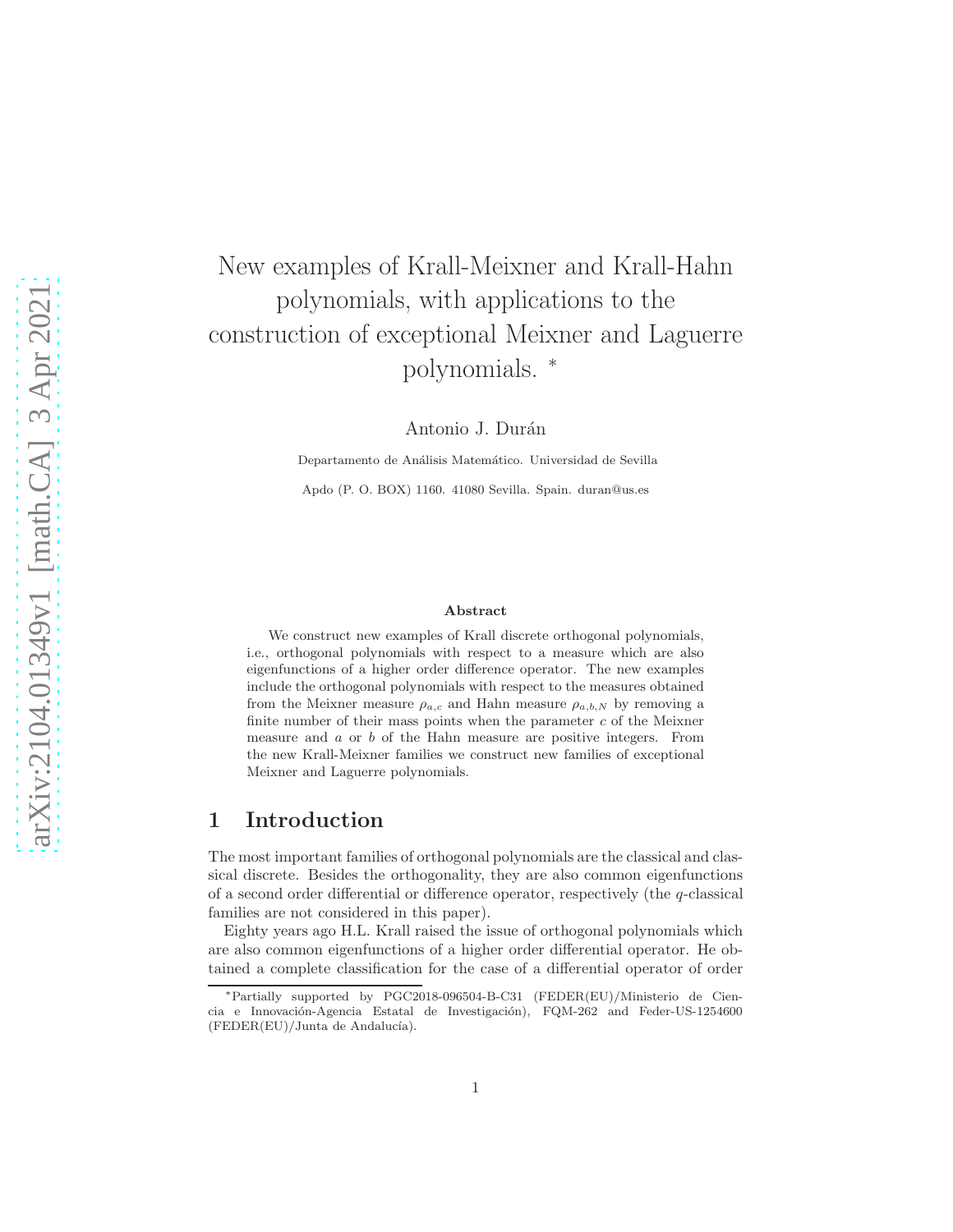four([\[34\]](#page-30-0)). After his pioneer work, orthogonal polynomials which are also common eigenfunctions of higher order differential operators are usually called Krall polynomials. Since the eighties a lot of effort has been devoted to find Krall polynomials([\[31\]](#page-30-1), [\[32\]](#page-30-2) [\[33\]](#page-30-3), [\[37\]](#page-30-4), [\[38\]](#page-30-5), [\[24\]](#page-29-0), [\[26\]](#page-29-1), [\[27\]](#page-29-2), [\[29\]](#page-29-3), [\[30\]](#page-29-4), [\[44\]](#page-30-6), the list is by no mean exhaustive).

Discrete versions of the Krall problem appeared at the beginning of the nineties. Richard Askey explicitly posed in 1991 (see page 418 of [\[4\]](#page-28-0)) the problem of finding orthogonal polynomials which are also common eigenfunctions of a higher order difference operator (discrete Krall polynomials) of the form

<span id="page-1-1"></span>(1.1) 
$$
\sum_{l=s}^{r} h_l \mathfrak{s}_l, \quad s \leq r, s, r \in \mathbb{Z},
$$

where  $h_l$  are polynomials and  $\mathfrak{s}_l$  stands for the shift operator  $\mathfrak{s}_l(p) = p(x + l)$ .

But the first examples of discrete Krall polynomials needed more than twenty years to be constructed: a huge amount of families of Krall discrete orthogonal polynomials were introduced by the author by mean of a certain Christoffel transform of the classical discrete measures of Charlier, Meixner, Krawtchouk and Hahn (see [\[7\]](#page-28-1), [\[8\]](#page-28-2), [\[11\]](#page-28-3), [\[13\]](#page-28-4), [\[14\]](#page-28-5)). A Christoffel transform is a transformation which consists in multiplying a measure  $\mu$  by a polynomial r. For the Meixner case, the Krall-Meixner measures introduced by the author are the following:

<span id="page-1-0"></span>(1.2) 
$$
\rho_{a,c}^{\mathcal{F}} = \sum_{x=0}^{\infty} \prod_{f \in F_1} (x - f) \prod_{f \in F_2} (x + c + f) \frac{a^x \Gamma(x + c)}{x!} \delta_x,
$$

with  $\mathcal{F} = (F_1, F_2)$ , where  $F_i$ ,  $i = 1, 2$ , are finite sets of positive integers,  $a \neq 0, 1$ and  $c \neq 0, -1, -2, \cdots$ .

In the terminology introduced by Duistermaat and Grünbaum [\[6\]](#page-28-6) (see also [\[24\]](#page-29-0), [\[25\]](#page-29-5))), Krall and Krall discrete polynomials are examples of the so-called bispectral polynomials, because with these families  $(q_n(x))_n$  of polynomials are associated two operators with respect to which they are eigenfunctions: one acting in the discrete variable  $n$  (the three term recurrence relation associated to the orthogonality with respect to a measure in the real line) and the other in the continuous variable x.

The purpose of this paper is to introduce some new examples of Krall-Meixner and Krall-Hahn measures. In particular, these new families include the measures obtained from the Meixner measures  $\rho_{a,c}$  and Hahn measures  $\rho_{a,b,N}$  by removing a finite number of their mass points when the parameter  $c$  of the Meixner measure and  $\alpha$  or  $\beta$  of the Hahn measure are positive integers. These measures can not be obtained by any Christoffel transform applied to a Meixner or Hahn measures.

We consider the Meixner case in the Section [3.](#page-6-0) Surprisingly enough, the new Krall-Meixner measures appear by taking limits in the Christoffel transforms [\(1.2\)](#page-1-0) when c goes to  $\hat{c} \in \{0, -1, -2, \dots\}$ , under the additional assumption

$$
\{0, 1, \cdots, -\hat{c}\} \subset F_1 \cup (-\hat{c} - F_2).
$$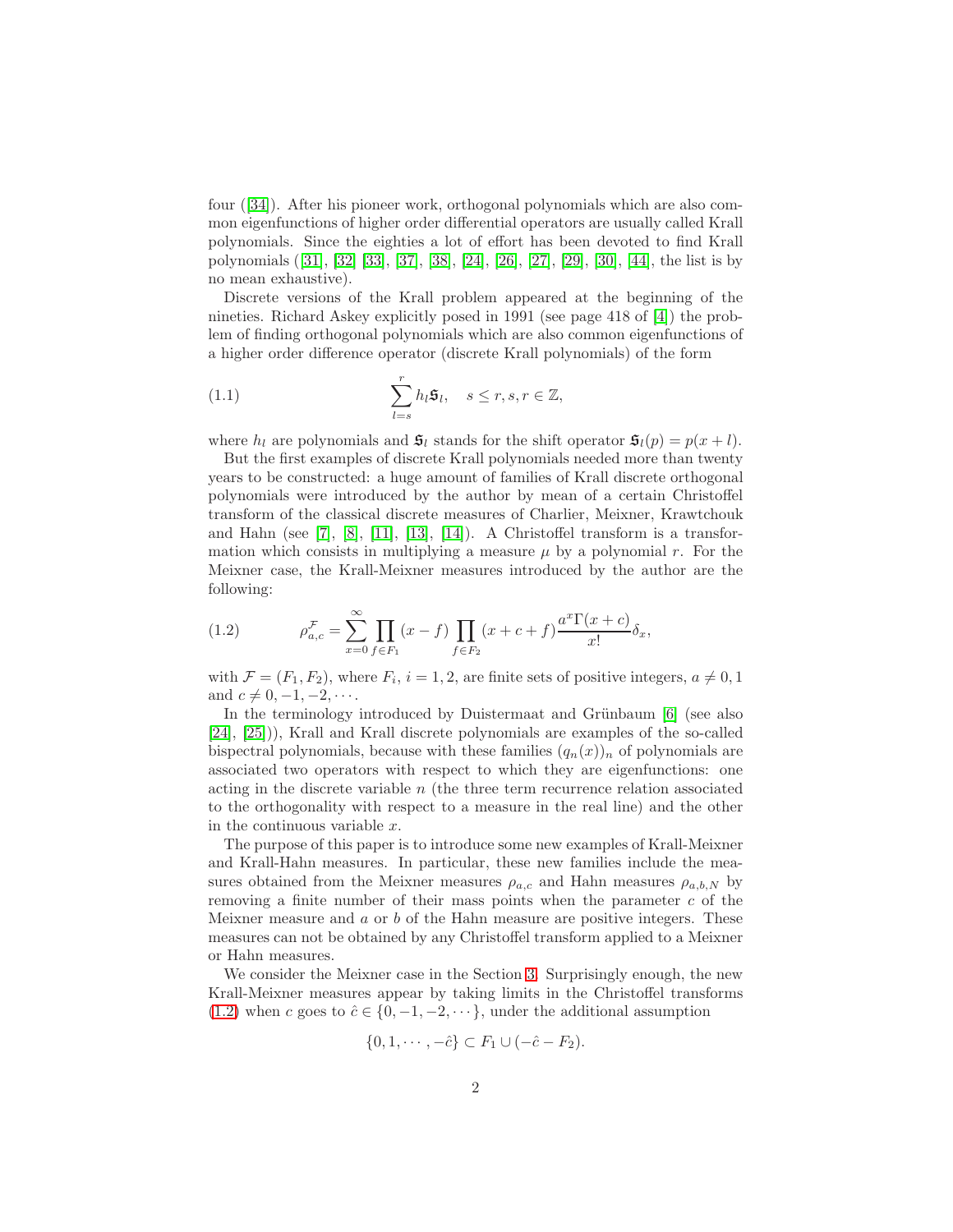We then get measures of the form

<span id="page-2-0"></span>(1.3) 
$$
\sum_{x \in \mathbb{N} \setminus F_1} \prod_{h \in \mathcal{H}} (x - h) a^x \delta_x,
$$

where  $\mathcal{H} = [F_1 \cup (-\hat{c} - F_2) \setminus \{0, 1, \cdots, -\hat{c}\}] \cup [F_1 \cap (-\hat{c} - F_2)].$  The measure [\(1.3\)](#page-2-0) is positive when  $\prod_{h\in\mathcal{H}}(x-h)\geq 0, x\in\mathbb{N}\setminus F_1$ . We also construct explicitly the ortogonal polynomials with respect to the measure [\(1.3\)](#page-2-0) (see Theorem [3.6\)](#page-12-0).

The situation is similar in the Hahn case which we consider in the Section [6.](#page-23-0) These new examples of Krall discrete orthogonal polynomials are also interesting by the following reason. As it has been shown in [\[9\]](#page-28-7), [\[10\]](#page-28-8) and [\[12\]](#page-28-9), exceptional discrete polynomials can be constructed by applying duality (in the sense of [\[36\]](#page-30-7)) to Krall-Charlier, Krall-Meixner or Krall-dual Hahn orthogonal polynomials. Passing then to the limit, exceptional Hermite, Laguerre and Jacobi polynomials can be constructed. Exceptional and exceptional discrete orthogonal polynomials  $p_n, n \in X \subsetneq \mathbb{N}$ , are complete orthogonal polynomial systems with respect to a positive measure which in addition are eigenfunctions of a second order differential or difference operator, respectively. They extend the classical families of Hermite, Laguerre and Jacobi or the classical discrete families of Charlier, Meixner and Hahn.

The last thirteen years have seen a great deal of activity in the area of exceptional orthogonal polynomials (see, for instance, [\[2,](#page-27-0) [3,](#page-28-10) [9,](#page-28-7) [10,](#page-28-8) [12,](#page-28-9) [18,](#page-29-6) [20,](#page-29-7) [21\]](#page-29-8) (where the adjective exceptional for this topic was introduced), [\[22,](#page-29-9) [23,](#page-29-10) [39,](#page-30-8) [40,](#page-30-9) [41,](#page-30-10) [42\]](#page-30-11), and the references therein). The most apparent difference between classical or classical discrete orthogonal polynomials and their exceptional counterparts is that the exceptional families have gaps in their degrees, in the sense that not all degrees are present in the sequence of polynomials (as it happens with the classical families) although they form a complete orthonormal set of the underlying  $L^2$  space defined by the orthogonalizing positive measure. This means in particular that they are not covered by the hypotheses of Bochner's and Lancaster's classification theorems for classical and classical discrete orthogonal polynomials, respectively (see [\[1\]](#page-27-1) or [\[35\]](#page-30-12)).

We complete this paper by constructing new examples of exceptional Meixner and exceptional Laguerre polynomials using the new examples of Krall-Meixner polynomials (see Sections [4](#page-14-0) and [5,](#page-19-0) respectively). The examples already known of exceptional Laguerre polynomials are orthogonal with respect to weights of the form

<span id="page-2-1"></span>(1.4) 
$$
\frac{x^{\alpha}e^{-x}dx}{\tau^2(x)}, \quad x \in (0, +\infty),
$$

where  $\alpha \neq 0$  and  $\tau$  is a polynomial which does not vanish in [0, + $\infty$ ). In the Section [5](#page-19-0) of this paper we construct the first exceptional Laguerre polynomials associated to a weight of the form [\(1.4\)](#page-2-1) with  $\alpha = 0$ .

In a subsequent paper, we will study de dual-Hahn case which will generate new exceptional Hahn and Jacobi polynomials. The dual-Hahn case is even much more interesting than the Meixner or Hahn cases because, besides the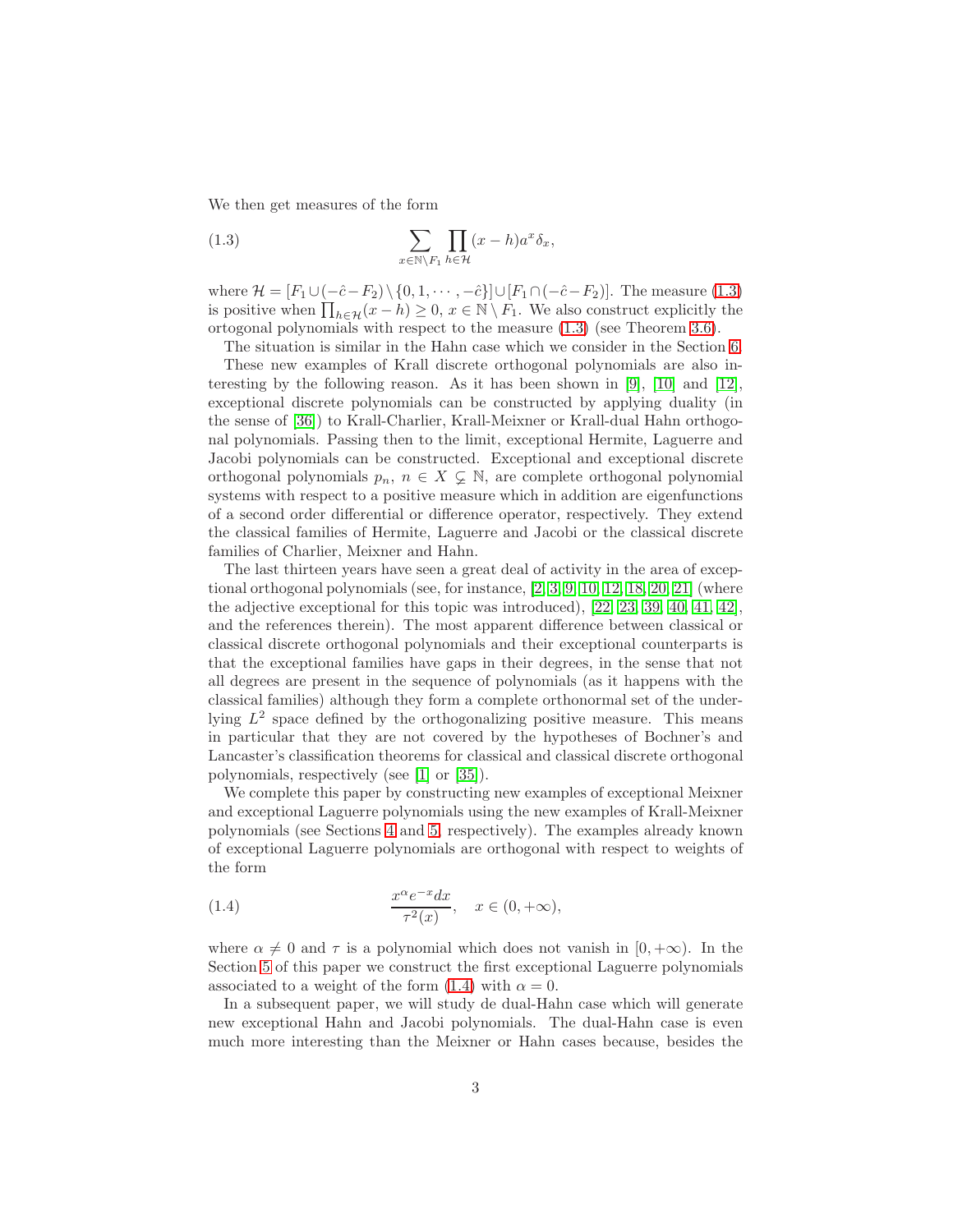discrete parameters collected by the elements of the finite sets of positive integers  $F_1$  and  $F_2$ , the new families also contain an arbitrary number of continuous deformation parameters (see [\[19\]](#page-29-11), where the first examples of exceptional Legendre polynomials depending of an arbitrary number of continuous deformation parameters have been introduced). But this reason makes the dual-Hahn case much more difficult, because it can not be managed passing to the limit as the Meixner or Hahn cases.

### 2 Preliminaries

Let  $\mu$  be a real function defined in a set X of real numbers which it is either an interval (bounded or not) or countable. We also denote by  $\mu$  the following measure: (a) if X is an interval then  $\mu$  is the measure with density  $\mu(x)$  with respect to the Lebesgue measure; if X is countable then  $\mu$  is the discrete measure with masses  $\mu(x)$  at  $x: \mu = \sum_{x \in X} \mu(x) \delta_x$ .

<span id="page-3-2"></span>**Lemma 2.1.** Let  $\mu_s$ ,  $s \in \mathbb{N}$ , and  $\mu$  be real functions defined in a set X of real numbers which it is either an interval (bounded or not) or countable. Assume that

- 1. for  $n \in \mathbb{N}$ ,  $|x^{n}\mu_{s}(x)| \le f_{n}(x)$ ,  $x \in X$ , and  $f_{n} \in L^{1}(X)$ .
- 2. For  $n \in \mathbb{N}$ ,  $x^n \mu(x) \in L^1(X)$ .
- 3. For  $x \in X$ ,  $\lim \mu_s(x) = \mu(x)$ .

Assume that  $(p_n^s)_n$ ,  $(p_n)_n$  are the sequences of monic orthogonal polynomials with respect to  $\mu_s$  and  $\mu$ , respectively. Then for  $n \in \mathbb{N}$ ,  $\lim_{s \to \infty} p_n^s(z) = p_n(z)$ ,  $z \in \mathbb{C}$ ,  $\lim_{s\to\infty} \langle p_n^s, p_n^s \rangle_{\mu_s} = \langle p_n, p_n \rangle_{\mu_s}$ . Moreover if the measures  $\mu_s$  and  $\mu$  are positive and  $(p_n^s)_n$  are complete in  $L^2(\mu_s)$  then  $(p_n)_n$  are also complete in  $L^2(\mu)$ .

Proof. It is an easy consequence of the Lebesgue's dominated convergence Theorem.  $\Box$ 

For a discrete measure  $\rho = \sum_{x \in \mathbb{N}} a_x \delta_x$  and  $u \in \mathbb{N}$ , we denote by  $\rho(x - u)$  the translate measure

(2.1) 
$$
\rho(x - u) = \sum_{x=u}^{\infty} a_{x-u} \delta_x.
$$

<span id="page-3-3"></span><span id="page-3-1"></span>We finish the Preliminaries will a couple of definitions.

Given a finite set of numbers  $F = \{f_1, \dots, f_k\}, f_i < f_j$  if  $i < j$ , we denote by  $V_F$  the Vandermonde determinant defined by

(2.2) 
$$
V_F = \prod_{1=i < j=k} (f_j - f_i).
$$

For an nonnegative integer  $u$  and a couple of finite sets  $I, J$  of positive integers, we define the finite set of integers  $\mathcal{H}(u, I, J)$  as

<span id="page-3-0"></span>
$$
(2.3) \t\mathcal{H}(u, I, J) = [[I \cup (u - J)] \setminus \{0, 1, 2, \cdots, u\}] \cup [I \cap (u - J)].
$$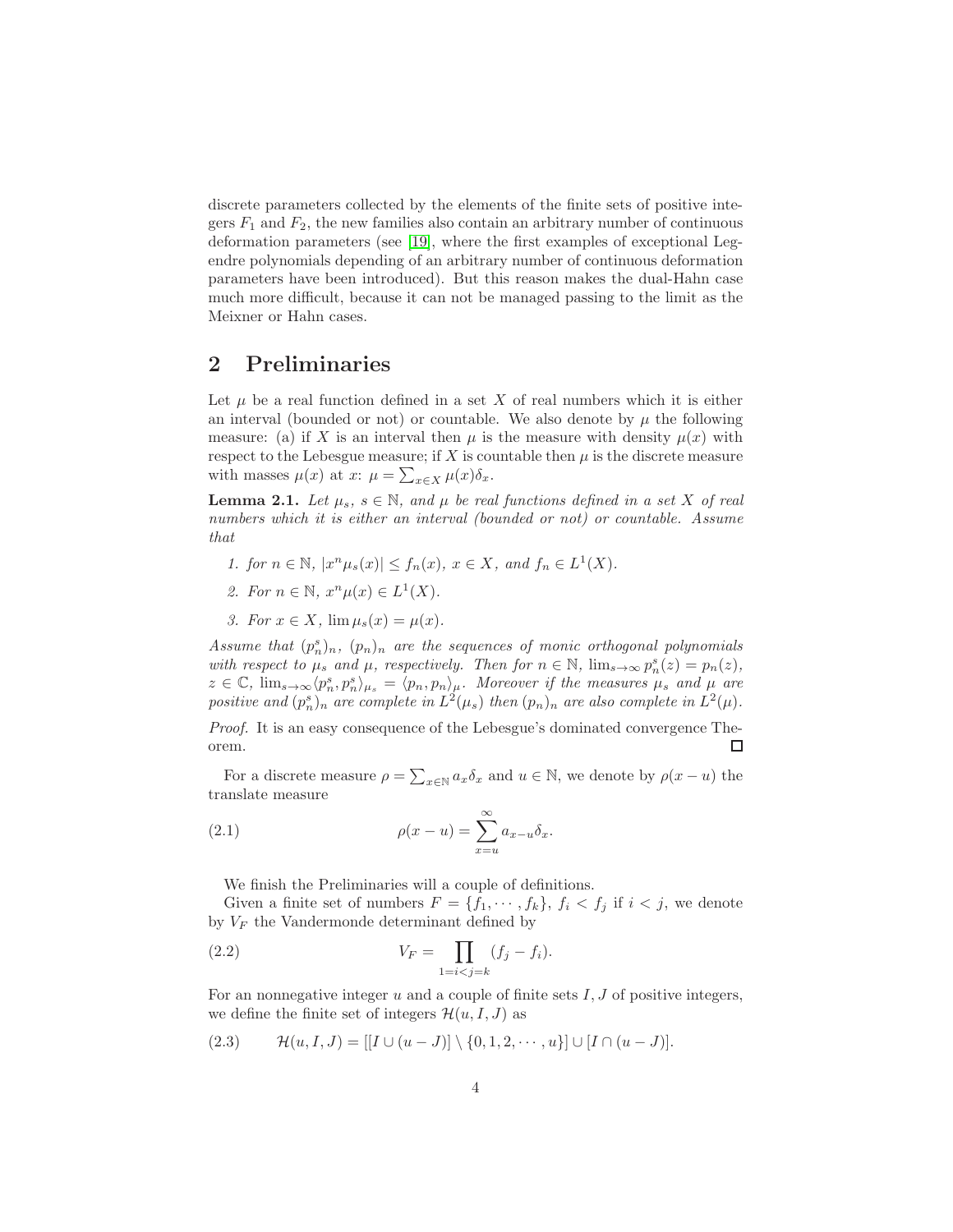### 2.1 Finite sets and pair of finite sets of positive integers.

Let  $F$  be a finite set of positive integers (we always arrange the elements of  $F$ in increasing order).

Consider the set  $\Upsilon$  formed by all finite sets of positive integers:

 $\Upsilon = \{F : F$  is a finite set of positive integers}.

We consider the involution  $I$  in  $\Upsilon$  defined by

<span id="page-4-3"></span>(2.4) 
$$
I(F) = \{1, 2, \cdots, \max F\} \setminus \{\max F - f, f \in F\}.
$$

For  $F = \emptyset$ , we define max  $F = \min F = -1$ , and so  $I(\emptyset) = \emptyset$ .

The definition of I implies that  $I^2 = Id$ .

The set  $I(F)$  will be denoted by  $G: G = I(F)$ . Notice that

 $\max F = \max G$ ,  $m = \max F - k + 1$ ,

where  $k$  and  $m$  are the number of elements of  $F$  and  $G$ , respectively.

For a finite set  $F = \{f_1, \dots, f_{n_F}\}\$ ,  $f_i < f_{i+1}$ , of positive integers, we define the number  $s_F$  by

<span id="page-4-1"></span>(2.5) 
$$
s_F = \begin{cases} 1, & \text{if } F = \emptyset, \\ n_F + 1, & \text{if } F = \{1, 2, \dots, n_F\}, \\ \min\{s \ge 1 : s < f_s\}, & \text{if } F \ne \{1, 2, \dots, n_F\}. \end{cases}
$$

If F is a finite set of nonnegative integers with  $0 \in F$ , we set  $s_F = s_{F \setminus \{0\}}$ , and define the set  $F_{\Downarrow}$  of positive integers by

<span id="page-4-0"></span>
$$
(2.6) \quad F_{\psi} = \begin{cases} \emptyset, & \text{if } F = \emptyset \text{ or } F = \{1, 2, \cdots, n_F\}, \\ \{f_{s_F} - s_F, \cdots, f_{n_F} - s_F\}, & \text{if } F \neq \{1, 2, \cdots, k\} \text{ and } 0 \notin F, \\ (F \setminus \{0\})_{\psi}, & \text{if } 0 \in F. \end{cases}
$$

Notice that if  $F \neq \emptyset$  then

<span id="page-4-2"></span>
$$
(2.7) \qquad F = \begin{cases} \{1, \cdots, s_F - 1\} \cup (s_F + F_{\Downarrow}), & \text{if } 0 \notin F \text{ and } s_F > 1 \\ \{0, 1, \cdots, s_F - 1\} \cup (s_F + F_{\Downarrow}), & \text{if } 0 \in F. \end{cases}
$$

From now on,  $\mathcal{F} = (F_1, F_2)$  will denote a pair of finite sets of positive integers. We denote by  $k_j$  the number of elements of  $F_j$ ,  $j = 1, 2$ , and  $k = k_1 + k_2$  is the number of elements of  $\mathcal F$ . One of the components of  $\mathcal F$ , but not both, can be the empty set.

We associate to F the nonnegative integer  $u_F$  and the infinite set of nonnegative integers  $\sigma_{\mathcal{F}}$  defined by

<span id="page-4-4"></span>(2.8) 
$$
u_{\mathcal{F}} = \sum_{f \in F_1} f + \sum_{f \in F_2} f - {k_1 + 1 \choose 2} - {k_2 \choose 2},
$$

<span id="page-4-5"></span>(2.9) 
$$
\sigma_{\mathcal{F}} = \{u_{\mathcal{F}}, u_{\mathcal{F}} + 1, u_{\mathcal{F}} + 2, \cdots\} \setminus \{u_{\mathcal{F}} + f, f \in F_1\}.
$$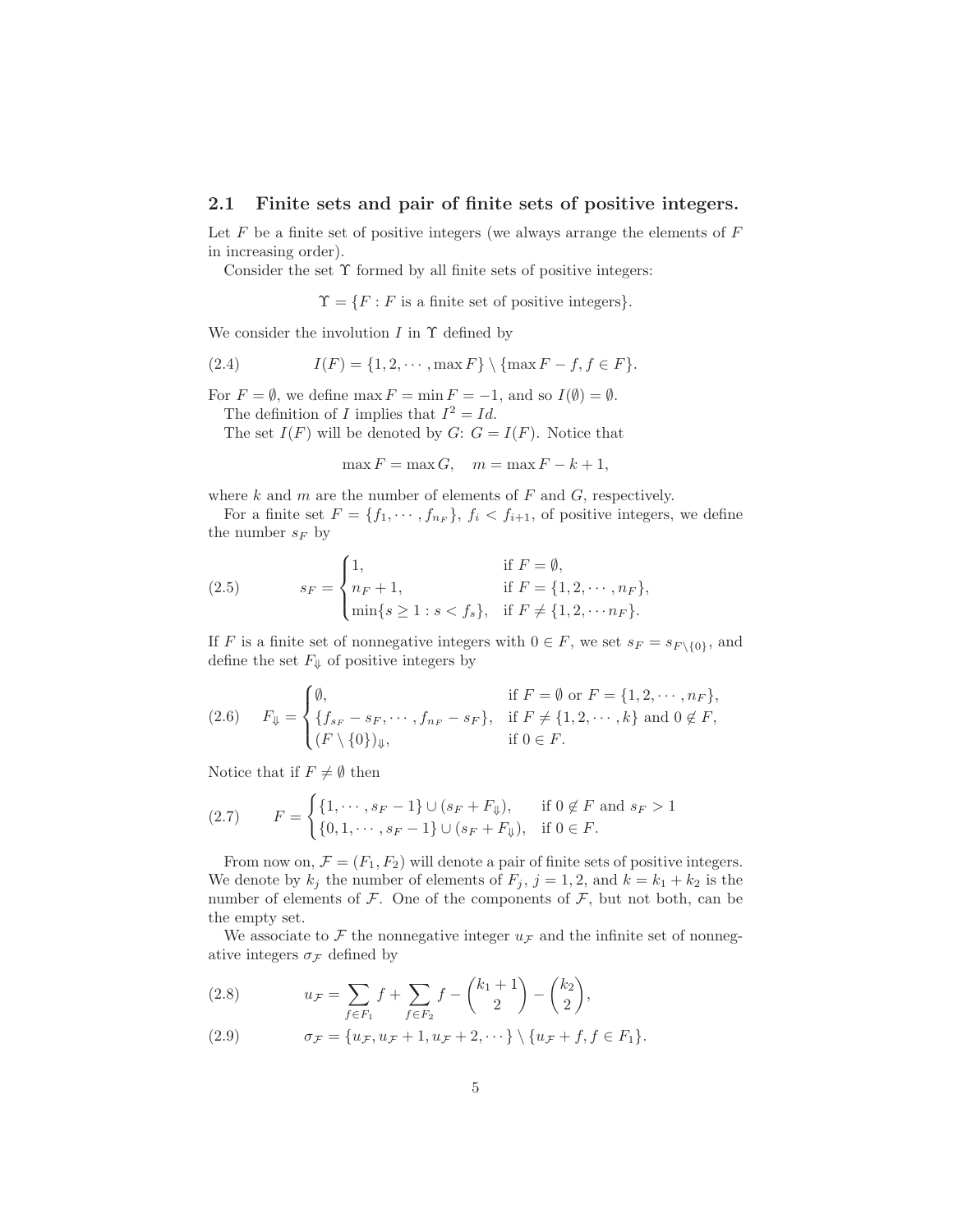The infinite set  $\sigma$ <sub>*F*</sub> will be the set of indices for the exceptional Meixner or Laguerre polynomials associated to F.

For a pair  $\mathcal{F} = (F_1, F_2)$  we denote by  $\mathcal{F}_{\psi}$  the pair of finite sets of positive integers defined by

<span id="page-5-1"></span>
$$
\mathcal{F}_{\Psi} = ((F_1)_{\Psi}, F_2),
$$

where  $(F_1)_{\Downarrow}$  is defined by [\(2.6\)](#page-4-0). We also define

<span id="page-5-0"></span>
$$
(2.11) \t\t s_{\mathcal{F}} = s_{F_1}
$$

where the number  $s_{F_1}$  is defined by  $(2.5)$ .

### 2.2 Meixner and Laguerre polynomials

We include here basic definitions and facts about Meixner and Laguerre polynomials, which we will need in the following Sections.

For  $a \neq 0, 1$  we write  $(m_n^{a,c})_n$  for the sequence of Meixner polynomials defined by

(2.12) 
$$
m_n^{a,c}(x) = \frac{a^n}{(1-a)^n} \sum_{j=0}^n a^{-j} {x \choose j} { -x - c \choose n-j}
$$

(we have taken a slightly different normalization from the one used in [\[28\]](#page-29-12), pp, 234-7).

For  $0 < |a| < 1$  and  $c \neq 0, -1, -2, \ldots$ , they are orthogonal with respect to the measure

$$
\rho_{a,c} = \sum_{x=0}^{\infty} \frac{a^x \Gamma(x+c)}{x!} \delta_x,
$$

and

(2.13) 
$$
\langle m_n^{a,c}, m_n^{a,c} \rangle = \frac{a^n \Gamma(n+c)}{n!(1-a)^{2n+c}}.
$$

When  $c \in \{0, -1, -2, \ldots\}$ , the Meixner polynomials are not orthogonal. In this case, the sequence of Meixner polynomials is actually packing two sequences of orthogonal polynomials. Indeed, on the one hand, the finite sequence of polynomial  $m_n^{a,c}$ ,  $n = 0, \dots, -c$ , is the sequence of Krawtchouk polynomials. On the other hand, for  $n \geq -c+1$ , we have

$$
m_n^{a,c}(x) = \frac{\prod_{j=0}^{-c} (x-j)}{\prod_{j=0}^{-c} (n-j)} m_{n+c-1}^{a,2-c}(x+c-1),
$$

and since  $2 - c$  is a positive integer,  $(m_n^{a,2-c}(x))_n$ , is a sequence of Meixner orthogonal polynomials.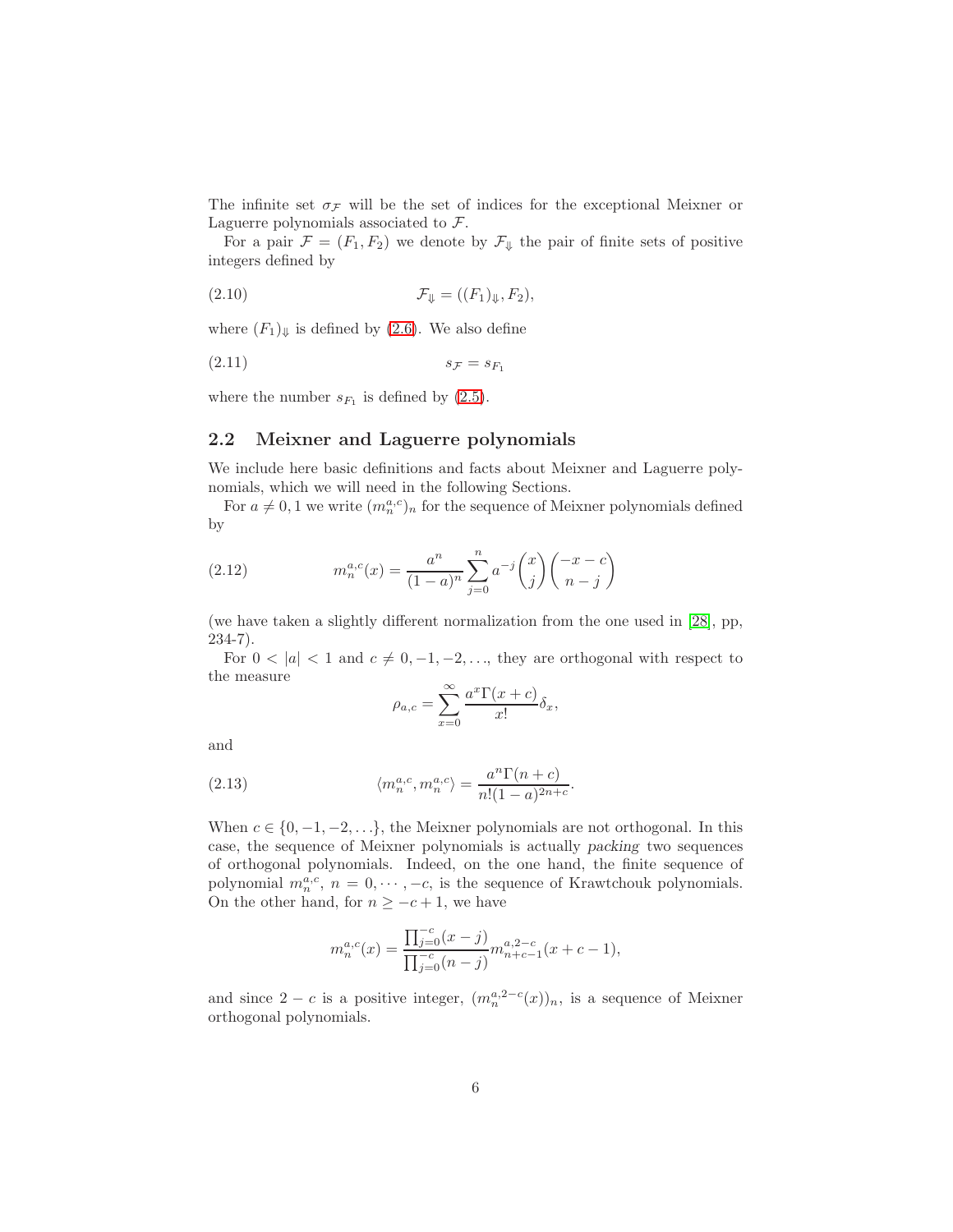For  $\alpha \in \mathbb{R}$ , we write  $(L_n^{\alpha})_n$  for the sequence of Laguerre polynomials

(2.14) 
$$
L_n^{\alpha}(x) = \sum_{j=0}^n \frac{(-x)^j}{j!} {n+\alpha \choose n-j}
$$

(see [\[28\]](#page-29-12), pp, 241-244).

For  $\alpha \neq -1, -2, \ldots$ , they are orthogonal with respect to a measure  $\mu_{\alpha} =$  $\mu_{\alpha}(x)dx$ . This measure is positive only when  $\alpha > -1$  and then

<span id="page-6-2"></span>
$$
\mu_{\alpha}(x) = x^{\alpha} e^{-x}, x > 0.
$$

One can obtain Laguerre polynomials from Meixner polynomials using the limit

(2.15) 
$$
\lim_{a \to 1} (a-1)^n m_n^{a,c} \left(\frac{x}{1-a}\right) = L_n^{c-1}(x)
$$

see [\[28\]](#page-29-12), p. 243 (take into account that we are using for the Meixner polynomials a different normalization to that in [\[28\]](#page-29-12)). The previous limit is uniform in compact sets of C.

# <span id="page-6-0"></span>3 New Meixner-Krall orthogonal polynomials

In [\[7\]](#page-28-1), we conjecture how to construct Krall discrete orthogonal polynomials by using Christoffel transforms of the classical discrete measure. A method (using the new concept of  $D$ -operators) was developed in  $[8]$  to prove those conjectures. The method was refined in [\[13,](#page-28-4) [14\]](#page-28-5), where we completed the proof of all the conjectures in [\[7\]](#page-28-1).

In the Meixner case, we consider the Christoffel transform  $\rho_{a,d}^{\mathcal{F}}$  of the Meixner measure defined as follows: for  $0 < |a| < 1$ ,  $d \notin \{0, -1, -2, \dots\}$  and a pair  $\mathcal{F} = (F_1, F_2)$  of finite sets  $F_i$ ,  $i = 1, 2$ , of positive integers,

<span id="page-6-1"></span>(3.1) 
$$
\rho_{a,d}^{\mathcal{F}} = \sum_{x=0}^{\infty} \prod_{f \in F_1} (x - f) \prod_{f \in F_2} (x + d + f) \frac{a^x \Gamma(x + d)}{x!} \delta_x.
$$

It was proved in [\[13\]](#page-28-4) that the orthogonal polynomials with respect to the measure  $\rho_{a,d}^{\mathcal{F}}$  (when there exist) are also eigenfunctions of a higher order difference operator of the form [\(1.1\)](#page-1-1).

The most interesting case is when  $\rho_{a,d}^{\mathcal{F}}$  is a positive measure, i.e., when d and  $\mathcal F$  satisfy

$$
\prod_{f \in F_1} (x - f) \prod_{f \in F_2} (x + d + f) \Gamma(x + d) \ge 0, \quad x \in \mathbb{N}.
$$

The case  $d \in \{0, -1, -2, \dots\}$  was neither considered in [\[7\]](#page-28-1) nor in the subsequence papers because the Meixner measure

$$
\sum_{x=0}^{\infty} \frac{a^x \Gamma(x+d)}{x!} \delta_x
$$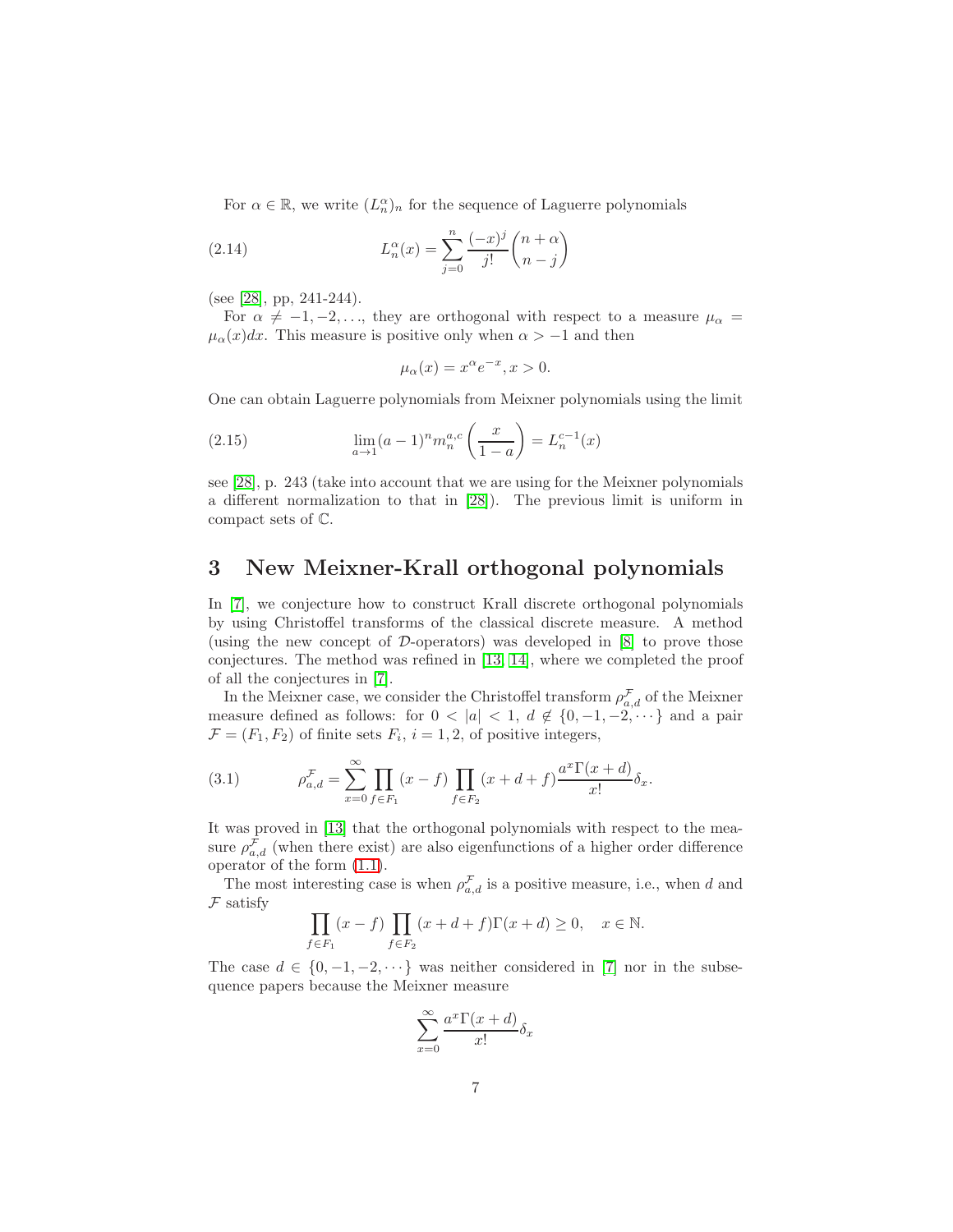is not well defined since the Gamma function has poles at the non-positive integers.

Surprisingly enough, for certain pairs  $\mathcal{F}$ , the measure [\(3.1\)](#page-6-1) makes sense even when  $d \in \{0, -1, -2, \dots\}$ . Indeed, for  $d = \hat{c} \in \{0, -1, -2, \dots\}$ , and a pair  $\mathcal{F} = (F_1, F_2)$  of finite sets  $F_i$ ,  $i = 1, 2$ , of positive integers satisfying

<span id="page-7-0"></span>(3.2) 
$$
\{0, 1, 2, \cdots, -\hat{c}\} \subset F_1 \cup (-\hat{c} - F_2),
$$

define the finite set  $\mathcal H$  of integers

<span id="page-7-2"></span>(3.3) 
$$
\mathcal{H} = [F_1 \cup (-\hat{c} - F_2) \setminus \{0, 1, 2, \cdots, -\hat{c}\}] \cup [F_1 \cap (-\hat{c} - F_2)].
$$

Actually  $H$  depends on  $\hat{c}$ ,  $F_1$  and  $F_2$  (in fact, it is the finite set we denote by  $\mathcal{H}(-\hat{c}, F_1, F_2)$  in the preliminaries [\(2.3\)](#page-3-0)), although to simplify the notation we will not write explicitly this dependency.

<span id="page-7-1"></span>Consider now the measure

(3.4) 
$$
\nu_{\hat{c};\mathcal{F}}^a = \sum_{x=0; x \notin F_1}^{\infty} \prod_{h \in \mathcal{H}} (x-h) a^x \delta_x.
$$

We next prove that the measure  $\nu_{\hat{c};\mathcal{F}}^a$  is actually a limit of measures of the form [\(3.1\)](#page-6-1) when  $d \to \hat{c}$ . We will see later on that the orthogonal polynomials with respect to  $\nu_{\hat{c};\mathcal{F}}^a$  (when there exist) are also eigenfunctions of a higher order difference operator of the form [\(1.1\)](#page-1-1).

<span id="page-7-4"></span>**Lemma 3.1.** Let  $\hat{c} \in \{0, -1, -2, \dots\}$ , and let  $\mathcal{F} = (F_1, F_2)$  be a pair of finite sets  $F_i$ ,  $i = 1, 2$ , of positive integers satisfying [\(3.2\)](#page-7-0). For a sequence of real numbers  $\hat{c}_s \notin \{0, -1, -2, \cdots\}$  with  $\lim_{s \to \infty} \hat{c}_s = \hat{c}$  we have

<span id="page-7-3"></span>(3.5) 
$$
\lim_{s \to \infty} \rho_{a,\hat{c}_s}^{\mathcal{F}}(x) = \nu_{\hat{c};\mathcal{F}}^a(x), \quad x \in \mathbb{N},
$$

where the measures  $\rho_{a,\hat{c}_s}^{\mathcal{F}}$  and  $\nu_{\hat{c};\mathcal{F}}^a$  are defined by [\(3.1\)](#page-6-1) and [\(3.4\)](#page-7-1), respectively. Moreover, if the measure  $\nu_{\hat{c};\mathcal{F}}^a$  is positive then the numbers  $\hat{c}_s \notin \{0, -1, -2, \dots\}$ can be taken so that the measures  $\rho_{a,\hat{c}_s}^{\mathcal{F}}$  are positive as well.

*Proof.* The limit is straightforward for  $y \in F_1$ , because then  $\rho_{a,\hat{c}_s}^{\mathcal{F}}(y) = \nu_{a,\hat{c}}^{\mathcal{F}}(y)$ 0.

For a nonnegative integer  $y \geq -\hat{c} + 1$ , using [\(3.2\)](#page-7-0) and [\(3.3\)](#page-7-2), we have for the mass at  $x = y$ 

$$
\lim_{s \to +\infty} \rho_{a,\hat{c}_s}^{\mathcal{F}}(y) = \lim_{s \to +\infty} \prod_{f \in F_1} (y - f) \prod_{f \in F_2} (y + \hat{c}_s + f) \frac{a^y \Gamma(y + \hat{c}_s)}{y!}
$$

$$
= \prod_{f \in F_1} (y - f) \prod_{f \in F_2} (y + \hat{c} + f) \frac{a^y \Gamma(y + \hat{c})}{y!}
$$

$$
= \prod_{h \in \mathcal{H}} (y - h) a^y \frac{y(y - 1) \cdots (y + \hat{c}) \Gamma(y + \tilde{c})}{y!}
$$

$$
= \prod_{h \in \mathcal{H}} (y - h) a^y = \nu_{a,\hat{c}}^{\mathcal{F}}(y).
$$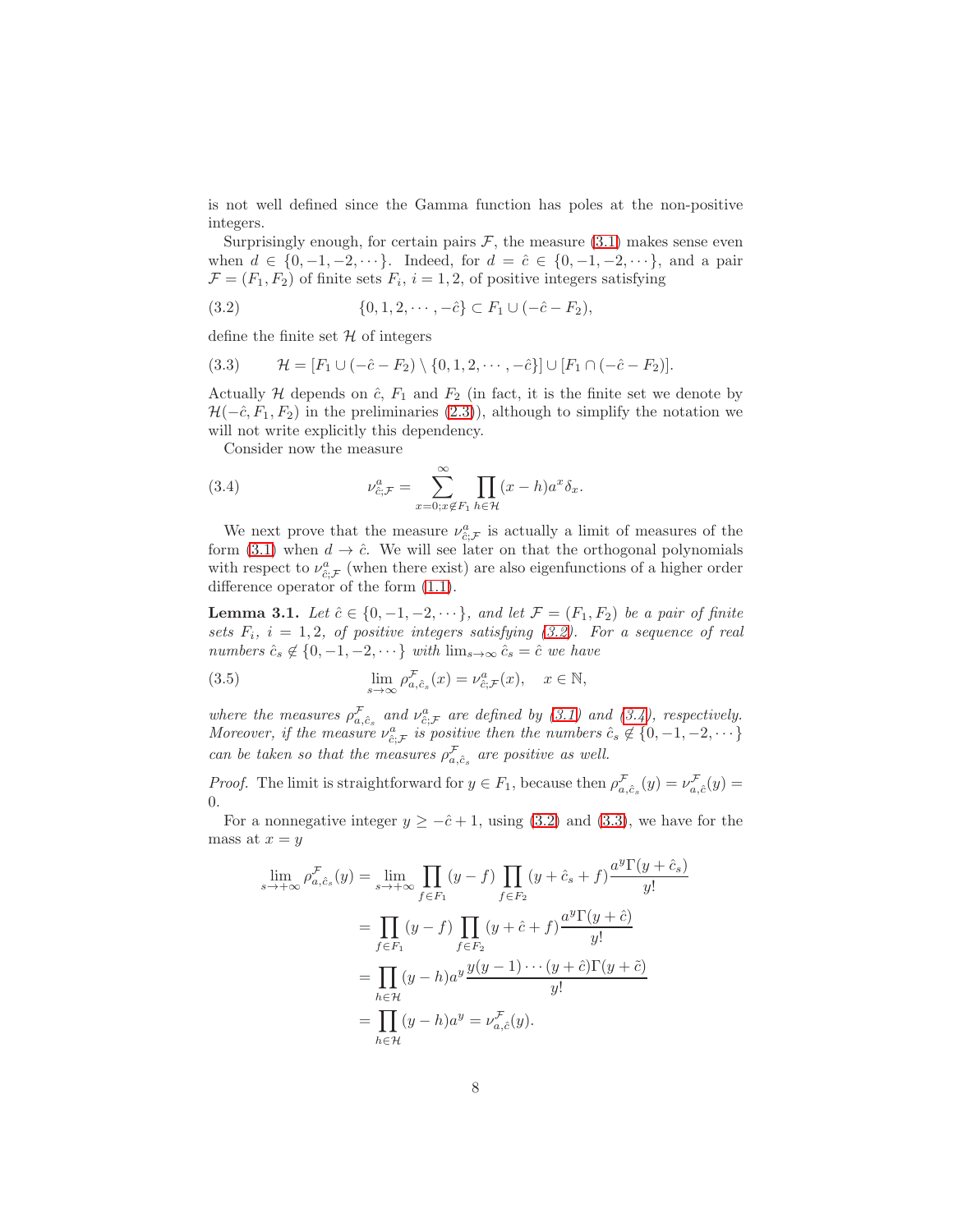Assume now that the nonnegative integer y satisfies  $0 \le y \le -\hat{c}$  and  $y \notin F_1$ . Then  $y \in -\hat{c} - F_2$ , and hence there is  $f_y \in F_2$  with  $y + \hat{c} + f_y = 0$ . This gives

$$
\lim_{s \to +\infty} (y + \hat{c}_s + f_y) \Gamma(y + \hat{c}_s) = \frac{(-1)^{y + \hat{c}}}{(-y - \hat{c})!}.
$$

And then

$$
\lim_{s \to +\infty} \rho_{a,\hat{c}_s}^{\mathcal{F}}(y) = \lim_{s \to +\infty} \prod_{f \in F_1} (y - f) \prod_{f \in F_2} (y + \hat{c}_s + f) \frac{a^y \Gamma(y + \hat{c}_s)}{y!}
$$
\n
$$
= \lim_{s \to +\infty} \prod_{f \in F_1} (y - f) \prod_{f \in F_2; f \neq f_y} (y + \hat{c}_s + f) \frac{a^y}{y!} (y + \hat{c}_s + f_y) \Gamma(y + \hat{c}_s)
$$
\n
$$
= \prod_{h \in \mathcal{H}} (y - h) \frac{a^y}{y!} y(y - 1) \cdots 1 \cdot 1 \cdot 2 \cdots (y + \hat{c}) \frac{(-1)^{y + \hat{c}}}{(-y - \hat{c})!}
$$
\n
$$
= \prod_{h \in \mathcal{H}} (y - h) a^y = \nu_{a,\hat{c}}^{\mathcal{F}}(y).
$$

Assume now that  $\nu_{\hat{c};\mathcal{F}}^a$  is positive. If we write  $M = \max(F_1 \cup (-\hat{c} - F_2) \cup$  ${-\hat{c} + 1}$ , then for each number  $\hat{c}_s \notin \{0, -1, -2, \dots\}$  with  $\hat{c}_s > \hat{c} - 1$ , it is easy to check that the masses  $\rho_{a,\hat{c}_s}^{\mathcal{F}}(x)$  are always positive for  $x \geq M$ . Since for  $x \in \{0, 1, \dots, M\} \setminus (\mathcal{H} \cup F_1)$ ,  $\nu_{\hat{c}, \mathcal{F}}^a(x) > 0$  and  $\{0, 1, \dots, M\} \setminus (\mathcal{H} \cup F_1)$ is finite, taking into account that we have already proved the limit [\(3.5\)](#page-7-3), we can take numbers  $\hat{c}_s \notin \{0, -1, -2, \dots\}$  with  $\hat{c}_s > \hat{c} - 1$ ,  $\lim_{s \to +\infty} \hat{c}_s = \hat{c}$  and such that  $\rho_{a,\hat{c}_s}^{\mathcal{F}}(x) > 0, x \in \{0,1,\dots,M\} \setminus (\mathcal{H} \cup F_1)$ . Finally, for  $x \geq 0$  and  $x \in \mathcal{H} \cup F_1$ , we have that  $x \in F_1$ ; indeed, if  $x \notin F_1$ , then  $x \in \mathcal{H}$ , but  $x \notin -\hat{c} - F_2$ , because otherwise  $x \leq -\hat{c}$  and according with the definition of  $\mathcal{H}$ , x must then be negative. Hence  $x \in F_1$  and then  $\rho_{a,\hat{c}_s}^{\mathcal{F}}(x) = 0$ . Hence the measures  $\rho_{a,\hat{c}_s}^{\mathcal{F}}$  are positive.  $\Box$ 

Before going on with the construction of a sequence of orthogonal polynomials with respect to the measure  $\nu_{\hat{c};\mathcal{F}}^a$ , we make four remarks.

<span id="page-8-0"></span>Remark 3.2. Firstly we show that we can assume that  $\hat{c} \in \{-1, -2, \dots\}$  because the measure  $\nu_{0;\mathcal{F}}^a$  can always be written in the form  $(3.1)$  (up to a linear change of variable): there exist a pair  $\mathcal{U} = (U_1, U_2)$  of finite sets of positive integers and numbers  $d, s, C$ , with  $d \in \{1, 2, \dots\}$ ,  $s \in \mathbb{N}$  and  $C > 0$  such that

$$
\nu_{0;\mathcal{F}}^a = C \rho_{a,d}^{\mathcal{U}}(x - s).
$$

Indeed, the condition [\(3.2\)](#page-7-0) then says that  $0 \in F_1 \cup (-F_2)$ . Assume first that  $0 \in F_1$ . Consider the finite set of positive integers  $(F_1)_{\Downarrow}$  (see [\(2.6\)](#page-4-0)). We then use [\(2.7\)](#page-4-2):

$$
F_1 = \{0, 1, \cdots, s_{F_1} - 2, s_{F_1} - 1\} \cup (s_{F_1} + (F_1)_{\Downarrow}).
$$

We also have  $\mathcal{H} = [F_1 \setminus \{0\}] \cup (-F_2)$  [\(3.3\)](#page-7-2). It is then easy to check that the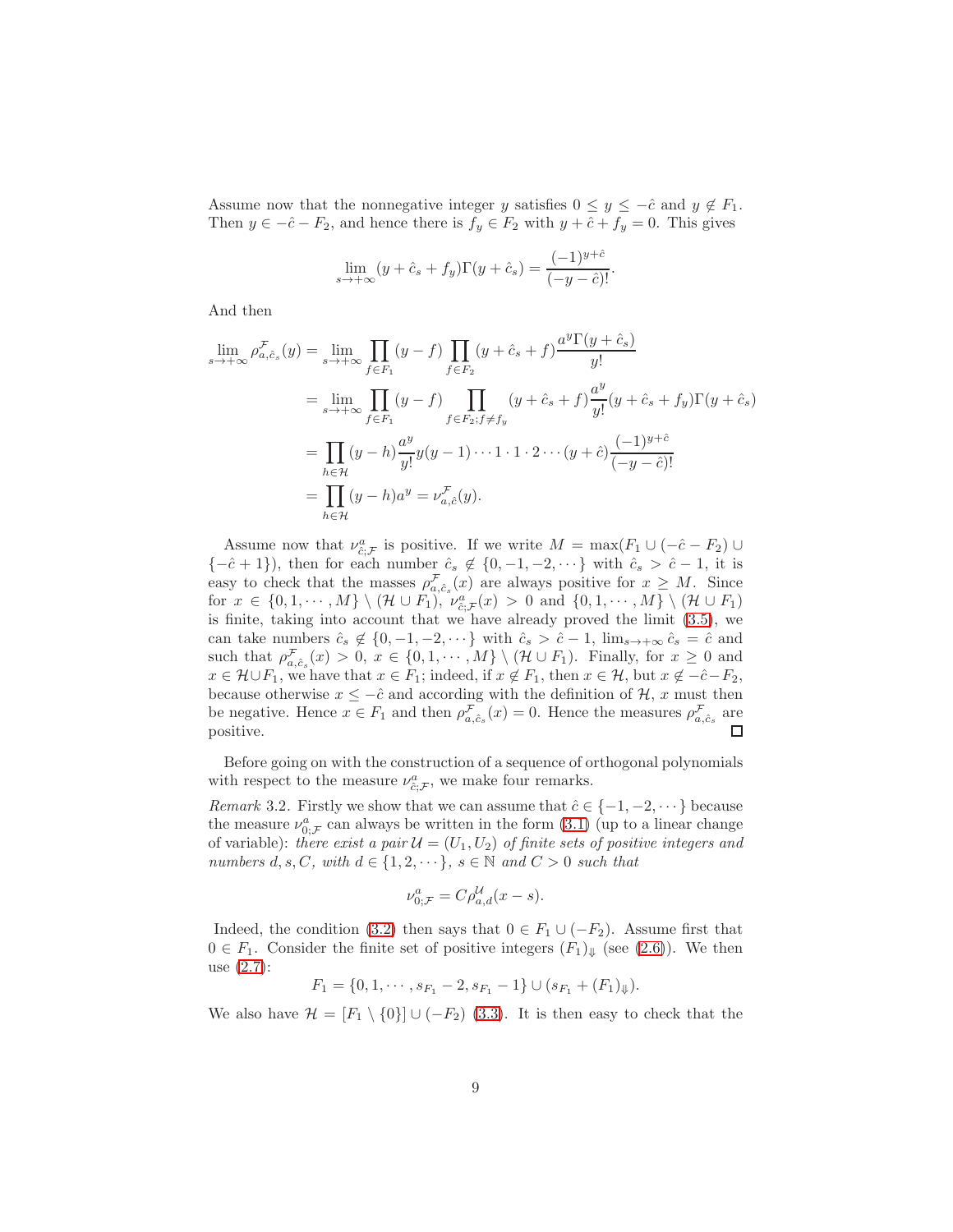measure  $\nu_{0;\mathcal{F}}^a$  can be written in the form

$$
\nu_{0;\mathcal{F}}^a = \sum_{x=s_{F_1}}^{\infty} (x-1)\cdots(x-s_{F_1}+1) \prod_{f\in s_{F_1}+(F_1)_\Downarrow} (x-f) \prod_{f\in F_2} (x+f) a^x \delta_x
$$

$$
= \sum_{x=s_{F_1}}^{\infty} \prod_{f\in s_{F_1}+(F_1)_\Downarrow} (x-f) \prod_{f\in F_2} (x+f) \frac{a^x \Gamma(x)}{(x-s_{F_1})!} \delta_x.
$$

If  $0 \notin F_2$ , the identity  $(2.1)$  shows that  $\nu_{0;\mathcal{F}}^a = a^{s_{F_1}} \rho_{a,s_{F_1}}^{\mathcal{U}}(x - s_{F_1})$ , where  $\mathcal{U} = (U_1, U_2)$ , and the finite sets  $U_i$ ,  $i = 1, 2$ , of positive integers are given by  $U_1 = (F_1)_\Downarrow, U_2 = F_2$ . If  $0 \in F_2$ , since

$$
F_2 = \{0, 1, \cdots, s_{F_2} - 2, s_{F_2} - 1\} \cup (s_{F_2} + (F_2)_{\Downarrow}),
$$

we have

$$
\nu_{0;\mathcal{F}}^a = \sum_{x=s_{F_1}}^{\infty} \prod_{f \in s_{F_1} + (F_1)_{\Downarrow}} (x - f) \prod_{f \in F_2} (x + f) \frac{a^x \Gamma(x)}{(x - s_{F_1})!} \delta_x
$$
  
= 
$$
\sum_{x=s_{F_1}}^{\infty} \prod_{f \in s_{F_1} + (F_1)_{\Downarrow}} (x - f) \prod_{f \in s_{F_2} + (F_2)_{\Downarrow}} (x + f) \frac{a^x \Gamma(x + s_{F_2})}{(x - s_{F_1})!} \delta_x.
$$

And again the identity [\(2.1\)](#page-3-1) shows that  $\nu_{0;\mathcal{F}}^a = a^{s_{F_1}} \rho_{a,s_{F_1}+s_{F_2}}^{\mathcal{U}}(x-s_{F_1})$ , where  $\mathcal{U} = (U_1, U_2)$ , and the finite sets  $U_i$ ,  $i = 1, 2$ , of positive integers are given by  $U_1 = (F_1)_{\Downarrow}, U_2 = (F_2)_{\Downarrow}.$ 

Finally, if  $0 \notin F_1$  then  $0 \in F_2$ , and we also have  $\mathcal{H} = [F_1 \cup (-F_2)] \setminus \{0\}$  [\(3.3\)](#page-7-2). If we denote  $U_2 = (F_2)_{\downarrow}$ , then we straightforwardly have (see [\(2.7\)](#page-4-2))

$$
\nu_{0;\mathcal{F}}^a = \sum_{x=0}^{\infty} \prod_{f \in F_1} (x - f) \prod_{f \in U_2} (x + s_{F_2} + f) \frac{a^x \Gamma(x + s_{F_2})}{x!} \delta_x = \rho_{a,s_{F_2}}^{(F_1, U_2)}.
$$

<span id="page-9-0"></span>Remark 3.3. Secondly we show that we can also assume that  $F_1$  and  $F_2$  are finite sets of positive integers:  $For \hat{c} \in \{0, -1, -2, \dots\}$ , if we assume that  $0 \in F_1 \cup F_2$ , then either there exist a pair  $\mathcal{U} = (U_1, U_2)$  of finite sets of positive integers and numbers  $s \in \mathbb{N}$  and  $\hat{d} \in \{-1, -2, \dots\}$  such that

$$
\nu_{\hat{c};\mathcal{F}}^a = a^s \nu_{\hat{d},\mathcal{U}}^a(x-s),
$$

or there exist a pair  $\mathcal{U} = (U_1, U_2)$  of finite sets of nonnegative integers and a number  $s \in \mathbb{N}$  such that

$$
\nu_{\hat{c};\mathcal{F}}^a = a^s \nu_{0,\mathcal{U}}^a(x-s).
$$

Assume first that  $0 \in F_1$  and  $s_{F_1} \leq -\hat{c}$ . Proceeding as before, it is not difficult to check that by taking  $U_1 = (F_1)_{\Downarrow}$  and  $U_2 = F_2$  then

$$
\nu_{\hat{c},\mathcal{F}}^a = a^{s_{F_1}} \nu_{\hat{c}+s_{F_1},\mathcal{U}}^a(x - s_{F_1}).
$$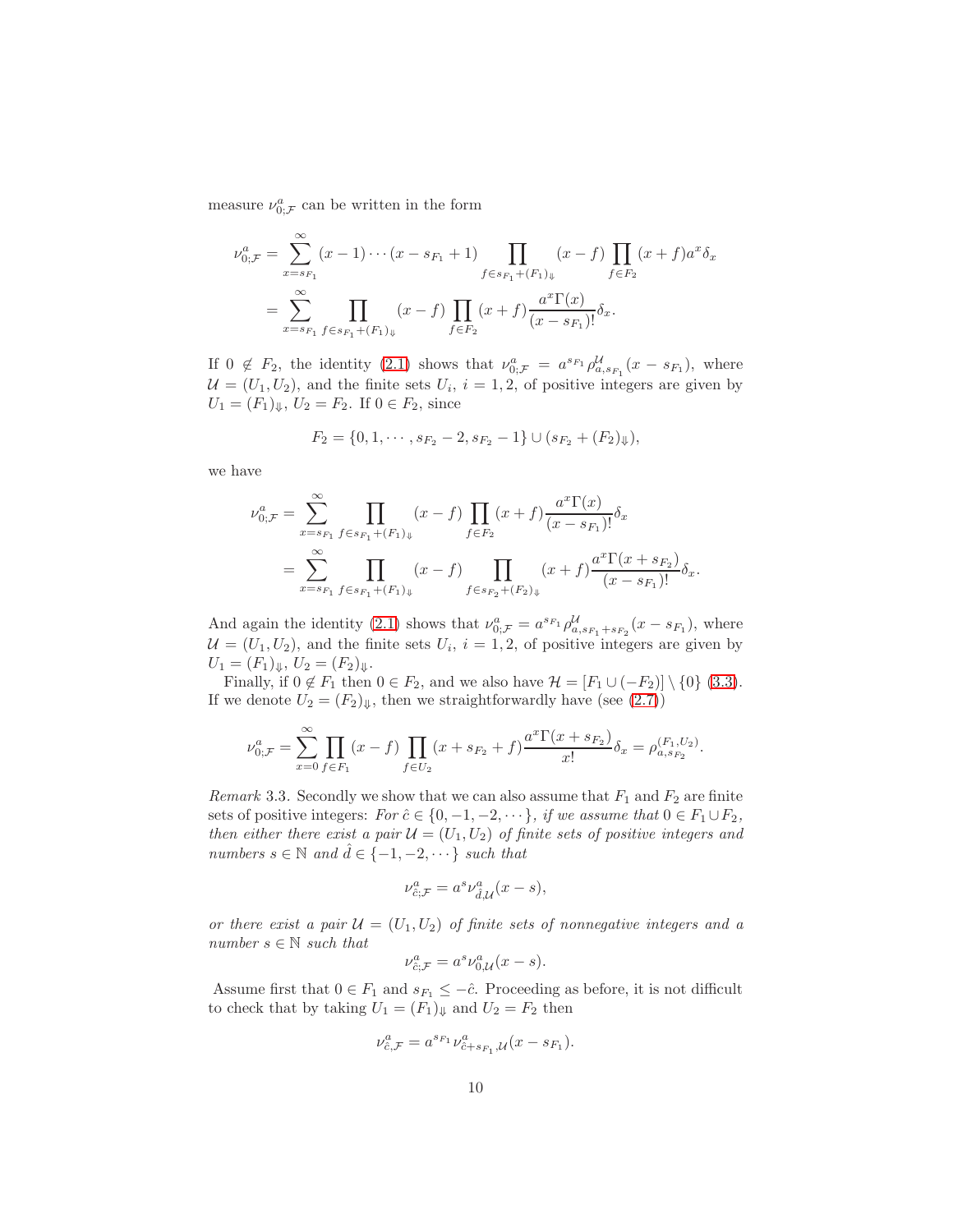And  $U_1$  is a finite set of positive integers.

If  $0 \in F_1$  and  $s_{F_1} > -\hat{c}$ , we then have

$$
\nu_{\hat{c},\mathcal{F}}^a = a^{-\hat{c}} \nu_{0,\mathcal{U}}^a(x + \hat{c}),
$$

where  $\mathcal{U} = (U_1, U_2)$ , and the finite sets  $U_i$ ,  $i = 1, 2$ , of nonnegative integers are given by

$$
U_1 = \{0, 1, \cdots, s_{F_1} - 1 + \hat{c}\} \cup (s_{F_1} + \hat{c} + (F_1)_{\Downarrow}), \quad U_2 = F_2.
$$

Similarly, if  $0 \notin F_1$  and  $0 \in F_2$ , we have for  $s_{F_2} \leq -\hat{c}$ 

$$
\nu^a_{\hat{c},\mathcal{F}}=\nu^a_{\hat{c}+s_{F_2},\mathcal{U}},
$$

where  $\mathcal{U} = (U_1, U_2)$ , and the finite sets  $U_i$ ,  $i = 1, 2$ , of positive integers are given by  $U_1 = F_1$ ,  $U_2 = (F_2)_{\Downarrow}$ . While for  $s_{F_2} > -\hat{c}$  we have

$$
\nu_{\hat{c},\mathcal{F}}^a = \nu_{0,\mathcal{U}}^a,
$$

where  $\mathcal{U} = (U_1, U_2)$ , and the finite sets  $U_i$ ,  $i = 1, 2$ , of nonnegative integers are given by

$$
U_1 = F_1, \quad U_2 = \{0, 1, \cdots, s_{F_2} - 1 + \hat{c}\} \cup (s_{F_2} + \hat{c} + (F_2)_{\Downarrow}).
$$

<span id="page-10-0"></span>Remark 3.4. Contrary to the previous remarks, for  $\hat{c} \in \{-1, -2, \dots\}$  and  $F_1, F_2$ finite sets of positive integers, we show that the measure  $\nu_{\hat{c};\mathcal{F}}^a$  is never of the form

$$
C\rho_{b,d}^{\mathcal{U}}(x-s),
$$

for any pair  $\mathcal{U} = (U_1, U_2)$  of finite sets of positive integers and any numbers  $b, d, s, C$ , with  $0 < b < 1$ ,  $d \notin \{0, -1, -2, \dots\}$  and  $s \in \mathbb{Z}$ . Assume on the contrary that  $\nu_{\hat{c};\mathcal{F}}^a = C\rho_{b,d}^{\mathcal{U}}(x-s)$ . Since  $0 \notin F_1$ , we deduce that  $0 \notin \mathcal{H}$ , and then the first point in the support of  $\nu_{\hat{c};\mathcal{F}}^a$  is 0. Since also the first point in the support of  $\rho_{b,d}^{\mathcal{U}}$  is 0, we have that  $s = 0$ . Trivially  $b = a$  and  $d \in \{1, 2, \dots\}$ , and so

$$
\prod_{h \in \mathcal{H}} (x - h) = (x + d - 1) \cdots (x + 1) \prod_{f \in U_1} (x - f) \prod_{f \in U_2} (x + d + f).
$$

From where we get that  $U_1 = \{h : h \in \mathcal{H}, h \geq 1\}$ . Since  $-\hat{c} \in F_1$  (it is an easy consequence of [\(3.2\)](#page-7-0) taking into account that  $0 \notin F_2$ ), we conclude that  $-\hat{c}$  is not in the support of the measure  $\nu_{\hat{c};\mathcal{F}}^a$ . Since we are assuming  $\nu_{\hat{c};\mathcal{F}}^a = C\rho_{a,d}^{\mathcal{U}}$ , we conclude that  $-\hat{c} \in U_1$ . This gives  $-\hat{c} \in \mathcal{H}$  (because  $-\hat{c} \geq 1$ ). But since  $0 \notin F_2$ , we have  $-\hat{c} \notin -\hat{c} - F_2$ . The definition of  $\mathcal{H}$  [\(3.3\)](#page-7-2) finally implies  $-\hat{c} \notin \mathcal{H}$ .

<span id="page-10-1"></span>*Remark* 3.5. We finally show that when the parameter  $d$  is a positive integer, the measures obtained from the Meixner measure  $\rho_{a,d}$  by removing a finite number of their mass points can be written in the form  $\nu_{\hat{c};\mathcal{F}}^a$ , for certain  $\hat{c} \in$  $\{-1, -2, \dots\}$  and certain pair  $\mathcal{F} = (F_1, F_2)$  of finite sets of nonnegative integers (more precisely: we always have  $0 \notin F_2$ , but  $0 \notin F_1$  if and only if the mass point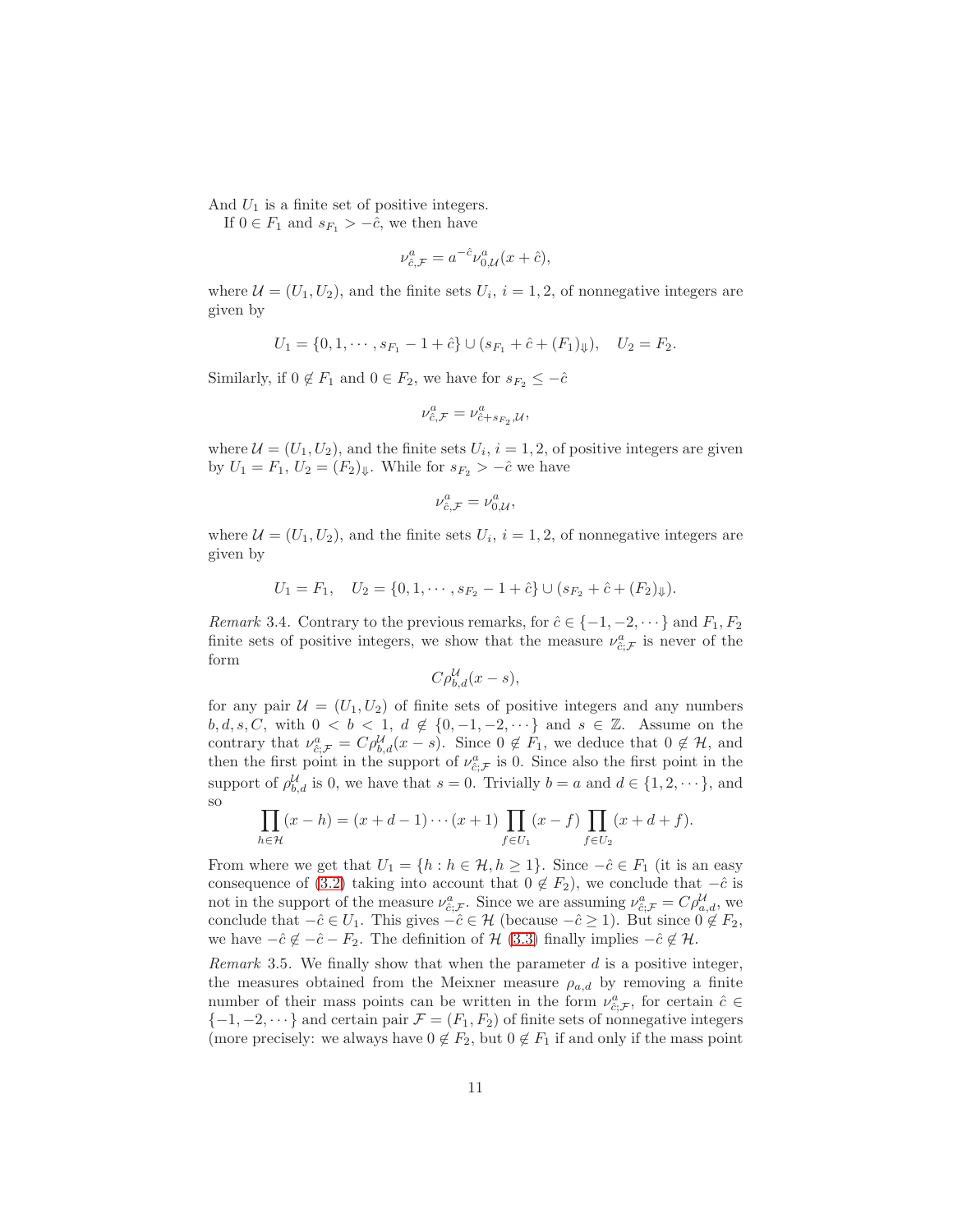at zero is not removed from the Meixner measure). Indeed, let A be a finite set of nonnegative integers, and consider the measure

$$
\sum_{x \in \mathbb{N} \setminus A} \frac{a^x \Gamma(x+d)}{x!} \delta_x
$$

obtained by removing the masses at A from the Meixner weight  $\rho_{a,d}$ , with  $0 < |a| < 1, d \in \{1, 2, \dots\}.$ 

Write  $\hat{c} = -\max A$ ,  $A^c = \{b : 1 \leq b \leq -\hat{c}, b \notin A\},\$ 

$$
X = \begin{cases} (-\hat{c} - A^c) \cup \{-\hat{c}\}, & 0 \notin A, \\ (-\hat{c} - A^c), & 0 \in A, \end{cases}
$$

 $Y = \{-\hat{c} + i, i = 1, \cdots, d - 1\}$ , and finally  $F_1 = A$ ,  $F_2 = X \cup Y$ .

From the definition of  $A^c$ , we easily get that the elements of X are positive integers and that max  $X \leq -\hat{c}$ . Since min  $Y = -\hat{c}+1$ , this shows that  $X \cap Y = \emptyset$ . We also have

$$
-\hat{c} - F_2 = -\hat{c} - (X \cup Y) = (-\hat{c} - X) \cup (-\hat{c} - Y)
$$
  
= 
$$
\begin{cases} A^c \cup \{-d+1, -d+2, \cdots, -1, 0\}, & 0 \notin A, \\ A^c \cup \{-d+1, -d+2, \cdots, -1\}, & 0 \in A. \end{cases}
$$

Hence  $F_1 \cup (-\hat{c} - F_2) = \{-d+1, -d+2, \cdots, -1, 0, 1, 2, \cdots, -\hat{c}\}$  and  $F_1 \cap (-\hat{c} F_2$ ) =  $\emptyset$ . From where we get that [\(3.2\)](#page-7-0) holds and that

$$
\mathcal{H} = [[F_1 \cup (-\hat{c} - F_2)] \setminus \{0, 1, 2, \cdots, -\hat{c}\}] \cup [F_1 \cap (-\hat{c} - F_2)] = \{-d + 1, -d + 2, \cdots, -1\}.
$$

So

$$
\frac{\Gamma(x+d)}{x!} = (x+d-1)\cdots(x+1) = \prod_{h \in \mathcal{H}} (x-h).
$$

In the rest of this Section, we explicitly construct orthogonal polynomials with respect to the measure  $\nu_{\hat{c};\mathcal{F}}^a$  and prove that they are also eigenfunctions of a higher order difference operator of the form [\(1.1\)](#page-1-1).

Given a pair  $\mathcal{F} = (F_1, F_2)$  of finite sets of positive integers,  $F_i$  with  $k_i$  elements and  $k = k_1 + k_2$ , the polynomial  $\Omega_{\mathcal{F}}^{a,c}$  is defined by

<span id="page-11-0"></span>(3.6) 
$$
\Omega_{\mathcal{F}}^{a,c}(x) = \begin{bmatrix} m_f^{a,c}(x+j-1) & 1 \leq j \leq k \\ \begin{bmatrix} f \in F_1 \\ f \in F_1 \end{bmatrix} \\ \begin{bmatrix} m_f^{1/a,c}(x+j-1)/a^{j-1} \\ f \in F_2 \end{bmatrix} \end{bmatrix},
$$

where the elements of  $F_i$  are arranged in increasing order.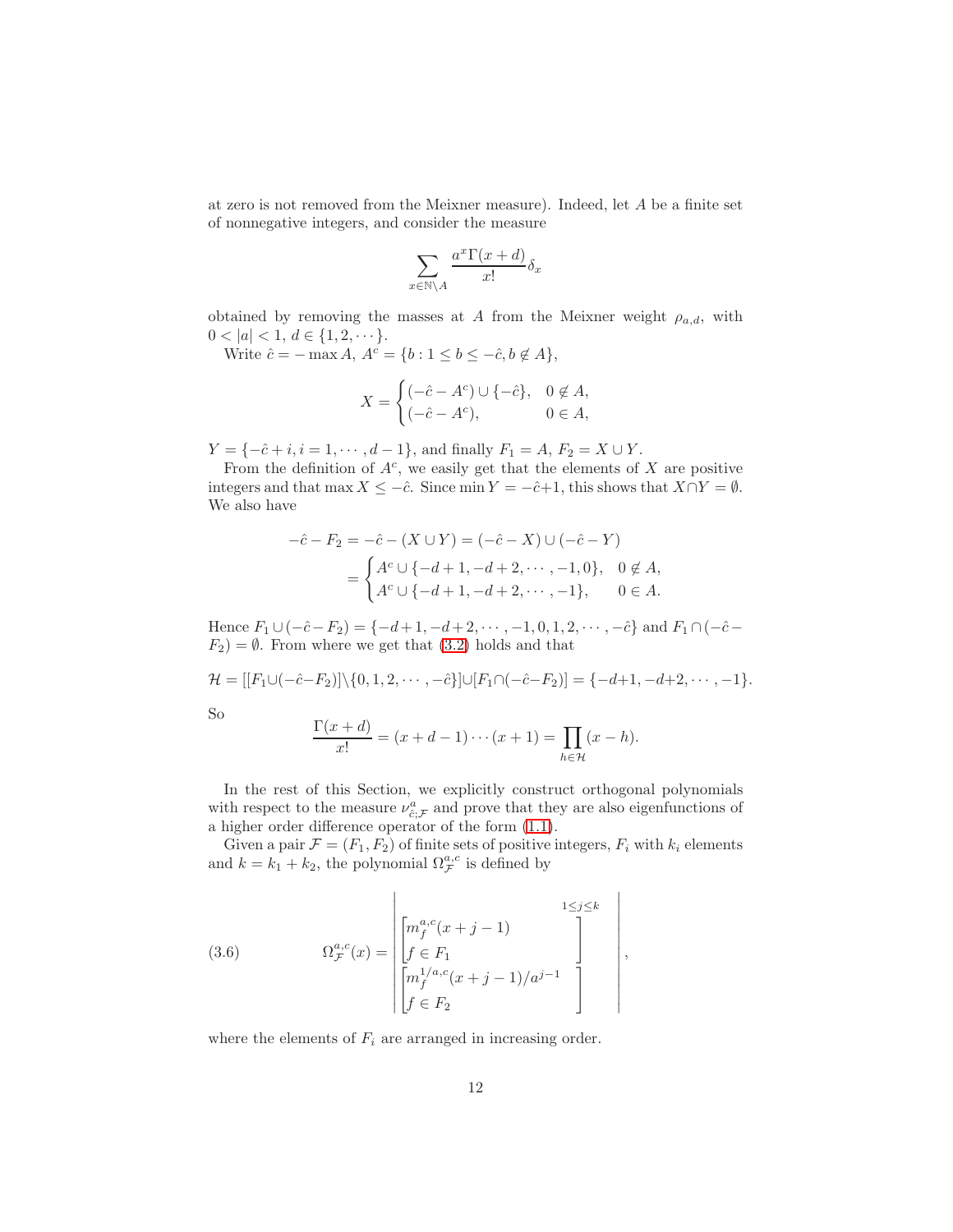Throughout the rest of this paper, we use the following notation: given a finite set of positive integers  $F = \{f_1, \ldots, f_k\}$ , the expression

(3.7) 
$$
\begin{bmatrix} z_{f,j} \\ f \in F \end{bmatrix}
$$

inside of a matrix or a determinant will mean the submatrix defined by

<span id="page-12-3"></span>
$$
\left(\begin{array}{cccc}z_{f_1,1} & z_{f_1,2} & \cdots & z_{f_1,k} \\ \vdots & \vdots & \ddots & \vdots \\ z_{f_k,1} & z_{f_k,2} & \cdots & z_{f_k,k}\end{array}\right).
$$

The determinant [\(3.6\)](#page-11-0) should be understood in this form.

Using Lemma 3.4 of [\[13\]](#page-28-4), we have that  $\Omega^{a,c}_{\mathcal{F}}$  is a polynomial of degree  $\sum_{f\in F_1}f+$  $\sum_{f \in F_2} f - {k_1 \choose 2} - {k_2 \choose 2}.$ 

<span id="page-12-0"></span>**Theorem 3.6.** Given a negative integer  $\hat{c} \in \{-1, -2, \dots\}$ , let  $\mathcal{F} = (F_1, F_2)$ be a pair of finite sets of positive integers,  $F_i$  with  $k_i$  elements, respectively, satisfying  $(3.2)$ . Denote as before  $H$  for the finite set of integers

$$
\mathcal{H} = [[F_1 \cup (-\hat{c} - F_2)] \setminus \{0, 1, 2, \cdots, -\hat{c}\}] \cup [F_1 \cap (-\hat{c} - F_2)].
$$

Write  $c = \hat{c} + \max F_1 + \max F_2 + 2$ ,  $G_i$  for the finite set of positive integers  $G_i = I(F_i)$ ,  $i = 1, 2$ , where I is the involution defined in [\(2.4\)](#page-4-3), and  $m_i$  for the number of elements of  $G_i$ . Consider the sequence of polynomials defined by

<span id="page-12-2"></span>(3.8) 
$$
q_n^{a,c;\mathcal{F}}(x) = \begin{bmatrix} m_{n-j+1}^{a,c}(x - \max F_1 - 1)/(a-1)^{j-1} & \underset{1 \le j \le m+1}{\sum_{j \le m+1}} \\ \left[ m_g^{a,2-c}(-n+j-2) & \right] \\ g \in G_1 \\ \left[ m_g^{1/a,2-c}(-n+j-2)/a^{j-1} \right] \\ g \in G_2 \end{bmatrix},
$$

where  $m = m_1 + m_2$ . Assume that

<span id="page-12-1"></span>(3.9) 
$$
\Omega_{\mathcal{F}}^{a,\hat{c}}(n) \neq 0, \quad n = 0, 1, 2, \cdots.
$$

Then the polynomials  $(q_n^{a,c;\mathcal{F}})_n$  are eigenfunctions of a difference operator of the form [\(1.1\)](#page-1-1) with  $-s=r=1+\sum_{i=1}^2\left(\sum_{f\in F_i}f-\binom{k_i}{2}\right)$ , and are also orthogonal with respect to the measure

(3.10) 
$$
\nu_{\hat{c};\mathcal{F}}^a = \sum_{x=0;x \notin F_1}^{\infty} \prod_{h \in \mathcal{H}} (x-h)a^x \delta_x,
$$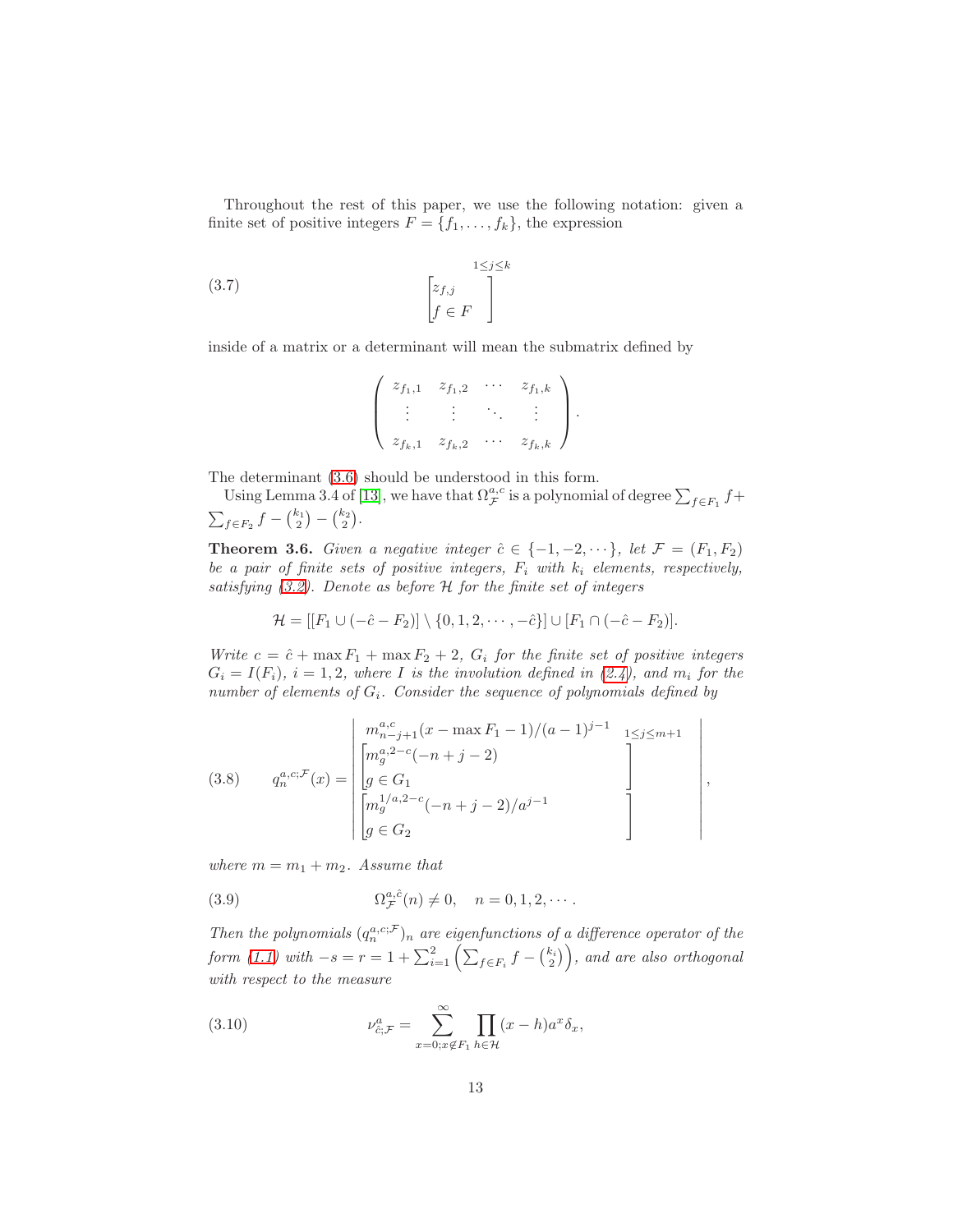with norm equal to

<span id="page-13-3"></span>(3.11) 
$$
\langle q_n^{a,c;\mathcal{F}}, q_n^{a,c;\mathcal{F}} \rangle = C_{\mathcal{F}} \frac{a^n \Gamma(n+k+c)}{(1-a)^{2n+c} n!} \Omega_{\mathcal{F}}^{a,\hat{c}}(n) \Omega_{\mathcal{F}}^{a,\hat{c}}(n+1),
$$

where  $C_{\mathcal{F}}$  is a positive constant depending only on a and  $\mathcal{F}$ .

Proof. We need the invariance for quasi Casorati-Meixner determinants (see Theorem 5.1 of [\[5\]](#page-28-11)), which we write in the form

<span id="page-13-0"></span>(3.12) 
$$
\Omega_{\mathcal{F}}^{a,d}(x) = (-1)^{w} a^{u} (1-a)^{v} \Omega_{\mathcal{G}}^{a,-d-\max F_{1}-\max F_{2}}(-x),
$$

where  $\mathcal{G} = I(\mathcal{F})$ , and  $w, u, v$  are certain integers which only depend on the pair F.

<span id="page-13-1"></span>The identity [\(3.12\)](#page-13-0) for  $d = \hat{c}$  shows that the assumption [\(3.9\)](#page-12-1) is equivalent to

(3.13) 
$$
\Omega_{\mathcal{G}}^{a,2-c}(-n) \neq 0, \quad n = 0, 1, 2, \cdots
$$

(because  $-\hat{c} - \max F_1 - \max F_2 = 2 - c$ ). Hence, we conclude that  $q_n^{a,c,\mathcal{F}}$  is a polynomial of degree n.

Notice also that since  $\mathcal F$  satisfies [\(3.2\)](#page-7-0), c has to be a positive integer.

That the polynomials  $(q_n^{a,c,\mathcal{F}})_n$  are eigenfunctions of a difference operator of the form [\(1.1\)](#page-1-1) is a direct consequence of Theorem 3.2 of [\[13\]](#page-28-4) (after a suitable re-normalization of the polynomials) and the formulas for the D-operators for the Meixner polynomials displayed in the Section 6 of [\[13\]](#page-28-4) (see also Section 5 of [\[8\]](#page-28-2)).

Since  $\Omega_{\mathcal{F}}^{a,2-c}$  is a polynomial, using [\(3.13\)](#page-13-1) and the Hurwitz Theorem, we can find a sequence of real numbers  $c_s \notin \mathbb{Z}$  with  $\lim_{s\to\infty} c_s = c$  and such that for  $s \in \mathbb{N}$ 

> $\overline{\phantom{a}}$  $\overline{\phantom{a}}$  $\overline{\phantom{a}}$  $\overline{\phantom{a}}$  $\overline{\phantom{a}}$  $\overline{\phantom{a}}$  $\overline{\phantom{a}}$  $\overline{\phantom{a}}$  $\overline{\phantom{a}}$ I  $\overline{\phantom{a}}$  $\overline{\phantom{a}}$  $\begin{array}{c} \hline \end{array}$

(3.14) 
$$
\Omega_{\mathcal{F}}^{a,2-c_s}(-n) \neq 0, \quad n = 0, 1, 2, \cdots
$$

Write  $\hat{c}_s = -c_s + \max F_1 + \max F_2 + 2 \notin \mathbb{Z}$ .

According to Theorem 6.2 of [\[13\]](#page-28-4), for  $s \in \mathbb{N}$ , the polynomials

<span id="page-13-2"></span>(3.15) 
$$
q_n^{a,c_s; \mathcal{F}}(x) = \begin{bmatrix} m_{n-j+1}^{a,c_s}(x - \max F_1 - 1)/(a-1)^{j-1} & 1 \leq j \leq m+1 \\ \begin{bmatrix} m_g^{a,2-c_s}(-n+j-2) & 1 \\ g \in G_1 & 1 \\ \begin{bmatrix} m_g^{1/a,2-c_s}(-n+j-2)/a^{j-1} \\ g \in G_2 \end{bmatrix} \end{bmatrix}
$$

are orthogonal with respect to the measure

$$
\rho_{a,\hat{c}_s}^{\mathcal{F}} = \sum_{x=0}^{\infty} \prod_{f \in F_1} (x - f) \prod_{f \in F_2} (x + \hat{c}_s + f) \frac{a^x \Gamma(x + \hat{c}_s)}{x!} \delta_x.
$$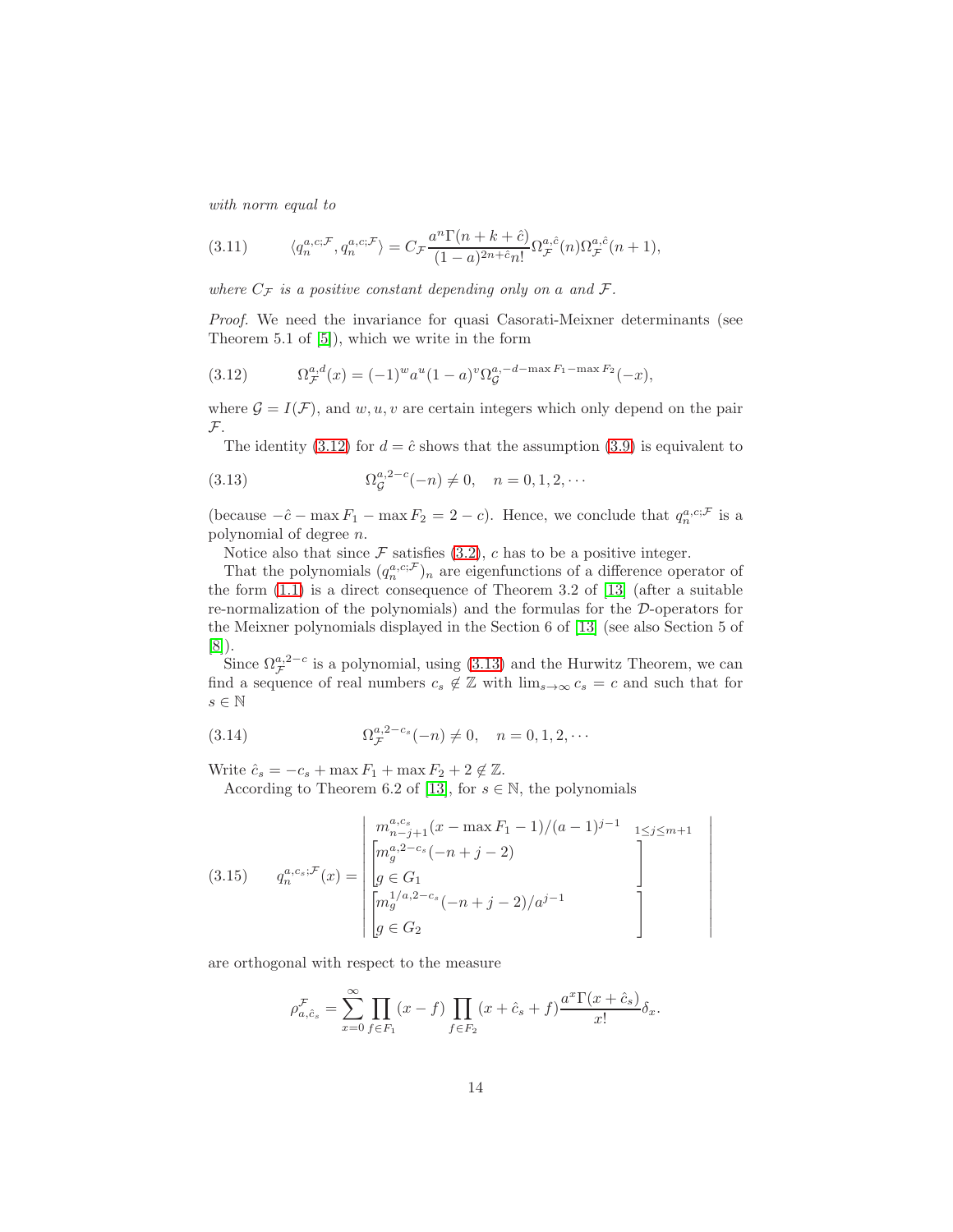Moreover

$$
\langle q_n^{a,c_s; \mathcal{F}}, q_n^{a,c_s; \mathcal{F}} \rangle_{\rho_{a,\hat{c}_s}^{\mathcal{F}}} = \frac{a^{n+k_1 - 2m_2} \Gamma(n+k+\hat{c}_s)}{(1-a)^{2n+k+\hat{c}_s} n!} \Omega_{\mathcal{G}}^{a,2-c_s}(-n) \Omega_{\mathcal{G}}^{a,2-c_s}(-n-1)
$$

(this identity is implicit in the identities (5.8), (5.9) and (5.10), and Lemma 4.2 of  $[13]$  and it can be proved as the identities  $(3.17)$  and  $(3.19)$  of  $[5]$ ).

<span id="page-14-2"></span>Using [\(3.12\)](#page-13-0), this can be written

$$
(3.16) \qquad \langle q_n^{a,c_s;\mathcal{F}}, q_n^{a,c_s;\mathcal{F}} \rangle_{\rho_{a,\hat{c}_s}^{\mathcal{F}}} = C_{\mathcal{F}} \frac{a^n \Gamma(n+k+\hat{c}_s)}{(1-a)^{2n+\hat{c}_s} n!} \Omega_{\mathcal{F}}^{a,\hat{c}_s}(n) \Omega_{\mathcal{F}}^{a,\hat{c}_s}(n+1),
$$

where  $C_{\mathcal{F}} = a^{2u+k_1}(1-a)^{2v-k} > 0$  and only depends on a and  $\mathcal{F}$ . Notice that from the hypothesis [\(3.2\)](#page-7-0), it follows that  $1 \leq \hat{c} + k$ . Taking then into account that

$$
\lim_{s \to +\infty} q_n^{a,c_s;\mathcal{F}}(x) = q_n^{a,c;\mathcal{F}}(x), \quad \lim_{s \to +\infty} \Omega_{\mathcal{F}}^{a,c_s}(x) = \Omega_{\mathcal{F}}^{a,c}(x),
$$

the Theorem is an easy consequence of the Lemmas [3.1](#page-7-4) and [2.1.](#page-3-2)

 $\Box$ 

 $\mid$  $\mathcal{L}$ I  $\overline{\phantom{a}}$  $\overline{\phantom{a}}$  $\overline{\phantom{a}}$  $\overline{\phantom{a}}$  $\overline{\phantom{a}}$  $\overline{\phantom{a}}$  $\overline{\phantom{a}}$  $\overline{\phantom{a}}$  $\overline{\phantom{a}}$  $\mid$ 

In the next Section, see Corollary [4.5,](#page-18-0) we prove that when the measure  $\nu_{\mathcal{F}}^{a,\hat{c}}$ is positive, then the assumption [\(3.9\)](#page-12-1) holds and we can construct a sequence of orthogonal polynomials with respect to  $\nu_{\mathcal{F}}^{a,\hat{c}}$  using [\(3.8\)](#page-12-2).

# <span id="page-14-0"></span>4 New exceptional Meixner orthogonal polynomials

As in [\[10\]](#page-28-8), for real numbers  $a, \hat{c}$ , with  $a \neq 0, 1$ , we associate to each pair  $\mathcal{F} =$  $(F_1, F_2)$  of finite sets of positive integers the polynomials  $m_n^{a, \hat{c}; \mathcal{F}}, n \in \sigma_{\mathcal{F}}$ , defined as follows

<span id="page-14-1"></span>(4.1) 
$$
m_n^{a,\hat{c}:\mathcal{F}}(x) = \begin{bmatrix} m_{n-u_{\mathcal{F}}}^{a,\hat{c}}(x+j-1) & 1 \leq j \leq k+1 \\ m_f^{a,\hat{c}:\mathcal{F}}(x+j-1) & f \in F_1 \\ f^{1/a,\hat{c}}(x+j-1)/a^{j-1} & f \in F_2 \end{bmatrix}
$$

where the number  $u_{\mathcal{F}}$  and the infinite set of nonnegative integers  $\sigma_{\mathcal{F}}$  are defined by [\(2.8\)](#page-4-4) and [\(2.9\)](#page-4-5), respectively. The determinant [\(4.1\)](#page-14-1) should be understood as explained in [\(3.7\)](#page-12-3). Using Lemma 3.4 of [\[13\]](#page-28-4), we deduce that  $m_n^{a,\hat{c};\mathcal{F}}, n \in \sigma_{\mathcal{F}}$ , is a polynomial of degree  $n$  with leading coefficient equal to

(4.2) 
$$
(-1)^{k_2(k_1+1)} \frac{(a-1)^{k_2(k_1+1)}V_{F_1}V_{F_2}\prod_{f\in F_1}(f-n+u_{\mathcal{F}})}{a^{k_2k_1+\binom{k_2+1}{2}}(n-u_{\mathcal{F}})!\prod_{f\in F_1}f!\prod_{f\in F_2}f!},
$$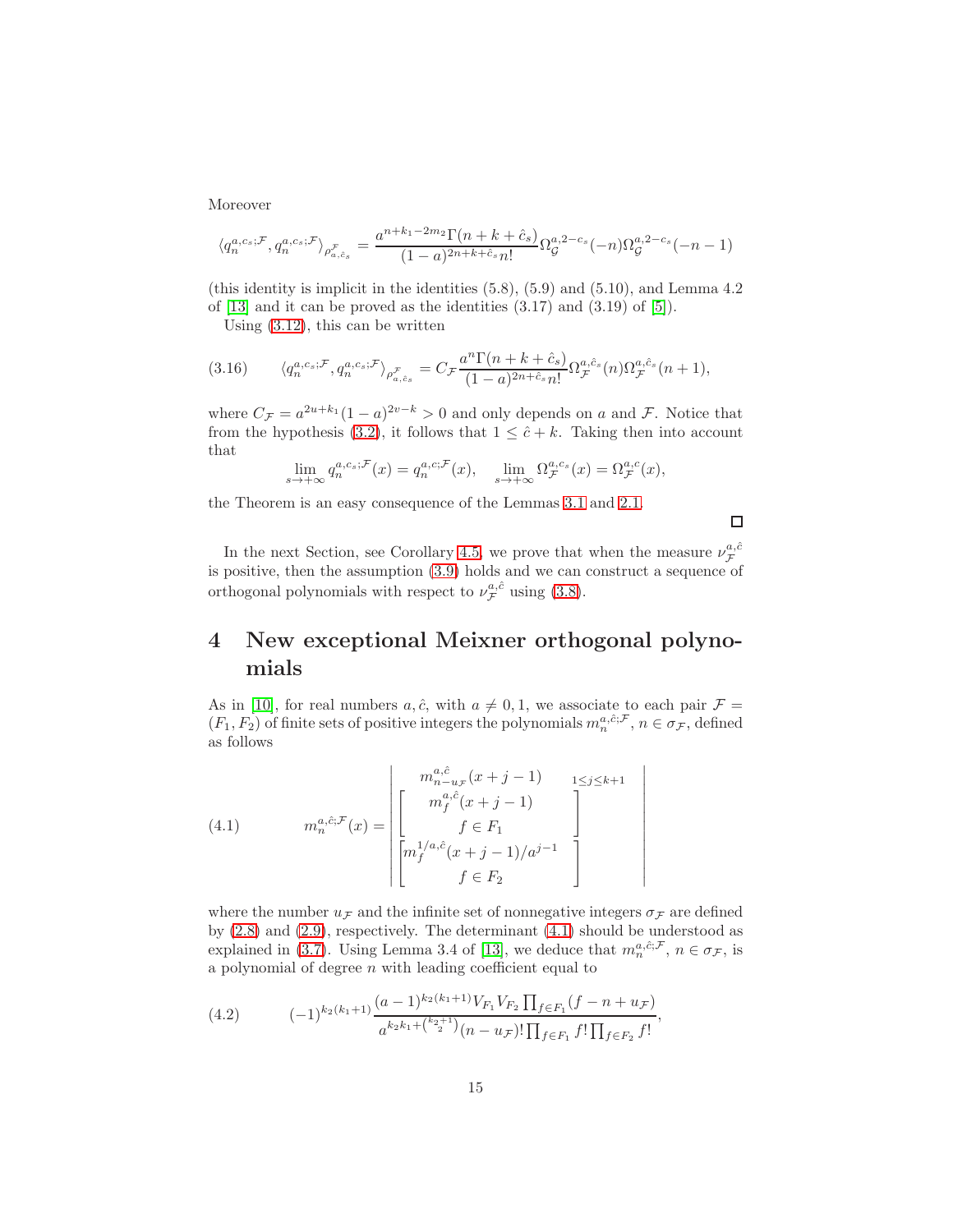where  $V_F$  is the Vandermonde determinant [\(2.2\)](#page-3-3).

Combining columns in [\(4.1\)](#page-14-1), we have the alternative definition

<span id="page-15-1"></span>(4.3) 
$$
m_n^{a,c; \mathcal{F}}(x) = \begin{bmatrix} m_{n-u,r-j+1}^{a,\hat{c}+j-1}(x) & 1 \leq j \leq k+1 \\ m_{r-j+1}^{a,\hat{c}+j-1}(x) & f \in F_1 \\ f \in F_1 \\ \frac{(1-a)^{j-1}}{a^{j-1}} m_f^{1/a,\hat{c}+j-1}(x) & f \in F_2 \end{bmatrix}
$$

Taking a sequence of numbers  $\hat{c}_s \neq 0, -1, -2, \cdots$  with  $\lim_{s \to +\infty} \hat{c}_s = \hat{c}$ , we can easily prove using Theorem 3.3 of [\[10\]](#page-28-8) that the polynomials  $m_n^{a,\hat{c};\mathcal{F}}$  are eigenfunctions of a second order difference operator with rational coefficients.

.

.

**Theorem 4.1.** Let  $\mathcal{F} = (F_1, F_2)$  be a pair of finite sets of positive integers. Then the polynomials  $m_n^{a,\hat{c};\mathcal{F}}(4.1), n \in \sigma_{\mathcal{F}}$  $m_n^{a,\hat{c};\mathcal{F}}(4.1), n \in \sigma_{\mathcal{F}}$  $m_n^{a,\hat{c};\mathcal{F}}(4.1), n \in \sigma_{\mathcal{F}}$ , are common eigenfunctions of the second order difference operator

(4.4) 
$$
D_{\mathcal{F}} = h_{-1}(x)\mathfrak{S}_{-1} + h_0(x)\mathfrak{S}_0 + h_1(x)\mathfrak{S}_1,
$$

where

(4.5) 
$$
h_{-1}(x) = \frac{x\Omega_{\mathcal{F}}^{a,\hat{c}}(x+1)}{(a-1)\Omega_{\mathcal{F}}^{a,\hat{c}}(x)},
$$
  
(4.6) 
$$
h_0(x) = -\frac{(1+a)(x+k) + a\hat{c}}{a-1} + u_{\mathcal{F}} + \Delta \left(\frac{a(x+\hat{c}+k-1)\Lambda_{\mathcal{F}}^{a,\hat{c}}(x)}{(a-1)\Omega_{\mathcal{F}}^{a,\hat{c}}(x)}\right),
$$

(4.7) 
$$
h_1(x) = \frac{a(x + \hat{c} + k)\Omega_{\mathcal{F}}^{a,\hat{c}}(x)}{(a-1)\Omega_{\mathcal{F}}^{a,\hat{c}}(x+1)},
$$

 $\Delta$  denotes the first order difference operator  $\Delta f = f(x+1) - f(x)$  and

$$
\Lambda_{\mathcal{F}}^{a,\hat{c}}(x) = \begin{bmatrix} m_f^{a,\hat{c}}(x) & m_f^{a,\hat{c}}(x+1) & \cdots & m_f^{a,\hat{c}}(x+k-2) & m_f^{a,\hat{c}}(x+k) \\ f \in F_1 & & & \\ m_f^{1/a,\hat{c}}(x) & \frac{m_f^{1/a,\hat{c}}(x+1)}{a} & \cdots & \frac{m_f^{1/a,\hat{c}}(x+k-2)}{a^{k-2}} & \frac{m_f^{1/a,\hat{c}}(x+k)}{a^k} \\ f \in F_2 & & & \end{bmatrix}
$$

Moreover  $D_{\mathcal{F}}(m_n^{a,\hat{c};\mathcal{F}}) = nm_n^{a,\hat{c};\mathcal{F}}, n \in \sigma_{\mathcal{F}}.$ 

The polynomials  $(m_n^{a,\hat{c};\mathcal{F}}(x))_{n \in \sigma_{\mathcal{F}}}$  are called exceptional Meixner polynomials when, in addition, they are orthogonal and complete with respect to a positive measure. This leads to the concept of admissibility.

When  $d \neq 0, -1, -2, \dots$ , we say in [\[10\]](#page-28-8) that d and F are admissible if for all  $x \in \mathbb{N}$ 

<span id="page-15-0"></span>(4.8) 
$$
\prod_{f \in F_1} (x - f) \prod_{f \in F_2} (x + d + f) \Gamma(x + d) \ge 0
$$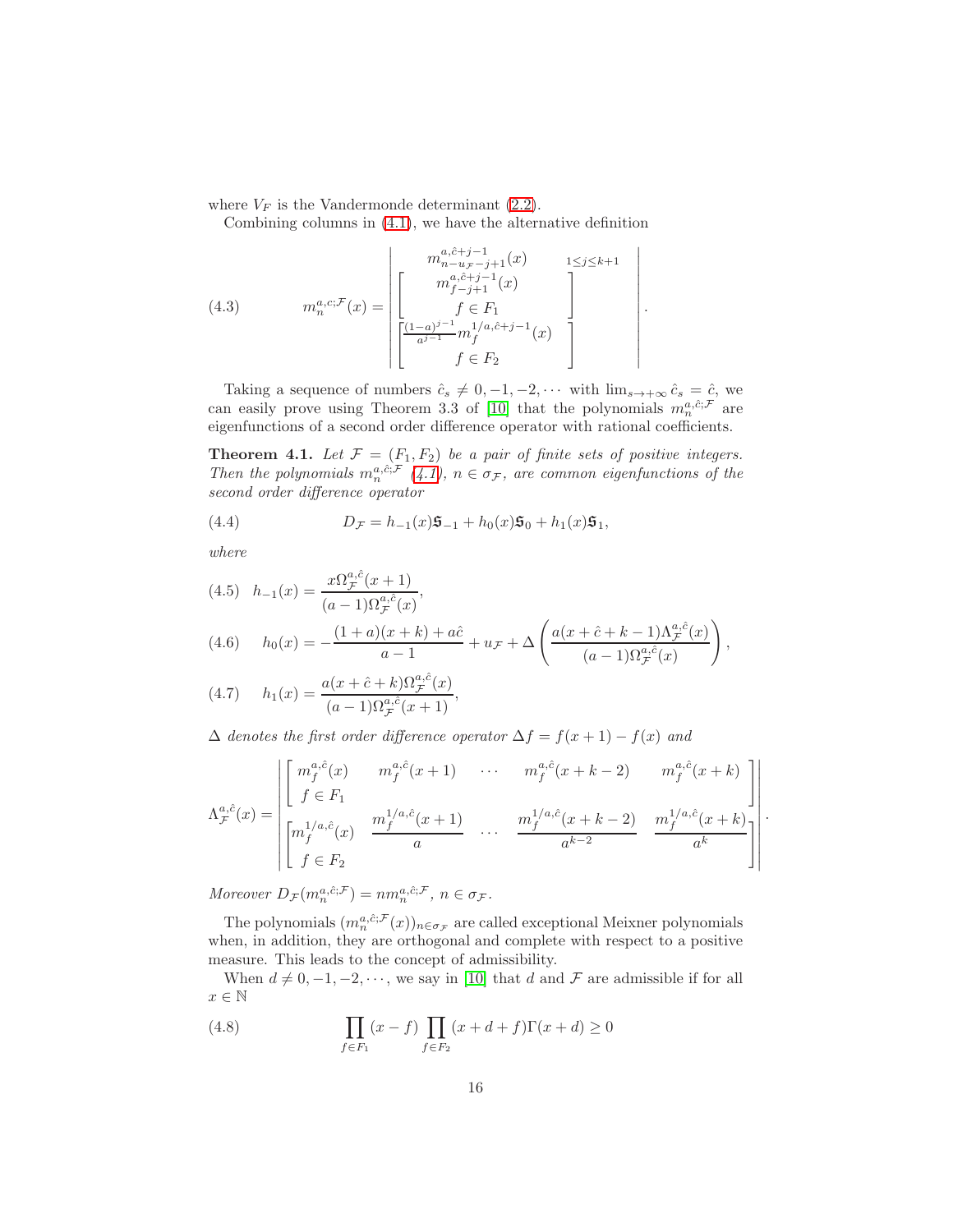(see the Definition 2.5 of [\[10\]](#page-28-8)). In other words, for  $0 < a < 1$ , the measure

(4.9) 
$$
\rho_{a,d}^{\mathcal{F}} = \sum_{x=0}^{\infty} \prod_{f \in F_1} (x - f) \prod_{f \in F_2} (x + d + f) \frac{a^x \Gamma(x + d)}{x!} \delta_x
$$

is positive.

Since the measure  $\rho_{a,d}^{\mathcal{F}}$  is a Christoffel transform of the Meixner measure, using [\[43,](#page-30-13) Theorem 2.5] we can construct orthogonal polynomials with respect to this measure by means of the determinant

(4.10) 
$$
q_n^{\mathcal{F}}(x) = \frac{\begin{bmatrix} m_{n+j-1}^{a,d}(x) & 1 \leq j \leq k+1 \\ \begin{bmatrix} m_{n+j-1}^{a,d}(f) \\ f \in F_1 \end{bmatrix} \\ \begin{bmatrix} m_{n+j-1}^{1/a,d}(f) \\ f \in F_2 \end{bmatrix} \\ q_n^{\mathcal{F}}(x) = \frac{\begin{bmatrix} 1/a,d & 1 \\ 1 & 1 \end{bmatrix} \\ \prod_{f \in F_1} (x - f) \prod_{f \in F_2} (x + d + f)}{\begin{bmatrix} 1 & 1 \end{bmatrix} \end{bmatrix}}
$$

<span id="page-16-0"></span>In [\[10\]](#page-28-8) and under the assumption  $d \neq 0, -1, -2, \cdots$  and  $\rho_{a,d}^{\mathcal{F}}$  being a positive measure, we constructed exceptional Meixner polynomials by using as the key tool the duality between the polynomials  $(m_n^{a,d,\mathcal{F}}(x))_{n \in \sigma_{\mathcal{F}}}$  and  $(q_n^{\mathcal{F}}(x))_n$ . To do that, in Lemma 4.2 of [\[10\]](#page-28-8), we prove the following equivalent condition to the admissibility of d and  $\mathcal{F}$ .

.

<span id="page-16-2"></span>**Lemma 4.2** (Lemma 4.2 of [\[10\]](#page-28-8)). Given real numbers a, d, with  $0 < a < 1$  and  $d \neq 0, -1, -2, \ldots$ , and a pair F of finite sets of positive integers, the following conditions are equivalent.

- 1. The measure  $\rho_{a,d}^{\mathcal{F}}(\beta,1)$  is positive.
- 2.  $d$  and  $\mathcal F$  are admissible.
- 3.  $\Gamma(n+d+k)\Omega_{\mathcal{F}}^{a,d}(n)\Omega_{\mathcal{F}}^{a,d}(n+1) > 0$  for all nonnegative integer n, where the polynomial  $\Omega_{\mathcal{F}}^{a,d}$  is defined by [\(3.6\)](#page-11-0).

But when  $d = \hat{c} \in \{-1, -2, \dots\}$  the measure  $\rho_{a,\hat{c}}^{\mathcal{F}}$  is not well defined. Under the assumption [\(3.2\)](#page-7-0), this measure might be substituted by the measure  $\nu_{\hat{c};\mathcal{F}}^a$ [\(3.4\)](#page-7-1) (which, according to the Lemma [3.1,](#page-7-4) it is the limit of the measures  $\rho_{a,\hat{c}_s}^{\mathcal{F}}$ when  $\hat{c}_s \to \hat{c}$ ). But when  $\hat{c} \in \{-1, -2, \dots\}$ , the orthogonal polynomials with respect to  $\nu_{\hat{c};\mathcal{F}}^a$  can not be represented as in [\(4.10\)](#page-16-0) because (as explained in the Remark [3.4\)](#page-10-0)  $\nu_{a,\hat{c}}^{\mathcal{F}}$  is not anymore the Christoffel transform of a Meixner measure. Hence, to construct the new families of exceptional Meixner polynomials we will avoid the duality and proceed in a different way (with respect to the approach we used in  $[10]$ .

In the rest of this Section we will assume  $\hat{c} \in \{-1, -2, \dots\}, \mathcal{F} = (F_1, F_2)$ where  $F_i$  is a finite set of positive integers and

<span id="page-16-1"></span>(4.11) 
$$
\{0, 1, 2, \cdots, -\hat{c}\} \subset F_1 \cup (-\hat{c} - F_2).
$$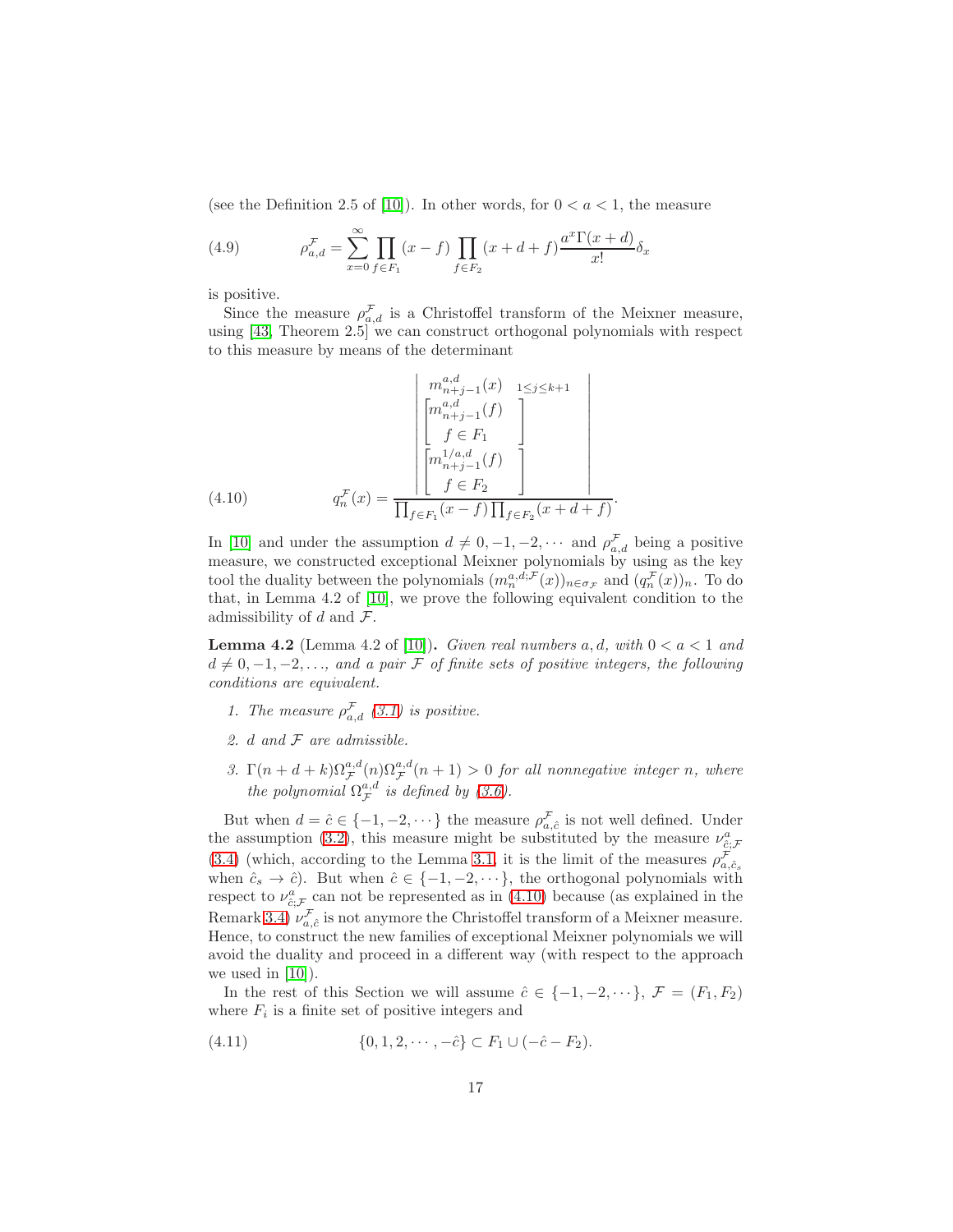As in the previous Section (see Remarks [3.2,](#page-8-0) [3.3\)](#page-9-0), we do not need to consider neither the case  $\hat{c} = 0$  nor  $0 \in F_1 \cup F_2$ . Indeed, it is not difficult to check that in those cases and up to a multiplicative constant the polynomial  $m_n^{a,\hat{c};\mathcal{F}}$  is equal to  $m_n^{a,d;\mathcal{U}},$  where  $d = \hat{c} + s_1 + s_2$  and  $\mathcal{U} = (U_1, U_2)$  and

<span id="page-17-3"></span>(4.12) 
$$
s_i = \begin{cases} 0, & 0 \notin F_i, \\ s_{F_i}, & 0 \in F_i, \end{cases}, \quad U_i = \begin{cases} F_i, & 0 \notin F_i, \\ (F_i)_{\Downarrow}, & 0 \in F_i \end{cases}
$$

(see  $(2.5)$  and  $(2.6)$ ).

When  $d = \hat{c} \in \{-1, -2, \dots\}$ , we define the admissibility condition for  $\hat{c}$  and  $\mathcal F$  as the positivity of the measure  $\nu_{\hat{c};\mathcal{F}}^a$  [\(3.4\)](#page-7-1).

<span id="page-17-1"></span>**Definition 4.3.** For  $\hat{c} \in \{-1, -2, \dots\}$  and pair F of set of positive integers satisfying [\(4.11\)](#page-16-1), we say that  $\hat{c}$  and  $\mathcal F$  are admissible if for all  $x \in \mathbb N \setminus F_1$ 

<span id="page-17-0"></span>(4.13) 
$$
\prod_{h \in \mathcal{H}} (x - h) \ge 0,
$$

where the finite set  $\mathcal H$  is defined by  $(3.3)$ 

Using Lemma [3.1,](#page-7-4) we can see that the admissibility condition  $(4.13)$  follows from [\(4.8\)](#page-15-0) by changing  $\hat{c}$  to  $\hat{c}_s$  and then taking limit when  $\hat{c}_s$  goes to  $\hat{c}$ .

We next prove the following analogous to the Lemma [4.2.](#page-16-2)

<span id="page-17-2"></span>**Lemma 4.4.** Let a,  $\hat{c}$  be real numbers with  $0 < a < 1$  and  $\hat{c} \in \{-1, -2, \ldots\}$ , and let  $\mathcal F$  be a pair of finite sets of positive integers satisfying  $(4.11)$ . Then the following conditions are equivalent.

- 1. The measure  $\nu_{\hat{c};\mathcal{F}}^a$  [\(3.4\)](#page-7-1) is positive.
- 2.  $\hat{c}$  and  $\hat{F}$  are admissible (according to the Definition [4.3\)](#page-17-1).
- 3.  $\Omega_{\mathcal{F}}^{a,\hat{c}}(n)\Omega_{\mathcal{F}}^{a,\hat{c}}(n+1) > 0$  for all nonnegative integer n, where the polynomial  $\Omega_{\mathcal{F}}^{\tilde{a},c}$  is defined by [\(3.6\)](#page-11-0).

*Proof.* Notice that [\(4.11\)](#page-16-1) implies that  $\hat{c} + k \ge 1$  and then  $\Gamma(n + \hat{c} + k) > 0$ , which it shows the analogy between the condition (3) in the Lemmas [4.2](#page-16-2) and [4.4.](#page-17-2)

The equivalente between (1) and (2) is a direct consequence of the Definition [4.3.](#page-17-1)

We next prove that  $(1)$  implies  $(3)$ .

We begin by proving that  $\Omega^{a,\hat{c}}_{\mathcal{F}}(n) \neq 0$  for all nonnegative integer n. Using Lemma [3.1,](#page-7-4) we can take a sequence  $\hat{c}_s \notin \{0, -1, -2, \dots\}$  with  $\lim_{s\to\infty} \hat{c}_s = \hat{c}$ and such that the measures  $\rho_{\mathcal{F}}^{a,\hat{c}_s}$  are positive. According to Lemma [4.2,](#page-16-2) this means that  $\hat{c}_s$  and  $\mathcal F$  are admissible (according to [\(4.8\)](#page-15-0)). Write  $c_s = \hat{c}_s +$ max  $F_1$  + max  $F_2$  + 2 (like in the Theorem [3.6\)](#page-12-0) and  $\mathcal{G} = I(\mathcal{F})$ . From [\(3.15\)](#page-13-2), we have that for  $n \in \mathbb{N}$ 

$$
Q_n^{a,c_s;\mathcal{F}}(x) = \frac{1}{\Omega_{\mathcal{G}}^{a,2-c_s}(-n)} q_n^{a,c_s;\mathcal{F}}(x),
$$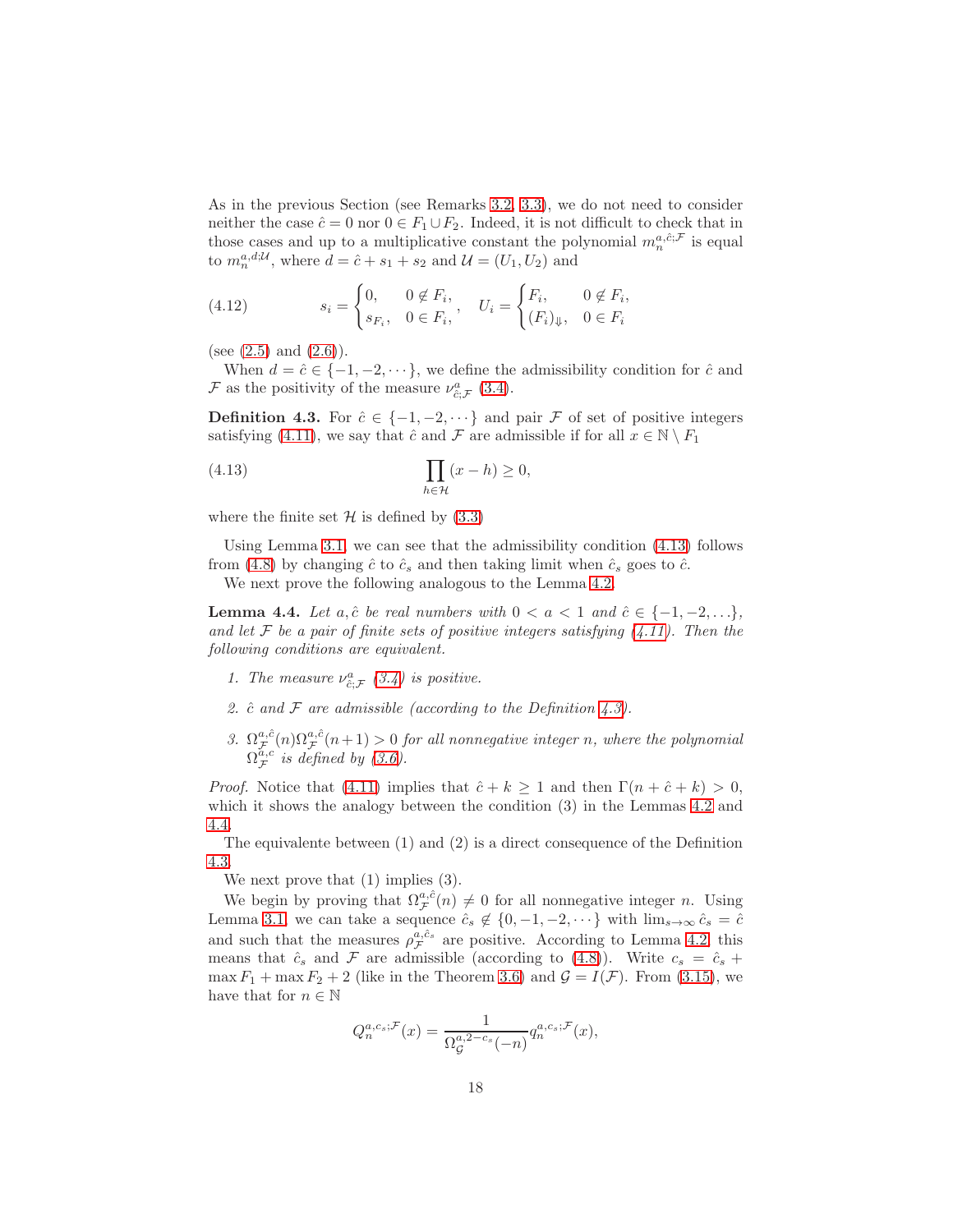is the n-th monic orthogonal polynomial with respect to the positive measure  $\rho_{a,\hat{c}_s}^{\mathcal{F}}$  [\(3.1\)](#page-6-1). Using [\(3.16\)](#page-14-2) and [\(3.12\)](#page-13-0), we get that

<span id="page-18-1"></span>(4.14) 
$$
||Q_n^{a,c_s;F}||_2^2 = C_{\mathcal{F}} \frac{a^n \Gamma(n+k+c_s) \Omega_{\mathcal{F}}^{a,\hat{c}_s}(n+1)}{(1-a)^{2n+\hat{c}_s} n! \Omega_{\mathcal{F}}^{a,\hat{c}_s}(n)}.
$$

Write  $Q_n^{a,c;\mathcal{F}}$  for the *n*-th monic orthogonal polynomial with respect to the positive measure  $\nu_{\hat{c};\mathcal{F}}^a$ ,  $c = \hat{c} + \max F_1 + \max F_2 + 2$ . Since the positive measures  $\rho_{a,\hat{c}_s}^{\mathcal{F}}$  converge to  $\nu_{\hat{c};\mathcal{F}}^a$  as  $\hat{c}_s$  goes to  $\hat{c}$ , we get that the norm for the *n*-th monic orthogonal polynomial  $Q_n^{a,c_s;\mathcal{F}}$  has to converge to the norm of  $Q_n^{a,c;\mathcal{F}}$ . Since  $\lim_{s\to\infty} \Omega_{\mathcal{F}}^{a,\hat{c}_s} = \Omega_{\mathcal{F}}^{a,\hat{c}},$  according to [\(4.14\)](#page-18-1), we conclude that if for some  $n_0$ ,  $\Omega_{\mathcal{F}}^{a,\hat{c}}(n_0) = 0$  then  $\Omega_{\mathcal{F}}^{a,\hat{c}}(n) = 0$ , for  $n \geq n_0$ . Which it is a contradiction because  $\Omega_{\mathcal{F}}^{a,\hat{c}}$  is a non-null polynomial.

Since, we have already proved that  $\Omega_{\mathcal{F}}^{a,\hat{c}}(n) \neq 0$  for all nonnegative integer n, Theorem [3.6](#page-12-0) shows that  $q_n^{a,\hat{c};\mathcal{F}}$ , is the *n*-th orthogonal polynomial with respect to the positive measure  $\nu_{\hat{c};\mathcal{F}}^a$ . Hence, it has positive norm and so the condition (3) follows from [\(3.11\)](#page-13-3).

We finally prove that (3) implies (1). From the condition (3), we deduce that for  $n \geq 0$ ,  $\Omega_{\mathcal{F}}^{a,\hat{c}}(n) \neq 0$  and  $\Omega_{\mathcal{F}}^{a,\hat{c}}(z)$  has an even number of zeros in each interval  $(n, n + 1)$  (counting multiplicities),  $n \in \mathbb{N}$ . Since  $\Omega_{\mathcal{F}}^{a,\hat{c}}(z)$  is a polynomial, using Hurwitz theorem, we can take  $\epsilon > 0$  and a sequence  $\hat{c}_s \notin \{0, -1, -2, \dots\}$  with  $\lim_{s\to\infty} \hat{c}_s = \hat{c}$  and such that for each  $n \geq 0$ ,  $\Omega_{\mathcal{F}}^{a,\hat{c}_s}(n) \neq 0$  and  $\Omega_{\mathcal{F}}^{a,\hat{c}_s}(z)$  has in  $U_n = \{z : n < \Re z < n + 1, |\Im z| < \epsilon\}$  the same number of zeros as  $\Omega_{\mathcal{F}}^{a,\hat{c}}(z)$ , that is, an even number of zeros. Since  $\Omega_{\mathcal{F}}^{a,\hat{c}_s}(x) \in \mathbb{R}$ , for  $x \in \mathbb{R}$ , we get that  $\Omega_{\mathcal{F}}^{a,\hat{c}_s}(z)$  has in  $U_n$  an even number of non-real zeros, and then has also an even number of real zeros. So,  $\Omega_{\mathcal{F}}^{a,\hat{c}_s}(n)\Omega_{\mathcal{F}}^{a,\hat{c}_s}(n+1) > 0, n \geq 0$ . From [\(4.11\)](#page-16-1), we have that  $\hat{c} + k \geq 1$  and then we can also assume that  $\hat{c}_s + k > 0$ , and hence  $\Gamma(n+\hat{c}_s+k)\Omega_{\mathcal{F}}^{a,\hat{c}_s}(n)\Omega_{\mathcal{F}}^{a,\hat{c}_s}(n+1)>0, n\geq 0.$  Using Lemma [4.2,](#page-16-2) we conclude that  $\hat{c}_s$  and  $\mathcal F$  are admissible (according to [\(4.8\)](#page-15-0)). That is the measure  $\rho_{\mathcal F}^{a,\hat{c}_s}$  is positive. Hence, the positivity of the measure  $\nu_{\hat{c};\mathcal{F}}^a$  follows from the Lemma [3.1.](#page-7-4) □

As a consequence we have.

<span id="page-18-0"></span>**Corollary 4.5.** Let a,  $\hat{c}$  be real numbers with  $0 < a < 1$  and  $\hat{c} \in \{-1, -2, \ldots\}$ , and let  $\mathcal F$  be a pair of finite sets of positive integers satisfying [\(4.11\)](#page-16-1). If the measure  $\nu_{\hat{c}}^a \in (3.4)$  $\nu_{\hat{c}}^a \in (3.4)$  is positive, then  $\Omega_{\mathcal{F}}^{a,\hat{c}}(n) \neq 0$ ,  $n \geq 0$ , and then we can  $\hat{c}$ ; $\mathcal{F}$  (0.4) is positive, then st construct orthogonal polynomials  $(q_n^{a,c,\mathcal{F}})_n$  with respect to  $\nu_{\hat{c};\mathcal{F}}^a$  using [\(3.8\)](#page-12-2).

The orthogonality and completeness of the exceptional Meixner polynomials  $(4.1)$  under the admissibility of  $\hat{c}$  and  $\hat{\mathcal{F}}$  is then a consequence of Theorems 4.3 and 4.4 in [\[10\]](#page-28-8).

<span id="page-18-2"></span>**Theorem 4.6.** Given real numbers a and  $\hat{c}$ , with  $0 < a < 1$  and  $\hat{c} \in \{-1, -2, \dots\}$ , and a pair F of finite sets of positive integers satisfying  $(4.11)$ , assume that  $\hat{c}$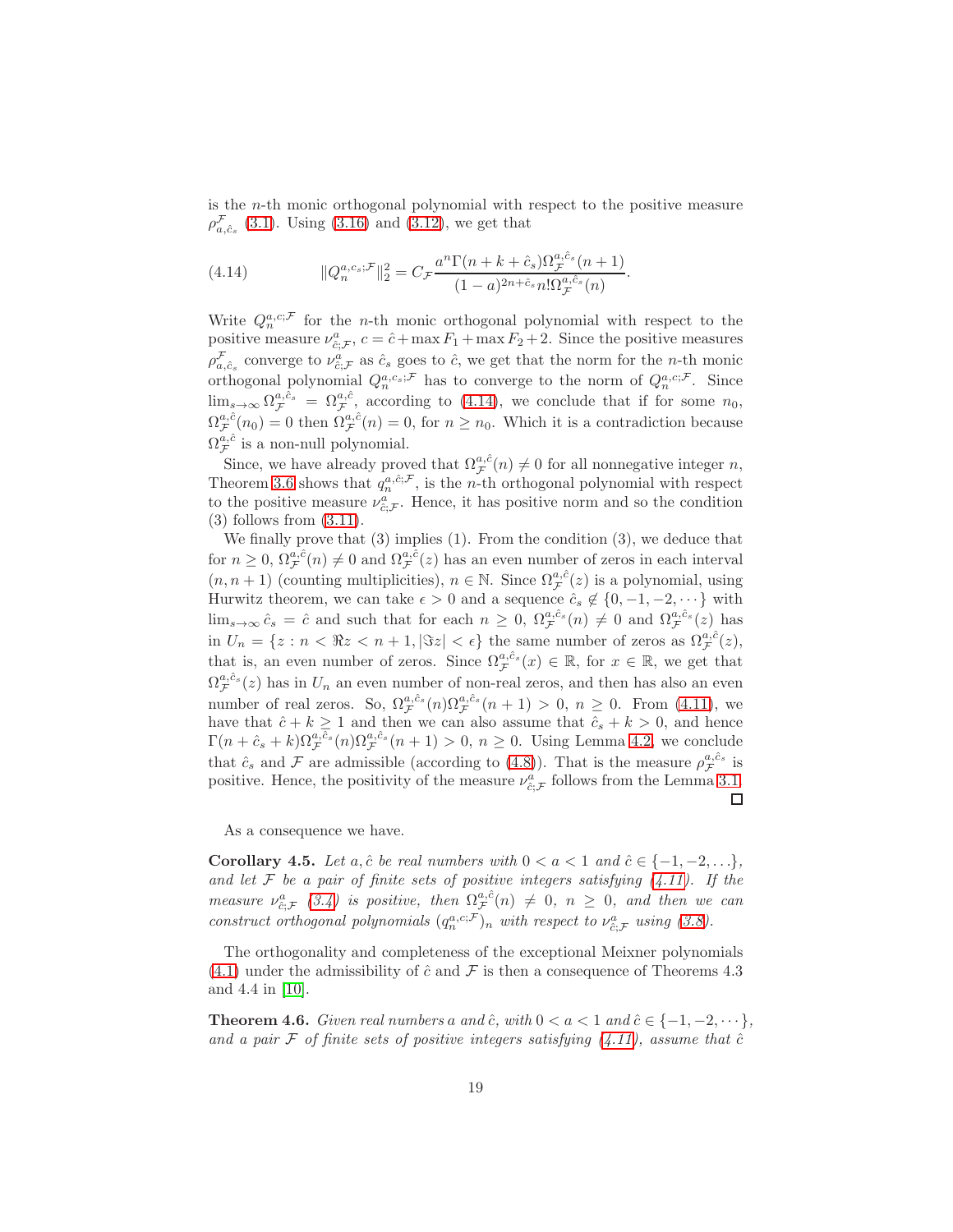and F are admissible. Then the polynomials  $m_n^{a,\hat{c},\mathcal{F}}, n \in \sigma_{\mathcal{F}},$  are orthogonal with respect to the positive measure

(4.15) 
$$
\omega_{a,\hat{c}}^{\mathcal{F}} = \sum_{x=0}^{\infty} \frac{a^x \Gamma(x + \hat{c} + k)}{x! \Omega_{\mathcal{F}}^{a,\hat{c}}(x) \Omega_{\mathcal{F}}^{a,\hat{c}}(x+1)} \delta_x,
$$

with

$$
||m_n^{a,\hat{c},\mathcal{F}}||_2^2 = \frac{a^{n-u_{\mathcal{F}}+k_1-2k}}{(1-a)^{\hat{c}+2n-2u_{\mathcal{F}}-k}} \prod_{h \in \mathcal{H}} (n-u_{\mathcal{F}}-h),
$$

where the finite set of integers  $H$  is defined by  $(3.3)$ . Moreover the linear combinations of the polynomials  $m_n^{a,\hat{c};\mathcal{F}}, n \in \sigma_{\mathcal{F}},$  are dense in  $L^2(\omega_{a,\hat{c}}^{\mathcal{F}})$ .

*Proof.* The Lemma [4.4](#page-17-2) says that the admissibility of  $\hat{c}$  and  $\hat{\mathcal{F}}$  is equivalent to

$$
\Omega_{\mathcal{F}}^{a,\hat{c}}(x)\Omega_{\mathcal{F}}^{a,\hat{c}}(x+1) > 0, \quad x \in \mathbb{N}.
$$

We can then take as before a sequence of numbers  $\hat{c}_s \notin \{0, -1, -2, \dots\}$  with  $\lim_{s\to\infty} \hat{c}_s = \hat{c}$  and such that

$$
\Omega_{\mathcal{F}}^{a,\hat{c}_s}(x)\Omega_{\mathcal{F}}^{a,\hat{c}_s}(x+1) > 0, \quad x \in \mathbb{N}.
$$

Since

$$
\lim_{s \to \infty} \Omega_{\mathcal{F}}^{a,\hat{c}_s}(z) = \Omega_{\mathcal{F}}^{a,\hat{c}}(z),
$$

uniformly in compact set of  $\mathbb{C}$ , we get that there exists  $M > 0$  such that  $|\Omega_{\mathcal{F}}^{a,\hat{c}_s}(x)| \geq M, x \in \mathbb{N}$ . Hence

$$
|\omega_{a,\hat{c}_s}^{\mathcal{F}}(x)|\leq \frac{a^x\Gamma(x+\hat{c}+k)}{M^2x!}.
$$

The Theorem follows easily from the Theorems 4.3 and 4.4 in [\[10\]](#page-28-8), and the Lemma [2.1](#page-3-2) in the Preliminaries.

 $\Box$ 

# <span id="page-19-0"></span>5 New exceptional Laguerre orthogonal polynomials

As in [\[10\]](#page-28-8) we can construct exceptional Laguerre polynomials by taking limit as a goes to 1 in the exceptional Meixner polynomials constructed in the previous Section using the basic limit [\(2.15\)](#page-6-2).

Given a negative integer  $\hat{\alpha} \in \{-1, -2, \dots\}$  and a pair  $\mathcal{F} = (F_1, F_2)$  of finite sets of positive integers, writing  $\hat{c} = \hat{\alpha} + 1$ , using the expression [\(4.3\)](#page-15-1) for the polynomials  $m_n^{a,\hat{c};\mathcal{F}}, n \in \sigma_{\mathcal{F}}$ , setting  $x \to x/(1-a)$  and taking limit as  $a \to 1$ ,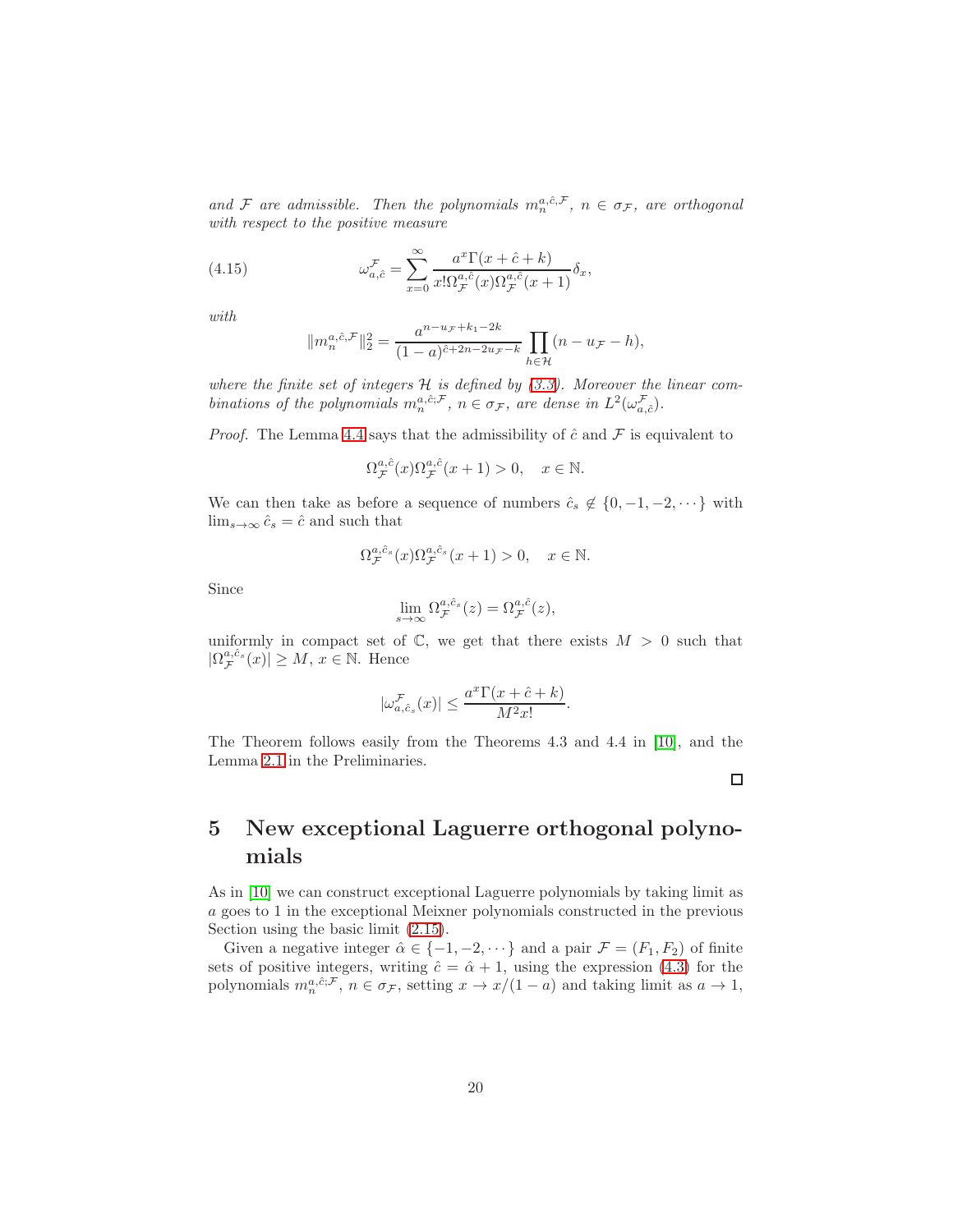we get (up to normalization constants) the polynomials,  $n \in \sigma_{\mathcal{F}}$ ,

(5.1) 
$$
L_n^{\hat{\alpha}; \mathcal{F}}(x) = \begin{bmatrix} (L_{n-u}^{\hat{\alpha}})^{(j-1)}(x) & 1 \leq j \leq k+1 \\ (L_f^{\hat{\alpha}})^{(j-1)}(x) & 1 \\ f \in F_1 & 1 \\ f \notin F_2 & 1 \end{bmatrix}.
$$

More precisely

(5.2) 
$$
\lim_{a \to 1} (a-1)^{n-(k_1+1)k_2} m_n^{a,\hat{c};\mathcal{F}} \left(\frac{x}{1-a}\right) = (-1)^{\binom{k+1}{2} + \sum_{f \in F_2} f} L_n^{\hat{\alpha};\mathcal{F}}(x)
$$

uniformly in compact sets.

Notice that  $L_n^{\hat{\alpha};\mathcal{F}}$  is a polynomial of degree n with leading coefficient equal to

$$
(-1)^{n-u_{\mathcal{F}}+\sum_{f\in F_1}f}\frac{V_{F_1}V_{F_2}\prod_{f\in F_1}(f-n+u_{\mathcal{F}})}{(n-u_{\mathcal{F}})!\prod_{f\in F_1}f!\prod_{f\in F_2}f!},
$$

where the integer  $u_{\mathcal{F}}$  is defined in [\(2.8\)](#page-4-4) and  $V_F$  is the Vandermonde determinant defined by [\(2.2\)](#page-3-3).

We define the associated polynomial

(5.3) 
$$
\Omega_{\mathcal{F}}^{\hat{\alpha}}(x) = \begin{bmatrix} L_{\hat{f}}^{\hat{\alpha}} \big|_{(j-1)}^{(j-1)}(x) \\ f \in F_1 \\ \begin{bmatrix} L_{\hat{f}}^{\hat{\alpha}+j-1}(-x) \\ f \in F_2 \end{bmatrix} \end{bmatrix}
$$

 $\Omega^{\hat{\alpha}}_{\mathcal{F}}$  is a polynomials of degree  $u_{\mathcal{F}} + k_1$ .

The polynomials  $L_n^{\hat{\alpha};\mathcal{F}}, n \in \sigma_{\mathcal{F}},$  are eigenfunctions of a second order differential operator.

.

**Theorem 5.1.** Given a real number  $\hat{\alpha} = -1, -2, \cdots$  and a pair  $\mathcal{F}$  of finite sets of positive integers, the polynomials  $L_n^{\alpha; \mathcal{F}}, n \in \sigma_{\mathcal{F}},$  are common eigenfunctions of the second order differential operator

(5.4) 
$$
D_F = x\partial^2 + h_1(x)\partial + h_0(x),
$$

where  $\partial = d/dx$  and

(5.5) 
$$
h_1(x) = \alpha + k + 1 - x - 2x \frac{(\Omega_{\mathcal{F}}^{\hat{\alpha}})'(x)}{\Omega_{\mathcal{F}}^{\hat{\alpha}}(x)},
$$

(5.6) 
$$
h_0(x) = -k_1 - u_{\mathcal{F}} + (x - \alpha - k) \frac{(\Omega_{\mathcal{F}}^{\hat{\alpha}})'(x)}{\Omega_{\mathcal{F}}^{\hat{\alpha}}(x)} + x \frac{(\Omega_{\mathcal{F}}^{\hat{\alpha}})''(x)}{\Omega_{\mathcal{F}}^{\hat{\alpha}}(x)}.
$$

More precisely  $D_{\mathcal{F}}(L_n^{\alpha;\mathcal{F}}) = -nL_n^{\alpha;\mathcal{F}}(x)$ .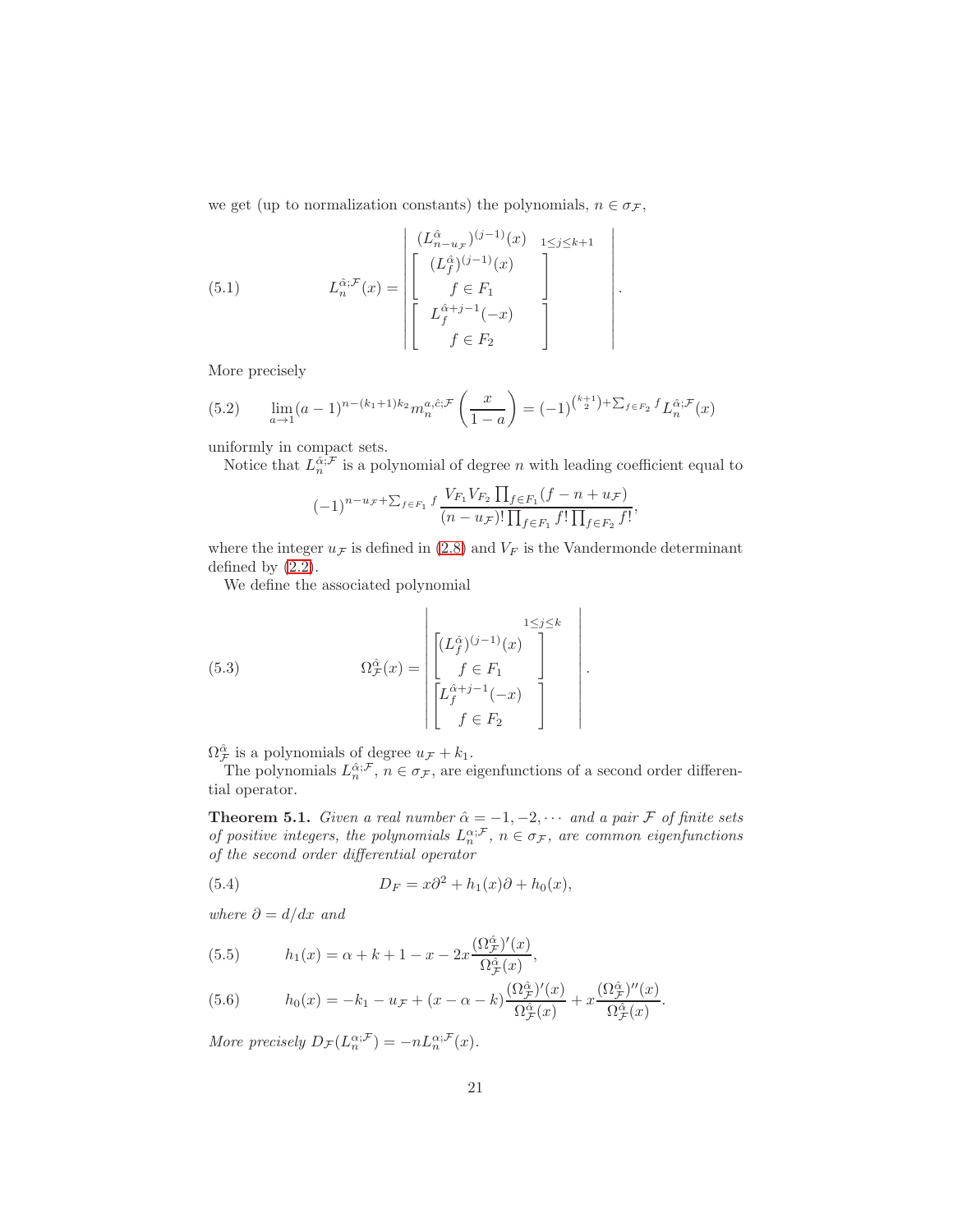<span id="page-21-0"></span>In the rest of this Section we will assume that  $\hat{\alpha} \in \{-2, -3, \dots\}$  and

(5.7) 
$$
\{0, 1, 2, \cdots, -\hat{\alpha} - 1\} \subset F_1 \cup (-\hat{\alpha} - 1 - F_2).
$$

We do not need to consider neither the case  $\hat{\alpha} = -1$  nor  $0 \in F_1 \cup F_2$ . Indeed, it is not difficult to check that in those cases and up to a sign the polynomial  $L_n^{\hat{\alpha};\mathcal{F}}$ is equal to  $L_n^{d; \mathcal{U}}$ , where  $d = \hat{\alpha} + s_1 + s_2$  and  $\mathcal{U} = (U_1, U_2)$  are given by [\(4.12\)](#page-17-3).

<span id="page-21-1"></span>We also straightforwardly have

(5.8) 
$$
L_{u_{\mathcal{F}}}^{\alpha;\mathcal{F}}(x) = (-1)^{\binom{s_{\mathcal{F}}}{2} + s_{\mathcal{F}}k_1} \Omega_{\mathcal{F}_{\psi}}^{\alpha+s_{\mathcal{F}}}(x),
$$

where the positive integer  $s_F$  and the pair  $\mathcal{F}_{\downarrow}$  are defined by [\(2.11\)](#page-5-0) and [\(2.10\)](#page-5-1), respectively.

The admissibility condition for the new families of exceptional Laguerre polynomials is then the admissibility of  $\hat{\alpha}+1$  and F according to the Definition [4.3.](#page-17-1) We need the following Lemma (the proof is similar to that of part (4) in Lemma 2.6 of [\[10\]](#page-28-8), and it is omitted).

<span id="page-21-2"></span>**Lemma 5.2.** Let  $\hat{\alpha}$  and F be an integer  $\hat{\alpha} \in \{-2, -3, \dots\}$  and a pair of finite set of positive integers, respectively, satisfying [\(5.7\)](#page-21-0), and assume that  $\hat{\alpha}+1$  and F are admissible (according to the Definition [4.3\)](#page-17-1). Then  $\hat{\alpha} + s_{\mathcal{F}} \neq -1$  and

- 1. if  $\hat{\alpha} + s_{\mathcal{F}} \leq -2$  then  $\hat{\alpha} + 1 + s_{\mathcal{F}}$  and  $\mathcal{F}_{\psi}$  satisfy [\(5.7\)](#page-21-0) and are also admissible (according to the Definition  $(4.3)$ ;
- 2. if  $\hat{\alpha} + s_{\mathcal{F}} \geq 0$  then  $\hat{\alpha} + 1 + s_{\mathcal{F}}$  and  $\mathcal{F}_{\downarrow}$  are also admissible (according to  $(4.8)$ .

We are now ready to show that the admissibility of  $\hat{\alpha}+1$  and F is equivalent to the non existence of nonnegative zeros for the polynomial  $\Omega^{\hat{\alpha}}_{\mathcal{F}}$ .

**Theorem 5.3.** Let  $\hat{\alpha}$  and F be an integer  $\hat{\alpha} \in \{-2, -3, \dots\}$  and a pair of finite set of positive integers, respectively, satisfying [\(5.7\)](#page-21-0). The following conditions are equivalent

- 1.  $\hat{\alpha} + 1$  and F are admissible (according to the Definition [4.3\)](#page-17-1).
- 2.  $\Omega^{\hat{\alpha}}_{\mathcal{F}}(x) \neq 0, x \in [0, +\infty)$ .

*Proof.* We fist prove  $(1) \Rightarrow (2)$ . Assume on the contrary that there exists  $x_0 \in [0, +\infty)$  with  $\Omega^{\hat{\alpha}}_{\mathcal{F}}(x_0) = 0$ . Write  $\hat{c} = \hat{\alpha} + 1$ . The admissibility of  $\hat{c}$  and  $\mathcal{F}$  is equivalent to the positivity of the measure  $\nu_{\hat{c};\mathcal{F}}^a(3.4)$  $\nu_{\hat{c};\mathcal{F}}^a(3.4)$  for any  $0 < a < 1$ . Accord-ing to Lemma [3.1,](#page-7-4) we can take numbers  $\hat{c}_s \notin \{0, -1, -2, \dots\}$  with  $\lim_{s \to \infty} \hat{c}_s = \hat{c}$ and such that the measure  $\rho_{\mathcal{F}}^{a,\hat{c}_s}$  are also positive. This means that  $\hat{c}_s = \hat{\alpha}_s + 1$ and  $\mathcal F$  are admissible (according to [\(4.8\)](#page-15-0)). Using the Lemma 6.2 and the Corol-lary 6.4 in [\[10\]](#page-28-8) we deduce that  $\hat{\alpha}_s + k > -1$  and  $\Omega_{\mathcal{F}}^{\hat{\alpha}_s}(x) \neq 0, x \in [0, +\infty)$ , and

$$
\int (L_n^{\hat{\alpha}_s;\mathcal{F}}(x))^2 \frac{x^{\hat{\alpha}_s + k} e^{-x}}{(\Omega_{\mathcal{F}}^{\hat{\alpha}_s}(x))^2} dx = a^{-n+u_{\mathcal{F}}} \rho_{\mathcal{F}}^{a,\hat{c}_s}(n - u_{\mathcal{F}}), \quad n \in \sigma_{\mathcal{F}}.
$$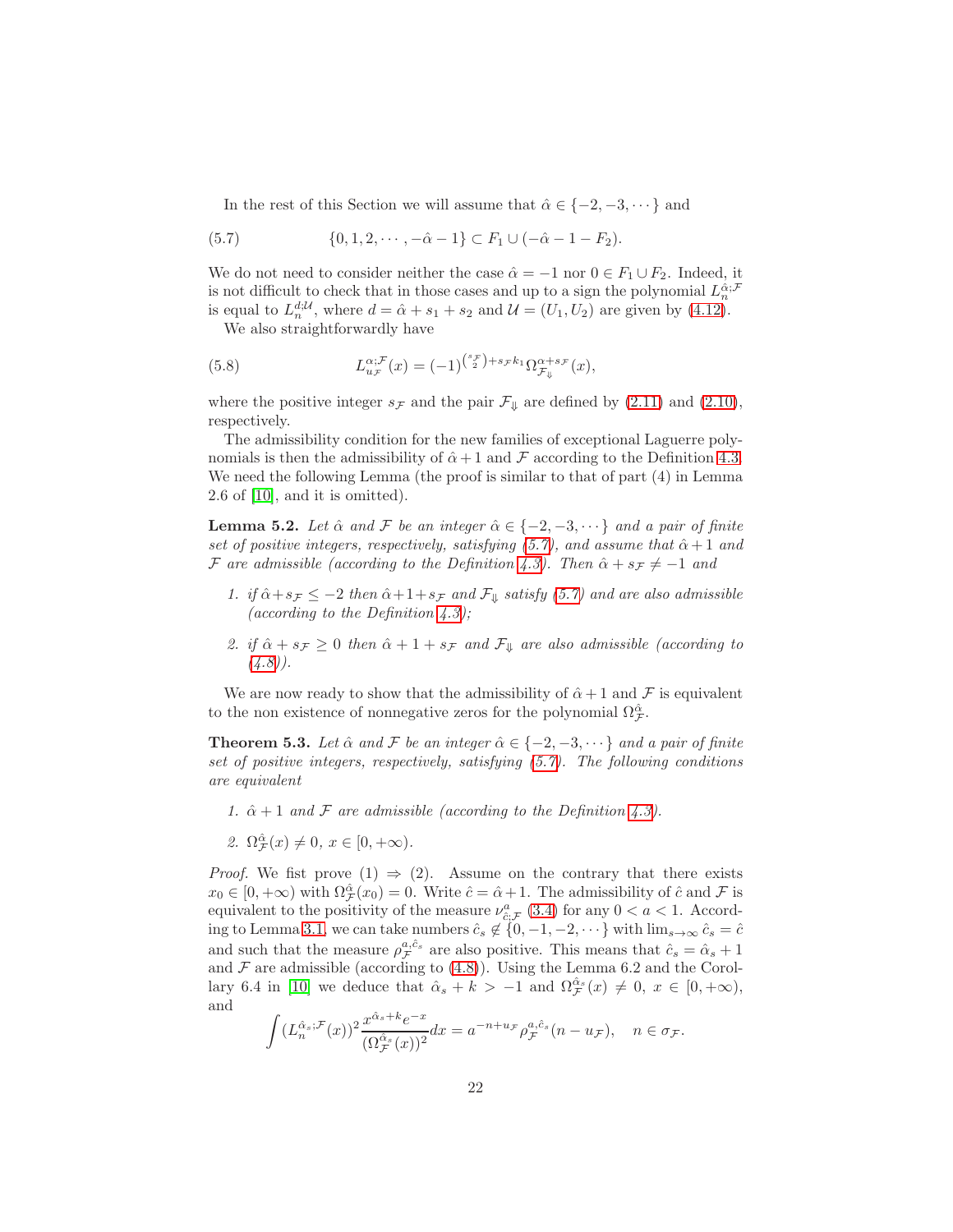Since  $\lim_{s\to\infty} L_n^{\hat{\alpha}_s;\mathcal{F}}(z) = L_n^{\hat{\alpha};\mathcal{F}}(z)$  and  $\lim_{s\to\infty} \Omega_{\mathcal{F}}^{\hat{\alpha}_s}(z) = \Omega_{\mathcal{F}}^{\hat{\alpha}}(z)$ , uniformly in compact set of the complex plane, we conclude that  $L_n^{\hat{\alpha};\mathcal{F}}(x_0) = 0, n \in \sigma_{\mathcal{F}}$ . Using [\(5.8\)](#page-21-1), we get that  $\Omega_{\mathcal{F}_{\psi}}^{\hat{\alpha}+s_{\mathcal{F}}}(x_0) = 0$ . Repeating the process using the Lemma [5.2,](#page-21-2) after a certain number of steps we will find a nonnegative integer  $\alpha \geq 0$  and a pair F of finite sets of positive integers such that  $\alpha + 1$  and F are admissible (according to [\(4.8\)](#page-15-0)) and  $\Omega_{\hat{\mathcal{F}}}^{\alpha}(x_0) = 0$ . But this contradicts [\[10,](#page-28-8) Lemma 6.2].

We next prove  $(2) \Rightarrow (1)$ . From the assumption  $(5.7)$ , we deduce that  $\hat{\alpha} + k \geq 1$ 0. Since  $\Omega_{\mathcal{F}}^{\hat{\alpha}}$  is a polynomial, using Hurwitz Theorem we can take a sequence of numbers  $\hat{\alpha}_s \notin \{-1, -2, \dots\}, \ \hat{\alpha}_s + k > -1$  with  $\lim_{s \to \infty} \hat{\alpha}_s = \hat{\alpha}$  and such that  $\Omega_{\mathcal{F}}^{\hat{\alpha}_s}(x) \neq 0, x \in [0, +\infty)$ . Using the Theorem 1.2 in [\[17\]](#page-28-12), we conclude that  $\hat{\alpha}_s + 1$  and F are admisible (according to [\(4.8\)](#page-15-0)). That is, the measures  $\rho_{\mathcal{F}}^{a,\hat{\alpha}_s+1}$ are positive. It is then enough to apply the Lemma [3.1.](#page-7-4)  $\Box$ 

The following Theorem establishes the completeness of the exceptional Laguerre polynomials (the proof is analogous to that of Theorem [4.6](#page-18-2) and it is omitted).

<span id="page-22-0"></span>**Theorem 5.4.** Given a negative integer  $\hat{\alpha} \in \{-2, -3, \dots\}$ , and a pair F of finite sets of positive integers satisfying [\(5.7\)](#page-21-0), assume that  $\hat{\alpha} + 1$  and F are admissible. Then the polynomials  $L_n^{\hat{\alpha}, \mathcal{F}}, n \in \sigma_{\mathcal{F}},$  are orthogonal with respect to the positive weight

(5.9) 
$$
\omega_{\hat{\alpha}}^{\mathcal{F}}(x) = \frac{x^{\hat{\alpha}+k}e^{-x}}{(\Omega_{\mathcal{F}}^{\hat{\alpha}})^2(x)}, \quad x \ge 0,
$$

with

$$
||L_n^{\hat{\alpha},\mathcal{F}}||_2^2 = \prod_{h \in \mathcal{H}} (n - u_{\mathcal{F}} - h),
$$

where the finite set of integers H is defined by [\(3.3\)](#page-7-2) for  $\hat{c} = \hat{\alpha} + 1$ . Moreover the linear combinations of the polynomials  $L_n^{\hat{\alpha},\mathcal{F}}, n \in \sigma_{\mathcal{F}},$  are dense in  $L^2(\omega_{\hat{\alpha}}^{\mathcal{F}}dx)$ .

The simplest example of Theorem [5.4](#page-22-0) is the case  $\hat{\alpha} = -2$ ,  $F_1 = F_2 = \{1\}$ . This gives  $\mathcal{H} = \emptyset$  and then trivially we have that  $\hat{\alpha} + 1$  and  $\mathcal F$  are admissible. As a consequence, the polynomials

$$
L_n^{\hat{\alpha}, \mathcal{F}}(x) = \begin{vmatrix} L_{n-1}^{\hat{\alpha}}(x) & (L_{n-1}^{\hat{\alpha}})'(x) & (L_{n-1}^{\hat{\alpha}})''(x) \\ -x - 1 & -1 & 0 \\ x - 1 & x & x + 1 \end{vmatrix},
$$

 $n = 1, 3, 4, 5, \dots$ , are orthogonal and complete with respect to the positive weight

$$
\frac{e^{-x}}{(x^2+1)^2}, \quad x \ge 0,
$$

and eigenfunctions of the second order differential operator

$$
x\left(\frac{d}{dx}\right)^{2} + \left(1 - x - \frac{4x^{2}}{x^{2} + 1}\right)\frac{d}{dx} + \left(-2 + \frac{2x + 2x^{2}}{x^{2} + 1}\right).
$$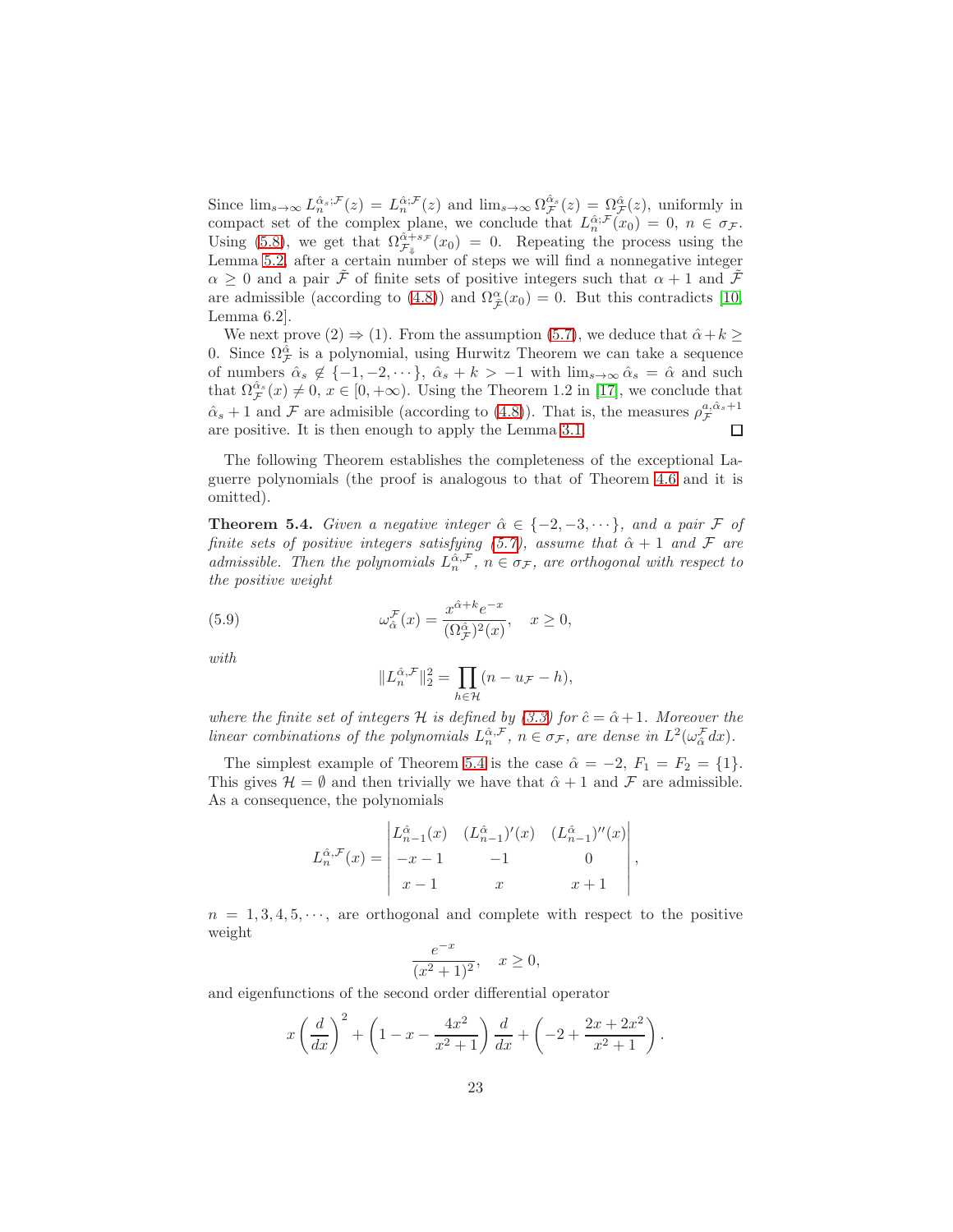This is a new example of exceptional Laguerre polynomials because each one of the previous known examples is orthogonal with respect to a weight of the form

$$
\frac{x^{\alpha}e^{-x}dx}{\tau^2(x)}, \quad x \in (0, +\infty),
$$

where  $\alpha \neq 0$  and  $\tau$  is a polynomial which does not vanish in [0, + $\infty$ ) (see [\[10\]](#page-28-8) or [\[3\]](#page-28-10)).

## <span id="page-23-0"></span>6 New Hahn-Krall orthogonal polynomials

In this Section we construct new Hahn-Krall orthogonal polynomials. For  $a +$  $b+1, a+b+N+1 \neq -1, -2, \ldots$  we write  $(h_n^{a,b,N})_n$  for the sequence of Hahn polynomials defined by (6.1)

$$
h_n^{a,b,N}(x) = \sum_{j=0}^n \frac{(-x)_j (N-n+1)_{n-j} (a+b+1)_{j+n} (a+j+1)_{n-j}}{(2+a+b+N)_n (n-j)! j!}, \quad n \ge 0
$$

(see [\[28\]](#page-29-12), pp, 234-7; we have taken a different normalization that in [\[14\]](#page-28-5) since we are going to deal here with the case when  $a \in \{-1, -2, \dots\}$ .

When  $N + 1$  is a positive integer,  $a, b \neq -1, -2, \ldots, -N$ , and  $a + b \neq$  $-1, -2, \ldots, -2N-1$ , the first  $N+1$  Hahn polynomials are orthogonal with respect to the Hahn measure

<span id="page-23-1"></span>(6.2) 
$$
\rho_{a,b,N} = \sum_{x=0}^{N} \frac{\Gamma(a+x+1)\Gamma(N-x+b+1)}{x!(N-x)!} \delta_x,
$$

and have non-null norms. The discrete measure  $\rho_{a,b,N}$  is positive only when  $a, b > -1$  or  $a, b < -N$ .

We also need the monic dual Hahn polynomials, for  $n \geq 0$ ,

$$
(6.3) \ R_n^{a,b,N}(x) = \sum_{j=0}^n \frac{(-n)_j(-N+j)_{n-j}(a+j+1)_{n-j}}{(-1)^j j!} \prod_{i=0}^{j-1} [x-i(i+a+b+1)].
$$

Notice that  $R_n^{a,b,N}$  is always a polynomial of degree n.

Krall-Hahn measures can be constructed by using the following Christoffel transforms of the Hahn measure: for  $a, b \neq -1, -2, \dots, N$  a positive integer and a quartet  $\mathcal{F} = (F_1, F_2, F_3, F_4)$  of finite sets  $F_i$ ,  $i = 1, 2, 3, 4$ , of positive integers, define the measure (6.4)

<span id="page-23-2"></span>
$$
\rho_{a,b,N}^{\mathcal{F}} = \prod_{f \in F_1} (b+N+1+f-x) \prod_{f \in F_2} (x+a+1+f) \prod_{f \in F_3} (N-f-x) \prod_{f \in F_4} (x-f)\rho_{a,b,N},
$$

where  $\rho_{a,b,N}$  is the Hahn measure [\(6.2\)](#page-23-1).

It was conjectured in [\[7\]](#page-28-1) and proved in [\[8\]](#page-28-2) and [\[14\]](#page-28-5) (see also [\[16\]](#page-28-13)) that the orthogonal polynomials with respect to the measure  $\rho_{a,b,N}^{\mathcal{F}}$  (when there exist)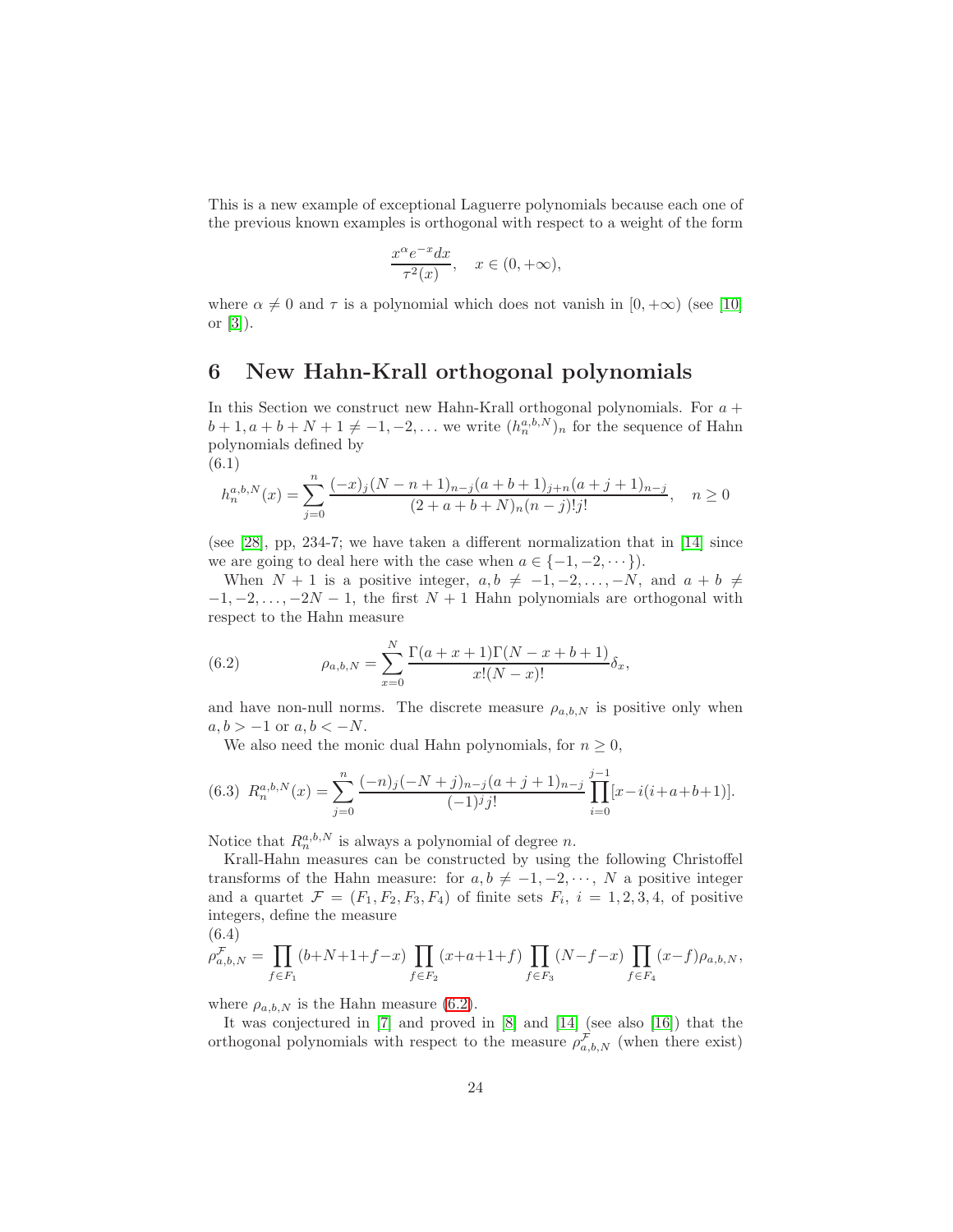are also eigenfunctions of a higher order differential operator of the form [\(1.1\)](#page-1-1). The result is also valid when  $N$  is not a positive integer. The assumption of N being a positive integer is only necessary for having an explicit expression of the Hahn weight and include the most interesting case when the Krall-Hahn measure  $(6.4)$  is positive. This is the reason why we only consider the case N being a positive integer in this paper.

The case a or b in  $\{-1, -2, \dots\}$  was neither considered in [\[7\]](#page-28-1) nor in the subsequence papers because the Hahn measure is not well defined since the Gamma function has poles at the non-positive integers. Since the situation is similar to the Meixner case, we can also manage this case under similar assumptions on the finite sets  $F_2$  and  $F_4$ , when  $a \in \{-1, -2, \dots\}$ , or on the finite sets  $F_1$  and  $F_3$ , when  $b \in \{-1, -2, \dots\}$ , respectively.

In order to construct the sequence of orthogonal polynomials, we need some previous notations. Consider the polynomials

<span id="page-24-0"></span>(6.5)  
\n
$$
\theta_n^u = n(n+u+1),
$$
\n
$$
\psi_r^u(x) = \prod_{h=1}^{r-1} \prod_{i=1}^h (2x+u-i-h),
$$
\n
$$
\phi_{r,r_1}^a(x) = \prod_{i=1}^{r_1-1} (x+a-r+1)_{r_1-i}.
$$

Notice that for  $u = a + b$  the polynomial [\(6.5\)](#page-24-0) is the sequence of eigenvalues of the Hahn polynomials with respect to its associated second order difference operator. We also need the rational functions

(6.7) 
$$
\xi_{x,j}^h = \begin{cases}\n(-1)^j \frac{(x-j-N)_j (x-j+a+1)_j}{(x-j+a+b+N+2)_j}, & \text{for } h = 1, \\
\frac{(x-j+b+1)_j (x-j-N)_j}{(x-j+a+b+N+2)_j}, & \text{for } h = 2, \\
(x-j+a+1)_j, & \text{for } h = 3, \\
(-1)^j (x-j+b+1)_j, & \text{for } h = 4,\n\end{cases}
$$

which are related to the four  $D$ -operators for the Hahn polynomials (see [\[8,](#page-28-2) Section 7, [\[14,](#page-28-5) Section 5]; take into account the normalization of the Hahn polynomials we are considering in this paper).

Finally, we consider the polynomials  $q_n^{a,b,N;\mathcal{F}}$  defined as follows: write  $G_i$  =  $I(F_i)$ ,  $i = 1, 2, 3, 4$ , where I is the involution defined in [\(2.4\)](#page-4-3); write  $m_i$  for the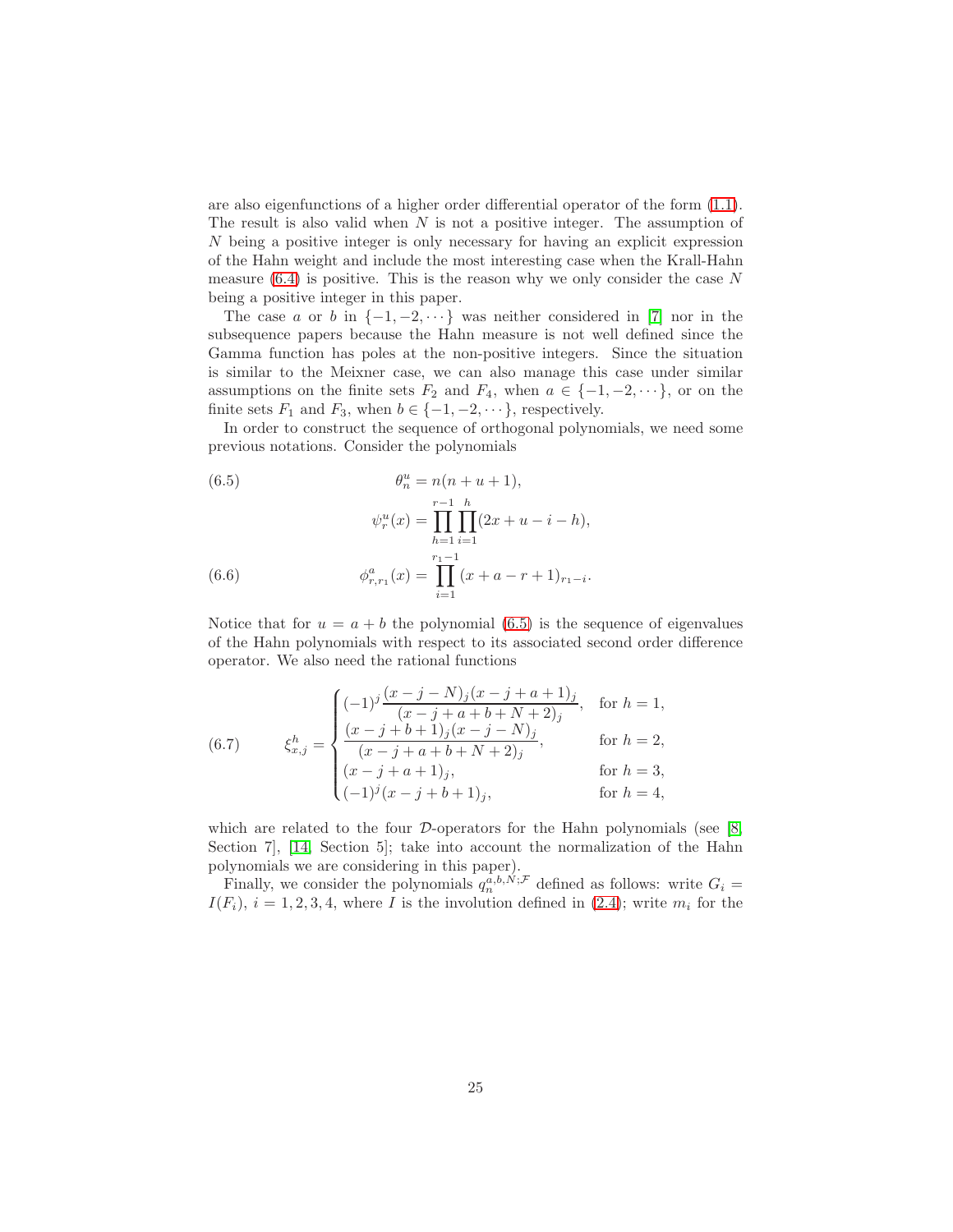number of elements of  $G_i$  and  $m = \sum_{i=1}^{4} m_i$ , and define

$$
\begin{bmatrix}\n(-1)^{j-1}h_{n+1-j}^{a,b,N}(x - \max F_4 - 1) & _{j=1,...,m+1} \\
\begin{bmatrix}\n\zeta_{n-j+1,m-j+1}^{1} R_{g}^{-b,-a,a+b+N}(\theta_{-n+j-2}^{-a-b}) \\
g \in G_1\n\end{bmatrix} \\
\begin{bmatrix}\n\zeta_{n-j+1,m-j+1}^{2} R_{g}^{-a,-b,a+b+N}(\theta_{-n+j-2}^{-a-b}) \\
g \in G_2\n\end{bmatrix} \\
\begin{bmatrix}\n\zeta_{n-j+1,m-j+1}^{3} R_{g}^{-b,-a,-2-N}(\theta_{-n+j-2}^{-a-b}) \\
g \in G_3\n\end{bmatrix} \\
(6.8) \quad q_n^{a,b,N;F}(x) = \frac{\begin{bmatrix}\n\zeta_{n-j+1,m-j+1}^{4} R_{g}^{-a,-b,-2-N}(\theta_{-n+j-2}^{-a-b}) \\
g \in G_4\n\end{bmatrix} \\
\phi_{m,m_1+m_3}^{a}(n) \phi_{m,m_2+m_4}^{b}(n) \psi_{m}^{a+b}(n)\n\end{bmatrix}
$$

<span id="page-25-0"></span>Notice that the degree of  $q_n^{a,b,N;\mathcal{F}}$  is n if and only if  $\Omega_{\mathcal{F}}^{a,b,N;\mathcal{F}}(n) \neq 0$ , where

.

$$
\begin{bmatrix}\n\xi_{n-j,m-j}^{1} R_{g}^{-b,-a,a+b+N} (\theta_{-n+j-1}^{-a-b}) \\
g \in G_{1} \\
\hline\n\begin{bmatrix}\n\xi_{n-j,m-j}^{2} R_{g}^{-a,-b,a+b+N} (\theta_{-n+j-1}^{-a-b}) \\
g \in G_{2} \\
\hline\n\begin{bmatrix}\n\xi_{n-j,m-j}^{3} R_{g}^{-b,-a,-2-N} (\theta_{-n+j-1}^{-a-b}) \\
g \in G_{3} \\
\hline\n\end{bmatrix} \\
g \in G_{3}\n\end{bmatrix}
$$
\n(6.9) 
$$
\Omega_{\mathcal{F}}^{a,b,N;\mathcal{F}}(n) = \frac{\begin{bmatrix}\n\xi_{n-j,m-j}^{4} R_{g}^{-a,-b,-2-N} (\theta_{-n+j-1}^{-a-b}) \\
g \in G_{4} & \hline\n\phi_{m,m_1+m_3}^{a}(n) \phi_{m,m_2+m_4}^{b}(n) \psi_{m}^{a+b}(n)\n\end{bmatrix}.
$$

<span id="page-25-1"></span>When a and b are negative integers, the rational functions  $\xi_{n-j+1,m-j+1}^h$  can vanish for certain  $n, 0 \le n \le m$ , with the consequence that  $q_n^{a,b,N;\mathcal{F}}=0$ . It is not difficult to see, that this problem can be avoided by normalizing the polynomials  $q_n^{a,b,N;\mathcal{F}}$  and the rational function  $\Omega^{a,b,N;\mathcal{F}}_{\mathcal{F}}$  as in [\(6.8\)](#page-25-0) and [\(6.9\)](#page-25-1), that is, dividing by  $\phi^a_{m,m_1+m_3}(n)\phi^a_{m,m_2+m_4}(n)\psi^{a+b}_m(n)$  (see [\[15,](#page-28-14) p. 205], where we used the same procedure to construct Jacobi-Sobolev orthogonal polynomials).

We also assume that  $N$  is big enough, to avoid problems with the denominator  $(n-m+a+b+N+2)_{m-j+1}$  of  $\xi_{n-j+1,m-j+1}^h$ ,  $h=1,2$  (it is enough to assume  $N \ge -2 - a - b$ ). As explained in [\[14,](#page-28-5) Remark 6.5], there are different sets  $F_3$ and  $F_4$  for which the measures  $\rho_{a,b,N}^{\mathcal{F}}(6.4)$  $\rho_{a,b,N}^{\mathcal{F}}(6.4)$  are equal. Each of these possibilities provides a different representation for the orthogonal polynomials with respect to  $\rho_{a,b,N}^{\mathcal{F}}$  in the form [\(6.8\)](#page-25-0) and a different higher-order difference operator with respect to which they are eigenfunctions. It is not difficult to see that only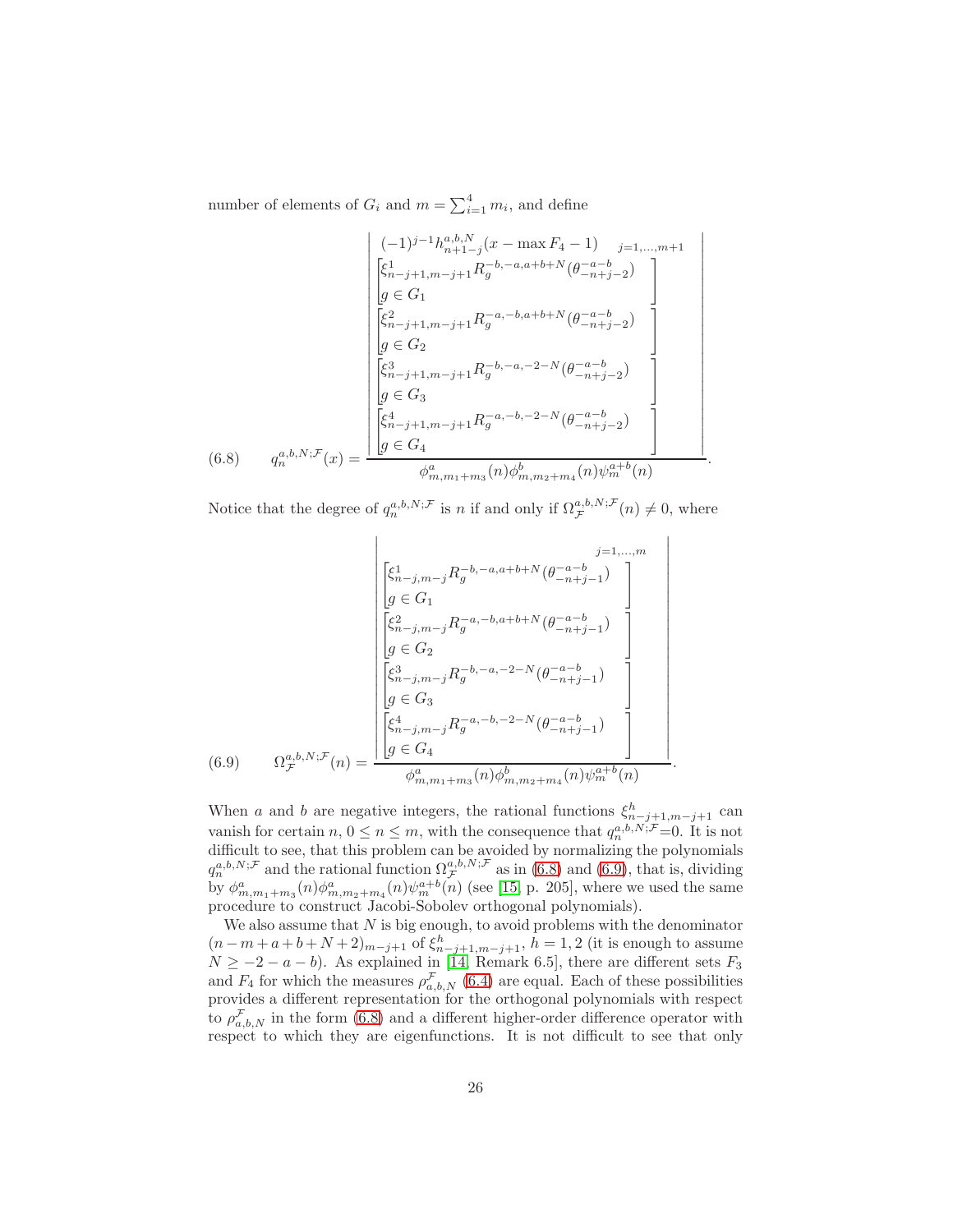one of these possibilities satisfies the condition  $\max F_3$ ,  $\max F_4 < N/2$ . This is the more interesting choice because it minimizes the order of the associated higher-order difference operator. Hence, we also assume  $\max F_3$ ,  $\max F_4 < N/2$ .

We then have the following Theorems (the proofs are omitted because are analogous to that of Theorem [3.6\)](#page-12-0).

<span id="page-26-0"></span>**Theorem 6.1.** Let  $\hat{a}$ ,  $\hat{b}$  be real numbers with  $\hat{a} \in \{-1, -2, \dots\}$  and  $\hat{b} \notin \{-1, -2, \dots\}$ , and let F be a quartet of finite sets  $F_i$ ,  $i = 1, 2, 3, 4$ , of positive integers satisfying

$$
(6.10) \qquad \{0, 1, 2, \cdots, -\hat{a} - 1\} \subset F_4 \cup (-\hat{a} - 1 - F_2).
$$

Write  $\mathcal{H} = \mathcal{H}(-\hat{a}-1, F_4, F_2)$  (see [\(2.3\)](#page-3-0)) and

<span id="page-26-5"></span>
$$
a = \hat{a} + \max F_2 + \max F_4 + 2
$$
,  $b = \hat{b} + \max F_1 + \max F_3 + 2$ ,  
\n $\tilde{N} = N - \max F_3 - \max F_4 - 2$ .

Consider the sequence of polynomials  $(q_n^{a,b,\tilde{N};\mathcal{F}})_n$  defined by [\(6.8\)](#page-25-0). Assume that

<span id="page-26-2"></span>(6.11) 
$$
\Omega_{\mathcal{F}}^{a,b,\tilde{N};\mathcal{F}}(n) \neq 0, \quad n = 0, 1, 2, \cdots, \tilde{N} + m_3 + m_4 + 1.
$$

Then the polynomials  $q_n^{a,b,\tilde{N};\mathcal{F}}, n = 0, 1, \cdots, \tilde{N} + m_3 + m_4$ , are orthogonal with respect to the measure (6.12)

$$
\hat{b}, N \qquad \sum^{N} \qquad \prod (\alpha, b) \qquad \prod (\Delta^{T})
$$

<span id="page-26-4"></span>
$$
\nu_{\hat{a};\mathcal{F}}^{\hat{b},N} = \sum_{x=0;x \notin F_4}^{N} \prod_{h \in \mathcal{H}} (x-h) \prod_{f \in F_1} (N-x+\hat{b}+1+f) \prod_{f \in F_3} (N-f-x) \frac{\Gamma(N-x+\hat{b}+1)}{(N-x)!} \delta_x.
$$

Moreover the polynomials  $q_n^{a,b,\tilde{N};\mathcal{F}}, n = 0, 1, \cdots, \tilde{N}+m_3+m_4$ , are eigenfunctions of a difference operator of the form  $(1.1)$  with  $-s = r = 1 + \sum_{i=1}^{4} \left( \sum_{f \in F_i} f - {k_i \choose 2} \right)$ .

The case when  $\hat{a} \notin \{-1, -2, \dots\}$  and  $\hat{b} \in \{-1, -2, \dots\}$  is analogous because of the symmetry of the Hahn measure with respect to  $a$  and  $b$ .

When  $\hat{a}, \hat{b} \in \{-1, -2, \dots\}$ , we have the following Theorem.

<span id="page-26-1"></span>**Theorem 6.2.** Let  $\hat{a}, \hat{b} \in \{-1, -2, \dots\}$ , and let F be a quartet of finite sets  $F_i$ ,  $i = 1, 2, 3, 4$ , of positive integers satisfying

$$
\{0, 1, 2, \cdots, -\hat{a} - 1\} \subset F_4 \cup (-\hat{a} - 1 - F_2),
$$
  

$$
\{0, 1, 2, \cdots, -\hat{b} - 1\} \subset F_3 \cup (-\hat{b} - 1 - F_1).
$$

Write  $\mathcal{H}_p = \mathcal{H}(-\hat{a}-1, F_4, F_2)$  and  $\tilde{\mathcal{H}}_i = \mathcal{H}(-\hat{b}-1, F_3, F_1)$  (see [\(2.3\)](#page-3-0)) and

$$
a = \hat{a} + \max F_2 + \max F_4 + 2
$$
,  $b = \hat{b} + \max F_1 + \max F_3 + 2$ ,  
\n $\tilde{N} = N - \max F_3 - \max F_4 - 2$ .

Consider the sequence of polynomials  $(q_n^{a,b,\tilde{N};\mathcal{F}})_n$  defined by [\(6.8\)](#page-25-0). Assume that

<span id="page-26-3"></span>(6.13) 
$$
\Omega_{\mathcal{F}}^{a,b,\tilde{N};\mathcal{F}}(n) \neq 0, \quad n = 0, 1, 2, \cdots, \tilde{N} + m_3 + m_4 + 1.
$$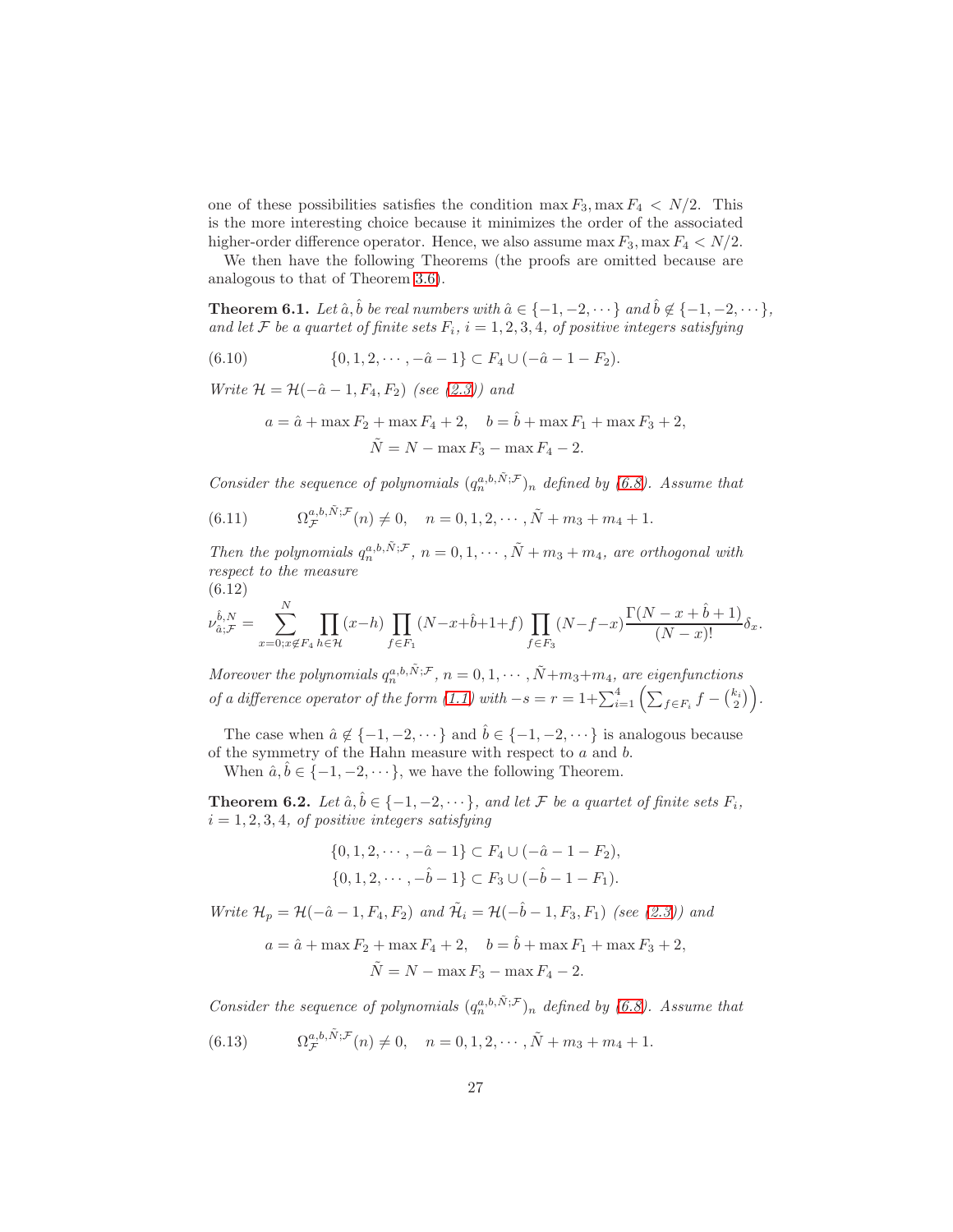Then the polynomials  $q_n^{a,b,\tilde{N};\mathcal{F}}, n = 0, 1, \cdots, \tilde{N} + m_3 + m_4$ , are orthogonal with respect to the measure

<span id="page-27-2"></span>(6.14) 
$$
\nu_{\hat{a},\hat{b};\mathcal{F}}^N = \sum_{\substack{x=0 \ x \notin F_4}}^N \prod_{h \in \mathcal{H}_p} (x-h) \prod_{h \in \mathcal{H}_i} (N-x-h) \delta_x.
$$

Moreover the polynomials  $q_n^{a,b,\tilde{N};\mathcal{F}}, n = 0, 1, \cdots, \tilde{N}+m_3+m_4$ , are eigenfunctions of a difference operator of the form  $(1.1)$  with  $-s = r = 1 + \sum_{i=1}^{4} \left( \sum_{f \in F_i} f - {k_i \choose 2} \right)$ .

As for the Krall-Meixner polynomials (see Corollary [4.5\)](#page-18-0), it can be proved that the positivity of the measure  $\nu_{\hat{a},\hat{b};\mathcal{F}}^{N}$  in Theorems [6.1](#page-26-0) and [6.2](#page-26-1) implies the assumptions [\(6.11\)](#page-26-2) and [\(6.13\)](#page-26-3), respectively, and hence we can construct a sequence of orthogonal polynomials with respect to the positive measure  $\nu_{\hat{a},\hat{b};\mathcal{F}}^{N}$ using [\(6.8\)](#page-25-0).

For two nonnegative integers c and N, a real number d,  $d \notin \{-1, -2, \dots\}$ and a finite set A of positive integers with  $\max A \leq N$ , consider the measure  $\rho_{c,d,N}^A$  obtained from the Hahn measure  $\rho_{c,d,N}$  [\(6.2\)](#page-23-1) by removing the mass at the points belonging to A. Proceeding as in the Remark [3.5,](#page-10-1) it is easy to show that the measure  $\rho_{c,d,N}^A$  can be represented by a measure of the form [\(6.12\)](#page-26-4), where *b* = *d*,  $F_1 = F_3 = \emptyset$ ,  $F_4 = A$ ,  $\hat{a} = -\max A - 1$  (and then  $\hat{a} \in \{-2, -3, \dots\}$ ) and certain finite set  $F_2$  of positive integers satisfying  $(6.10)$ . Hence we can construct a sequence of orthogonal polynomials with respect to the positive measure  $\rho_{c,d,N}^A$ using [\(6.8\)](#page-25-0), and moreover these orthogonal polynomials are eigenfunctions of a higher order difference operator of the form  $(1.1)$ .

In the same way, assuming that  $c, d, N$  are nonnegative integers and A and B two sets of positive integers with  $\max A$ ,  $\max B < N/2$ , the measures  $\rho_{c,d,N}^{A,B}$ obtained from the Hahn measure  $\rho_{c,d,N}$  [\(6.2\)](#page-23-1) by removing the mass at the points belonging to A and  $N - B$ , can be represented by a measure of the form [\(6.14\)](#page-27-2), so that Theorem [6.2](#page-26-1) can be applied to  $\rho_{c,d,N}^{A,B}$ .

#### Mathematics Subject Classification: 42C05, 33C45, 33E30

Key words and phrases: Orthogonal polynomials. Krall discrete polynomials Exceptional orthogonal polynomial. Meixner polynomials. Laguerre polynomials. Hahn polynomials.

### <span id="page-27-1"></span>References

- [1] S. Bochner, Über Sturm–Liouvillesche polynomsysteme, Math. Z. 29 (1929), 730–736.
- <span id="page-27-0"></span>[2] N. Bonneux, Exceptional Jacobi polynomials, J. Approx. Theory 239 (2019), 72–112.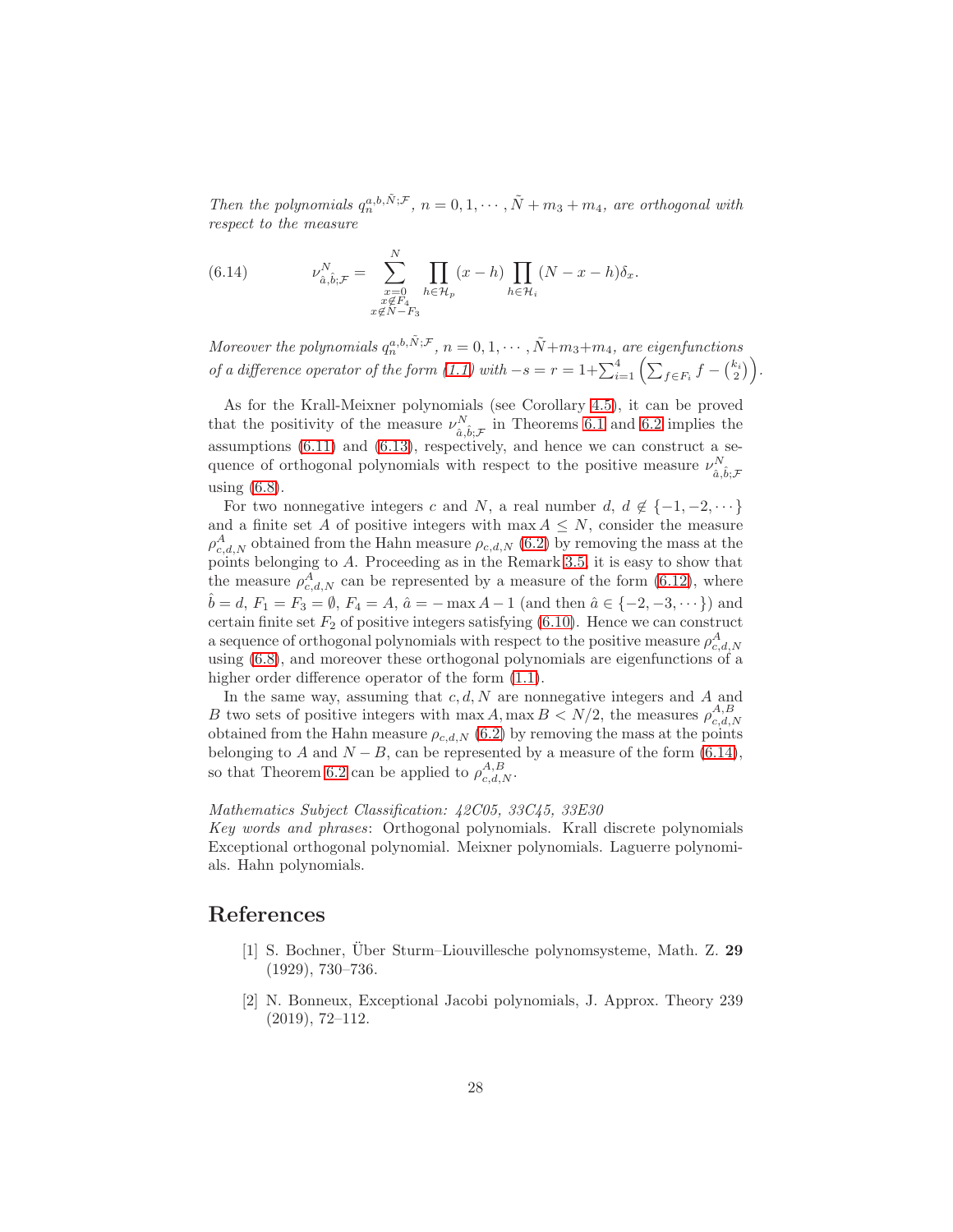- <span id="page-28-10"></span>[3] N. Bonneux and A.B.J. Kuijlaars, Exceptional Laguerre polynomials, Stud. Appl. Math. 141 (2018), 547–595.
- <span id="page-28-0"></span>[4] C. Brezinski, L. Gori and A. Ronveaux (Eds.), Orthogonal polynomials and their applications, IMACS Annals on Computing and Applied Mathematics (No. 9), J.C. Baltzer AG, Basel, 1991.
- <span id="page-28-11"></span>[5] G. Curbera and A.J. Durán, Invariance properties of Wronskian type determinants of classical and classical discrete orthogonal polynomials, J. Math. Anal. Appl. 474 (2019), 748–764.
- <span id="page-28-6"></span>[6] J. J. Duistermaat and F. A. Grünbaum, Differential equations in the spectral parameter, Comm. Math. Phys. 103 (1986), 177–240.
- <span id="page-28-1"></span>[7] A.J. Durán, Orthogonal polynomials satisfying higher order difference equations, Constr. Approx. 36 (2012), 459–486.
- <span id="page-28-2"></span>[8] A.J. Durán, Using  $\mathcal{D}\text{-operators}$  to construct orthogonal polynomials satisfying higher order difference or differential equations, J. Approx. Theory 174 (2013), 10–53.
- <span id="page-28-7"></span>[9] A.J. Durán, Exceptional Charlier and Hermite polynomials, J. Approx. Theory 182 (2014), 29–58.
- <span id="page-28-8"></span>[10] A.J. Durán, Exceptional Maixner and Laguerre polynomials, J. Approx. Theory 184 (2014), 176–208.
- <span id="page-28-3"></span>[11] A.J. Durán, Constructing bispectral dual Hahn polynomials, J. Approx. Theory 189 (2015), 1–28.
- <span id="page-28-9"></span>[12] A.J. Durán, Exceptional Hahn and Jacobi orthogonal polynomials, J. Approx. Theory. 214 (2017), 9–48.
- <span id="page-28-4"></span>[13] A.J. Durán and M.D. de la Iglesia, Constructing bispectral orthogonal polynomials from the classical discrete families of Charlier, Meixner and Krawtchouk, Constr. Approx. 41 (2015), 49–91.
- <span id="page-28-5"></span>[14] A.J. Durán and M.D. de la Iglesia, Constructing Krall-Hahn orthogonal polynomials, J. Math. Anal. Appl. 424 (2015), 361–384.
- <span id="page-28-14"></span>[15] A.J. Durán and M.D. de la Iglesia, Differential equations for discrete Jacobi-Sobolev orthogonal polynomials, J. Spectr. Theory 8 (2018) 191–234.
- <span id="page-28-13"></span>[16] A.J. Durán and M.D. de la Iglesia, On difference operators for symmetric Krall-Hahn polynomials, Integral Transforms Spec. Funct. 28 (2018) 699–718.
- <span id="page-28-12"></span>[17] A.J. Durán and M. Pérez, Admissibility condition for exceptional Laguerre polynomials, J. Math. Anal. Appl. 424 (2015), 1042-1053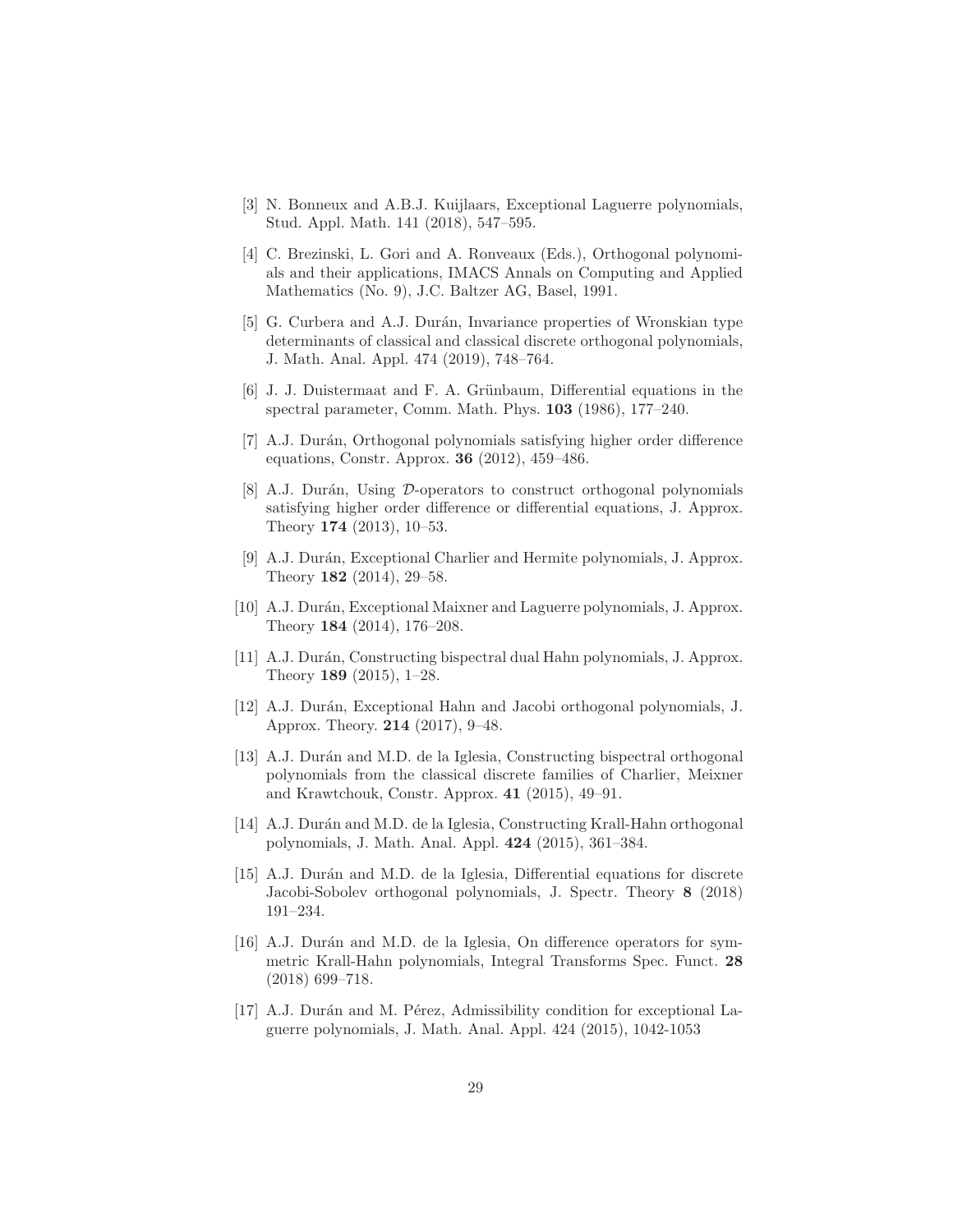- <span id="page-29-6"></span>[18] M.A. García-Ferrero, D. Gómez-Ullate and R. Milson, A Bochner type characterization theorem for exceptional orthogonal polynomials J. Math. Anal. Appl. 472 (2019), 584–626.
- <span id="page-29-11"></span>[19] M.A. García-Ferrero, D. Gómez-Ullate and R. Milson, Exceptional Legendre polynomials and confluent Darboux transformations, [arXiv:2008.02822v](http://arxiv.org/abs/2008.02822)5 [math.CA] .
- <span id="page-29-7"></span>[20] D. Gómez-Ullate, N. Kamran and R. Milson, An extended class of orthogonal polynomials defined by a Sturm-Liouville problem, J. Math. Anal. Appl., 359 (2009), 352–367.
- <span id="page-29-8"></span>[21] D. Gómez-Ullate, N. Kamran and R. Milson, An extension of Bochner's problem: exceptional invariant subspaces, J. Approx. Theory, 162  $(2010), 987-1006.$
- <span id="page-29-9"></span>[22] D. Gómez-Ullate, Y. Grandati and R. Milson, Rational extensions of the quantum Harmonic oscillator and exceptional Hermite polynomials, J. Phys. A: Math. Theor. 47 (2014), 015203.
- <span id="page-29-10"></span>[23] Y. Grandati and C. Quesne, Disconjugacy, regularity of multi-indexed rationally-extended potentials, and Laguerre exceptional polynomials, J. Math. Phys. 54, 073512 (2013).
- <span id="page-29-0"></span>[24] F.A. Grünbaum and L. Haine, Orthogonal polynomials satisfying differential equations: the role of the Darboux transformation, in: D. Levi, L. Vinet, P. Winternitz (Eds.), Symmetries and Integrability of Differential Equations, CRM Proc. Lecture Notes, vol. 9, Amer. Math. Soc. Providence, RI, 1996, 143–154.
- <span id="page-29-5"></span>[25] F. A. Grünbaum and L. Haine, Bispectral Darboux transformations: an extension of the Krall polynomials, Internat. Math. Res. Notices 8 (1997), 359–392.
- <span id="page-29-1"></span>[26] F. A. Grünbaum, L. Haine and E. Horozov, Some functions that generalize the Krall-Laguerre polynomials, J. Comput. Appl. Math. 106 (1999), 271–297.
- <span id="page-29-2"></span>[27] F. A. Grünbaum and M. Yakimov, Discrete bispectral Darboux transformations from Jacobi operators. Pacific J. Math., 204 (2002), 395– 431.
- <span id="page-29-12"></span>[28] R. Koekoek, P. A. Lesky and L.F. Swarttouw, Hypergeometric orthogonal polynomials and their q-analogues, Springer Verlag, Berlin, 2008.
- <span id="page-29-3"></span>[29] P. Iliev, Krall-Jacobi commutative algebras of partial differential operators, J. Math. Pures Appl. 96 (2011), 446–461.
- <span id="page-29-4"></span>[30] P. Iliev, Krall-Laguerre commutative algebras of ordinary differential operators, Ann. Mat. Pur. Appl. 192 (2013), 203–224.